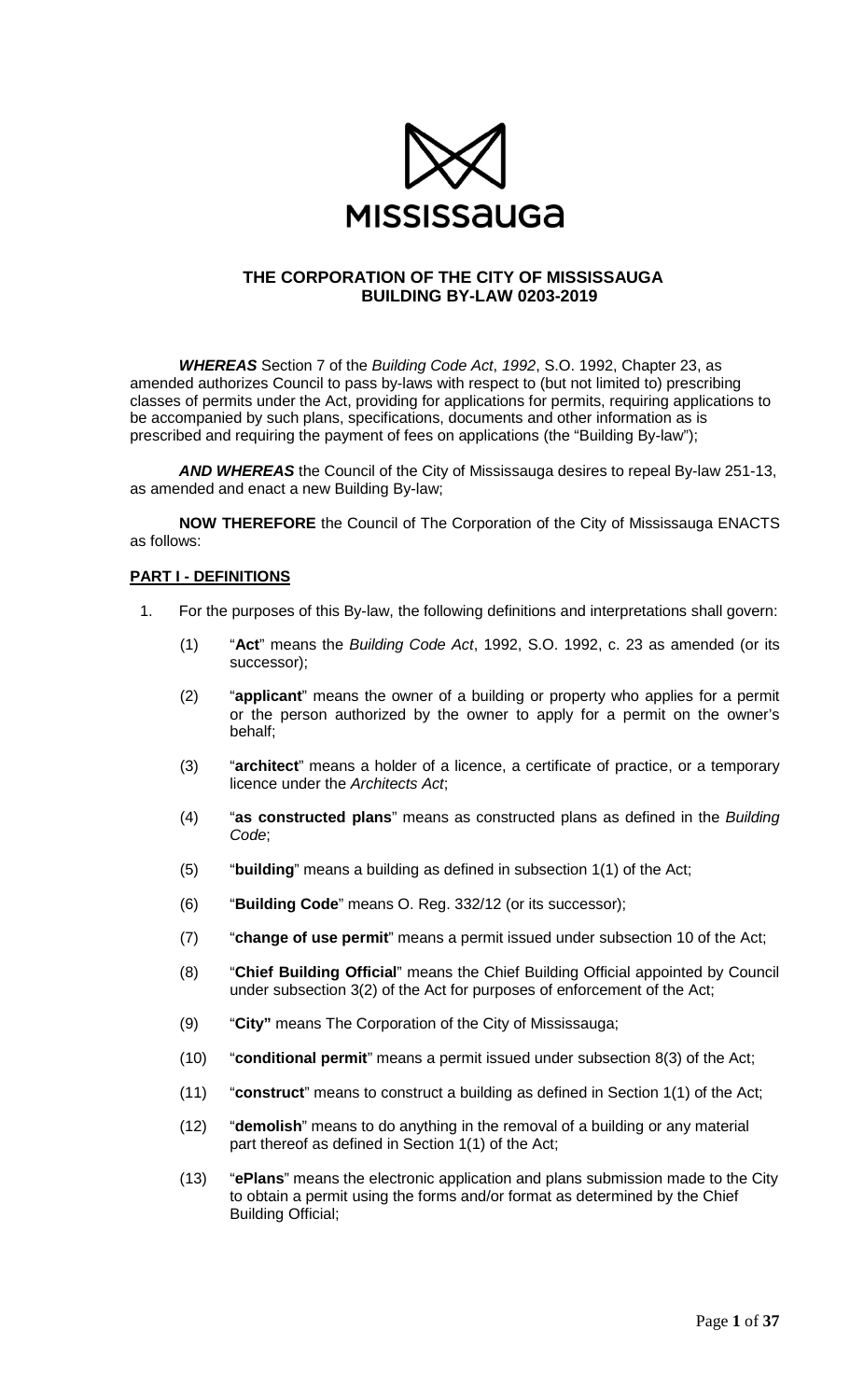- (14) "**forms**" means the applicable Provincial or municipal prescribed forms as set out in Schedule "C" to this By-law;
- (15) "**inspector**" means an inspector appointed under subsection 3(2) of the Act;
- (16) "**owner**" includes, in respect of the property on which the construction or demolition will take place, the registered owner, a lessee and a mortgagee in possession;
- (17) "**partial permit**" means a permit issued by the Chief Building Official to construct part of a building;
- (18) "**permit**" means permission or authorization from the Chief Building Official in either written or electronic form, to perform work regulated by this By-law and the Act, or to change the use of a building or part of a building or parts thereof, or to occupy a building or part thereof, as regulated by the Act and Building Code;
- (19) **"plans and specifications"** means documentation in support of a permit application in either physical paper or other durable material or electronically generated as further described in this By-law including Schedule "D" and any other information as required by Division C, Part 1, Sentence 1.3.1.3.(5) of the Building Code;
- (20) "**plumbing**" means plumbing as defined in subsection 1(1) of the Act;
- (21) **"pre-screening"** means the review which precedes the acceptance of an ePlan to determine if it meets the requirements of this By-law for acceptance of an ePlan by the City;
- (22) "**professional engineer**" means a person who holds a licence or a temporary licence under the *Professional Engineers Act*;
- (23) "**registered code agency**" means a person or entity that has the qualifications and meets the requirements described in subsection 15.11(4) of the Act;
- (24) "**regulations**" means regulations made under the Act;
- (25) "**sewage system**" means a sewage system as defined in subsection 1(1) of the Act; and
- (26) "**work**" means construction or demolition of a building or part thereof, as the case may be.
- 2. Terms not defined in this By-law shall have the meaning ascribed to them in the **Act** or the **Building Code**.

## **PART II - CLASSES OF PERMIT**

3. Classes of permits with respect to the construction, demolition, change of use and occupancy of buildings and **permit** fees shall be as set out in Schedules A-1, A-2 and A-3, and Schedules B-1, B-2 and B-3 to this By-law.

## **PART III - PERMIT APPLICATION**

## **General**

- 4. (1) To obtain a **permit**, the **owner** or an agent authorized by the **owner** shall file with the **Chief Building Official** an application in the prescribed form as set out in Schedule "C" to this By-law.
	- (2) An application shall, unless otherwise determined by the **Chief Building Official**, be submitted using **ePlans**. All applications for a **permit** to be submitted using **ePlans** shall not constitute an acceptance of the application by the **Chief Building Official** until a **pre-screening** has been completed as determined by the **Chief Building Official.**
	- (3) An **owner** may cancel an application at any time by providing written notice to the **Chief Building Official**. An authorized agent may cancel an application with the written authorization from the **owner**.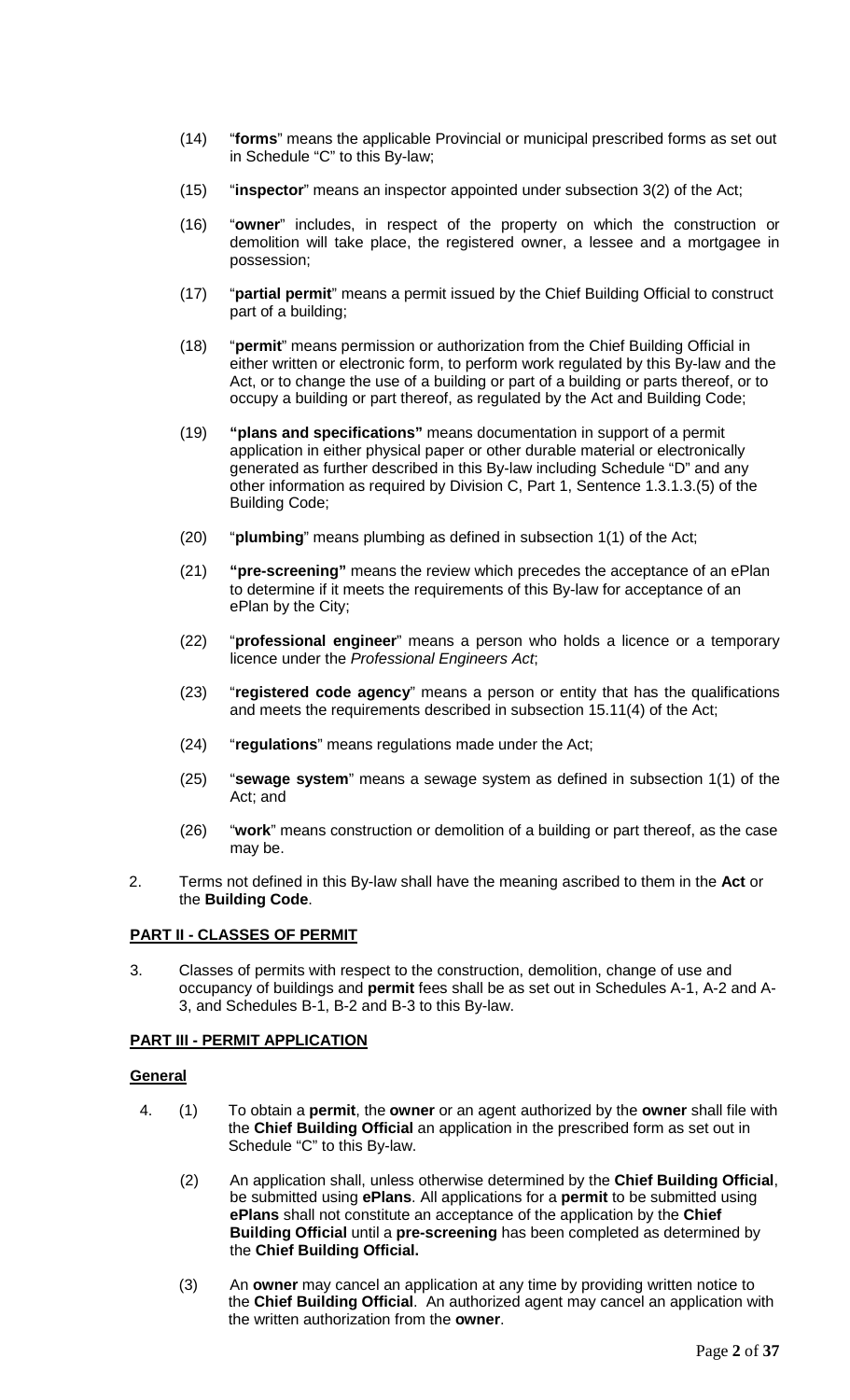(4) The **Chief Building Official** may refuse to accept an application for a **permit** if any of the requirements for the application set out in this By-law, **Act** or **Building Code** are deemed to be incomplete or insufficient at the time of application request.

## **Permit to Construct**

- 5. All applications for a **permit** to **construct** a **building** shall be made using the provincial application form, "Application for a Permit to Construct or Demolish" and in addition to meeting all other application requirements set out in this By-law shall:
	- (1) identify and describe in detail the **work**, use and occupancy to be covered by the permit for which the application is made;
	- (2) identify and describe in detail the existing uses and the proposed use(s) for which the premises are intended;
	- (3) include the legal description, the municipal address and where appropriate the unit number of the land on which the **work** is to be done;
	- (4) be accompanied by **plans and specifications** as described in Schedule "D" to this By-law and as required by the **Act**;
	- (5) be accompanied by the required fees as calculated in accordance with Schedule A-1, A-2 or A-3, and Schedule B-1, B-2 or B-3 to this By-law;
	- (6) state the name, address and telephone number of the **owner**, and where the **owner** is not the **applicant**, the authorized agent, and where applicable, the qualified **architect**, engineer or other designer and the constructor or person hired to carry out the construction or demolition, as the case may be;
	- (7) for residential buildings regulated by Division B, Part 9, be accompanied by a completed form prescribed by the **Chief Building Official** in Schedule "C" to this By-law;
	- (8) include, where applicable, the applicant's registration number where an **applicant** is a builder or vendor as defined in the Ontario New Home Warranties Plan Act;
	- (9) be signed by the **owner** or authorized agent who shall certify as to the truth of the contents of the application; and
	- (10) be deemed to be an incomplete application where a **partial permit** is requested.

## **Permit to Construct – Review by Architect or Professional Engineer**

- 6. In addition to the requirements of Sections 4 and 5 of this By-law, where Division C, Part 1, Subsection 1.2.2 of the **Building Code** applies, an application for a **permit** to **construct** a **building** shall:
	- (1) be accompanied by a signed acknowledgement of the **owner** on the prescribed form that an **architect** or **professional engineer**, or both, have been retained to carry out the general review of the construction or demolition of the **building**; and
	- (2) be accompanied by a signed statement of the **architect** or **professional engineer**, or both, on the form prescribed, undertaking to provide general review of the construction or demolition of the **building**.
- 7. In addition to the general requirements set out above, an application for a **permit** to **construct** part of a **building** shall: include **plans and specifications** covering the **work** for which more expeditious approval is desired, together with such information pertaining to the remainder of the **work** as may be required by the **Chief Building Official**.

## **Permit to Demolish**

- 8. In addition to the requirements of Sections 4, 5 and 6 of this By-law, an application to **demolish** a **building** or any material part thereof shall:
	- (1) when Division C, Part 1, Subsection 1.2.2. of the **Building Code** applies in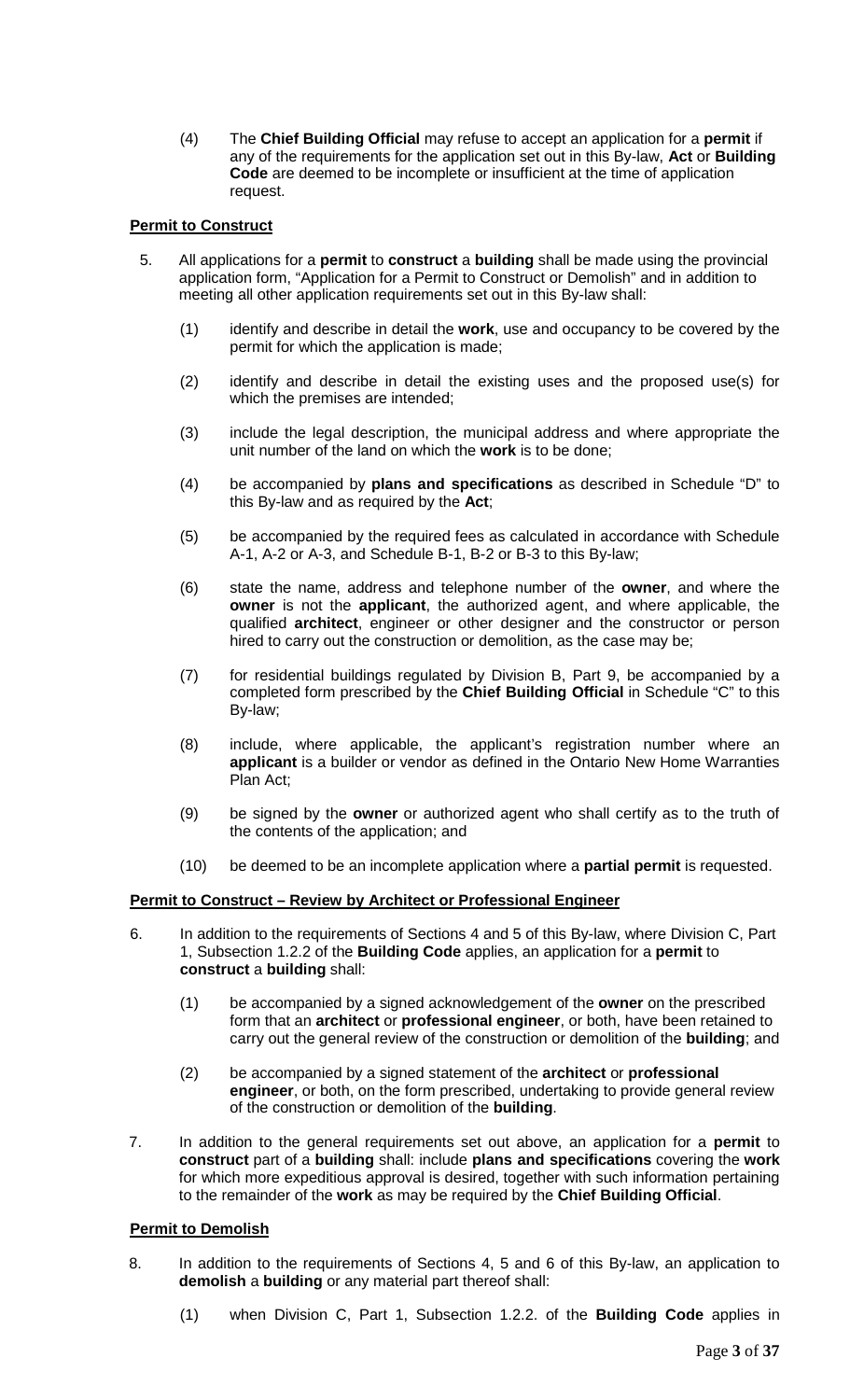relation to a review by an **architect** or **professional engineer**, be accompanied by a completed "General Review Demolition Commitment Certificate" form prescribed by the **Chief Building Official** in Schedule "C" to this By-law;

- (2) include complete **plans and specifications**, documents and other information as required by Division C, Part 1, Sentence 1.3.1.3.(5) of the **Building Code** and as described in this By-law for the **work** to be covered by the **permit**; and
- (3) indicate the method of demolition.

## **Conditional Permit**

- 9. Even though all requirements have not been met to obtain a **permit** under this By-law and section 8(2) of the **Act**, the **Chief Building Official** may issue a **conditional permit** in accordance with section 8 of the **Act**.
- 10. In addition to the general requirements set out above, an application for a **conditional permit** pursuant to subsection 8(3) of the **Act**, shall:
	- (1) use the provincial application form, "Application for a Permit to Construct or Demolish";
	- (2) include complete **plans and specifications**, documents and other information as required by Division C, Part 1, Sentence 1.3.1.3.(5) of the **Building Code** and as described in this By-law for the **work** to be covered by the **permit**;
	- (3) state the reasons why the **applicant** believes that unreasonable delays in construction would occur if a **conditional permit** is not granted;
	- (4) state the necessary approval which must be obtained in respect of the proposed **building** and the time in which such approvals will be obtained;
	- (5) state the time in which **plans and specifications** of the complete **building** will be filed with the **Chief Building Official**; and
	- (6) require the **owner** and such other persons as the **Chief Building Official** determines to enter into an agreement with the **City**.
- 11. The **Chief Building Official** is authorized to enter into agreements with respect to **conditional permits**.

#### **Change of Use Permit**

- 12. In addition to the general requirements as set out in this By-law, an application for a **change of use permit** shall:
	- (1) describe the **building** in which the use is to be changed, by a description that will readily identify and locate the **building**;
	- (2) identify and describe in detail the current and proposed uses of the **building** or part of a **building** for which the application is made; and
	- (3) include **plans and specifications** showing the current and proposed use of all parts of the **building**, and which contain sufficient information to establish compliance with the requirements of the **Building Code**.

#### **Occupancy Permit - General**

- 13. An application for a **permit** to occupy a **building** pursuant to Division C, Part 1, Subsection 1.3.3.1 of the **Building Code** shall:
	- (1) use the application form in Schedule "C" to this By-law, "Application for Permit to Occupy a Building Prior to Completion";
	- (2) indicate the total floor area proposed for occupancy;
	- (3) indicate the total number and location of units proposed for occupancy; and
	- (4) be signed by the **owner** or authorized agent who shall certify to the truth of the contents of the application.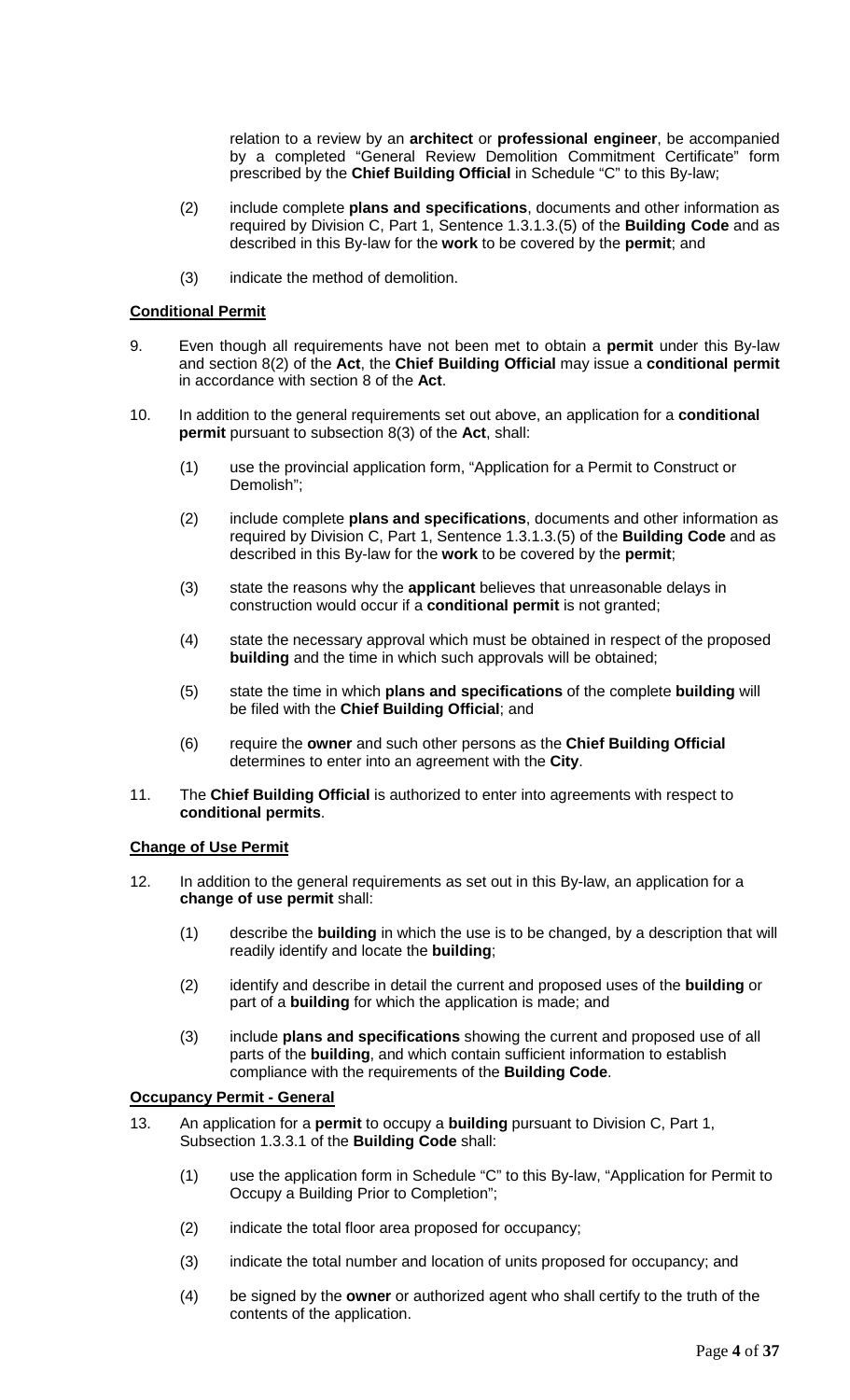## **Occupancy Permit – Certain Buildings of Residential Occupancy**

14. An application for a **permit** to occupy a **building** of residential occupancy pursuant to Division C, Part 1, Article 1.3.3 of the **Building Code** shall use the application form as required by the **Chief Building Official**.

## **Permits – Sewage Systems**

- 15. In addition to the general requirements set out in this By-law, an application for a **sewage system permit** shall:
	- (1) use the provincial application form "Application for a Permit to Construct or Demolish";
	- (2) include complete **plans and specifications**, documents and other information as required under Division C, Part 1, Sentence 1.3.1.3.(5) of the **Building Code** and as described in this By-law for the **work** to be covered by the **permit**;
	- (3) include a site evaluation which shall include all of the following items, unless otherwise specified by the **Chief Building Official**:
		- (a) include the date the evaluation was done;
		- (b) include name, address, telephone number and signature of the person who prepared the evaluation; and
		- (c) a scaled map of the site showing:
			- (i) the legal description, lot size, property dimensions, existing rightof-ways, easements or municipal/utility corridors;
			- (ii) the location of items listed in Division B, Part 8, Column 1 of Tables 8.2.1.6.A: 8.2.1.6.B; and 8.2.1.6.C. of the **Building Code**;
			- (iii) the location of the proposed **sewage system**;
			- (iv) the location of any unsuitable disturbed or compacted areas;
			- (v) proposed access routes for system maintenance;
			- (vi) depth to bedrock;
			- (vii) depth to zones of soil saturation;
			- (viii) soil properties, including soil permeability; and
			- (ix) soil conditions, including potential for flooding.

## **PART IV: ISSUING PERMITS**

- 16. The **Chief Building Official** shall issue a **permit** (including a **partial permit**) in accordance with this By-law subject to compliance with the **Act** and **Building Code**.
- 17. After the issuance of a **permit** under the **Act** notice of any material change to a plan, specification, document or other information on the basis of which the **permit** was issued, shall be given in writing, to the **Chief Building Official** together with the details of such change, which is not to be made without the prior written authorization of the **Chief Building Official**.
- 18. Where a material change set out in Section 17 of this By-law is substantial, then the **Chief Building Official** may require the **applicant** to submit an application for a revision to the **permit** in which case a revision **permit** must be issued by the **Chief Building Official** before any **work** described in the material change can be commenced.
- 19. The **Chief Building Official** may, where the relevant provisions of this By-law and subsections 8(3) to 8(5) of the **Act** are met, issue a **conditional permit** for a **building** subject to compliance with the **Act**, the **Building Code** and any other applicable law.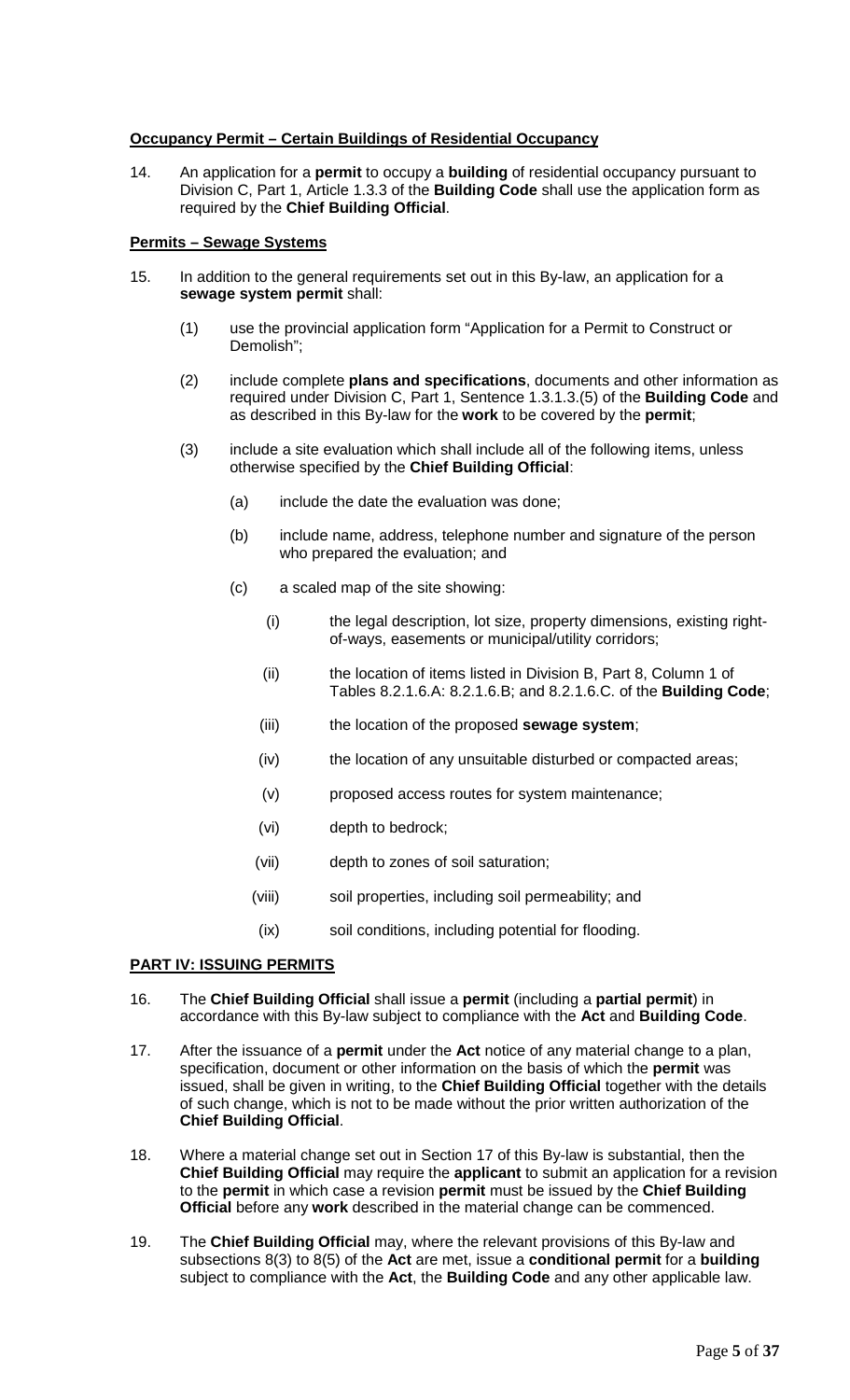- 20. The issuance of a **permit** for a part of a **building** or a **conditional permit** shall not be construed to authorize construction beyond that for which approval was given nor obligate the **Chief Building Official** to grant any further **permit** or permits for the **building**.
- 21. A **permit** to **demolish** shall not be issued until a demolition control permit is issued pursuant to By-law 45-2019 (or its successor), where applicable.

## **PART V: REVOCATION OF PERMITS**

- 22. Subject to section 25 of the Act, the **Chief Building Official** may revoke a **permit** issued under the **Act:**
	- (1) if it was issued on mistaken, false or incorrect information;
	- (2) if, after six months after its issuance, the construction or demolition in respect of which it was issued has not, in the opinion of the **Chief Building Official**, been seriously commenced;
	- (3) if the construction or demolition of the **building** is, in the opinion of the **Chief Building Official**, substantially suspended or discontinued for a period of more than one year;
	- (4) if it was issued in error;
	- (5) if the holder requests in writing that it be revoked; or
	- (6) if a term of the **conditional permit** agreement has not been complied with.
- 23. For the purposes of subsection 22(2) of this By-law, "not seriously commenced" shall include (but not be limited to) correspondence that has not been received from the **applicant** for a consecutive period of at least six months.

## **PART VI - PLANS AND SPECIFICATIONS**

- 24. Every **applicant** shall submit sufficient information, including plans, specifications, documents and other information, with each application for a **permit** to enable the **Chief Building Official** to determine whether or not the proposed construction, demolition or change of use will conform with the **Act**, the **Building Code** and any other applicable law.
- 25. Each application shall, unless otherwise determined by the **Chief Building Official**, be accompanied by electronic copy of **plans and specifications** required under this Bylaw.
- 26. Plans shall be drawn to scale, shall be legible and, without limiting the generality of the foregoing, shall include such working drawings as set out in Schedule "D" to this By-law.
- 27. Site Plans submitted shall be referenced to a current plan of survey certified by a registered Ontario Land Surveyor and a copy of such survey shall be filed with the **City** unless this requirement is waived by the **Chief Building Official** because he or she is able, without having a current plan of survey, to determine whether the proposed **work** is in compliance with the **Act**, the **Building Code**, and any other applicable law. The site plan shall show:
	- (1) lot size and the dimensions of property lines and setbacks to any existing or proposed **buildings**;
	- (2) existing and finished ground levels or grades; and
	- (3) existing right-of-way, easements and municipal services.
- 28. On completion of the construction, the **Chief Building Official** may require that a set of plans of the **building** or any class of **buildings** as constructed including a plan of survey showing the location be filed with the **Chief Building Official**.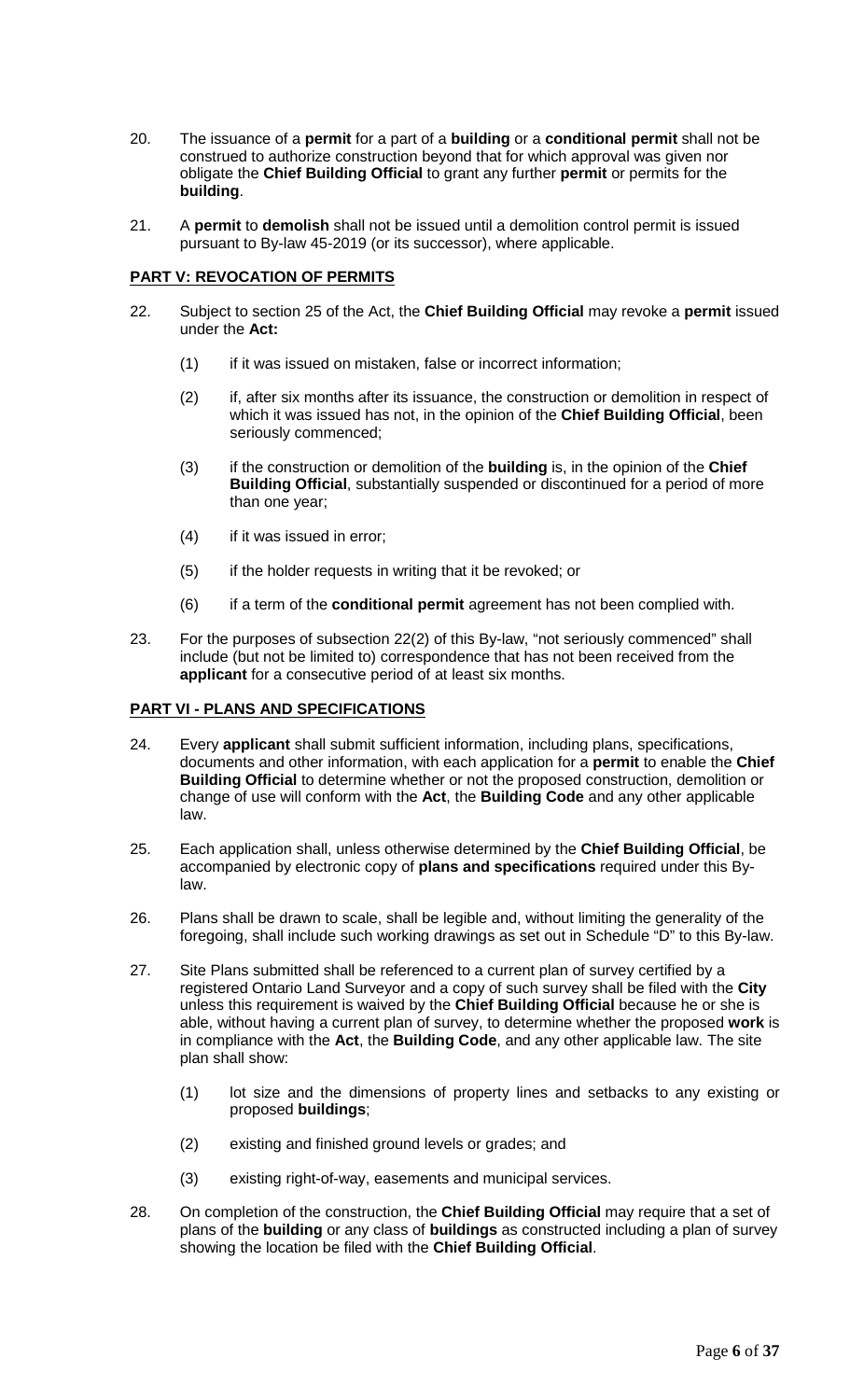## **PART VII - ALTERNATIVE SOLUTIONS**

- 29. Where an application for a **permit** or for authorization to make a material change to the plan, specification, document or other information on the basis of which a **permit** was issued, contains an alternative solution for which approval in accordance with Division C, Part 2, Section 2.1. is required, the application shall include documentation in accordance with Division C, Part 2, Article 2.1.1.1.
- 30. Such information shall be accompanied with the prescribed **forms** "Alternative Solution Authorization Form" and "Alternative Solution Application" as prescribed by the **Chief Building Official** in Schedule "C" to this By-law.

## **PART VIII - PRESCRIBED NOTICES AND INSPECTIONS**

31. The person to whom a **permit** has been issued under subsection 8 of the **Act** shall give to the **Chief Building Official** notice of the readiness for inspection in accordance with prescribed notices described in Division C, Part 1, Article 1.3.5.1., and Division C, Part 1, Article 1.3.5.3. of the **Building Code**. These mandatory notification stages and inspections are listed in Schedule "E" to this By-law.

## **PART IX - REGISTERED CODE AGENCIES**

32. Where the **City** has entered into agreements with registered code agencies the **Chief Building Official** is authorized to enter into services agreements with registered code agencies and appoint them to perform specified functions from time to time pursuant to Section. 4.1 of the **Act**.

## **PART X - FEES**

- 33. The **Chief Building Official** shall determine the required fees for the **work** proposed and the **applicant** shall pay the fees calculated in accordance with Schedule A-1, A-2 or A-3 and Schedule B-1, B-2 or B-3 to this By-law. No **permit** shall be issued until the fees therefore have been paid in full.
- 34. Any person who commences construction, demolition or changes the use of a **building** before a **permit** has been issued, shall in addition to any other penalty under the **Act**, **Building Code** or this By-law pay an additional fee in accordance with Schedule A-1, A-2 or A-3 to this By-law, in order to compensate the **City** for the additional **work** incurred as a result of the commencement of the construction.
- 35. Where fees payable in respect of an application for a construction or demolition **permit** issued under section 8 of the **Act** or a **conditional permit** issued under subsection 8(3) of the **Act** are based on a floor area, the floor area shall mean the total floor space of all stories above and below grade, measured as the horizontal area between the outer face of exterior walls and to the centre of party walls or demising walls.
- 36. Fees payable in respect of a **conditional permit** issued under subsection 8(3) of the **Act** shall be paid for the complete project plus the applicable additional fee in accordance with Schedule A-1, A-2 or A-3 to this By-law.
- 37. Where fees payable in respect of an application for a **change of use permit** issued under subsection 10 of the **Act** are based on a floor area, the floor area shall mean the total floor space of all stories subject to the change of use.

## **PART XI - CHANGING PERMIT FEES**

- 38. Prior to passing a By-law to change the fees, the **City** shall:
	- (1) give notice of the proposed changes in fees to such persons as may be prescribed in the **Building Code**;
	- (2) hold a public meeting concerning the proposed changes in accordance with the **Act** and Division C, Part 1, Section 1.9.1.2 of the **Building Code**; and
	- (3) otherwise comply with the **Act** and **Building Code**.
- 38.1 Any person or organization wishing to receive notice as set out above should make such request in writing to the Clerk's office.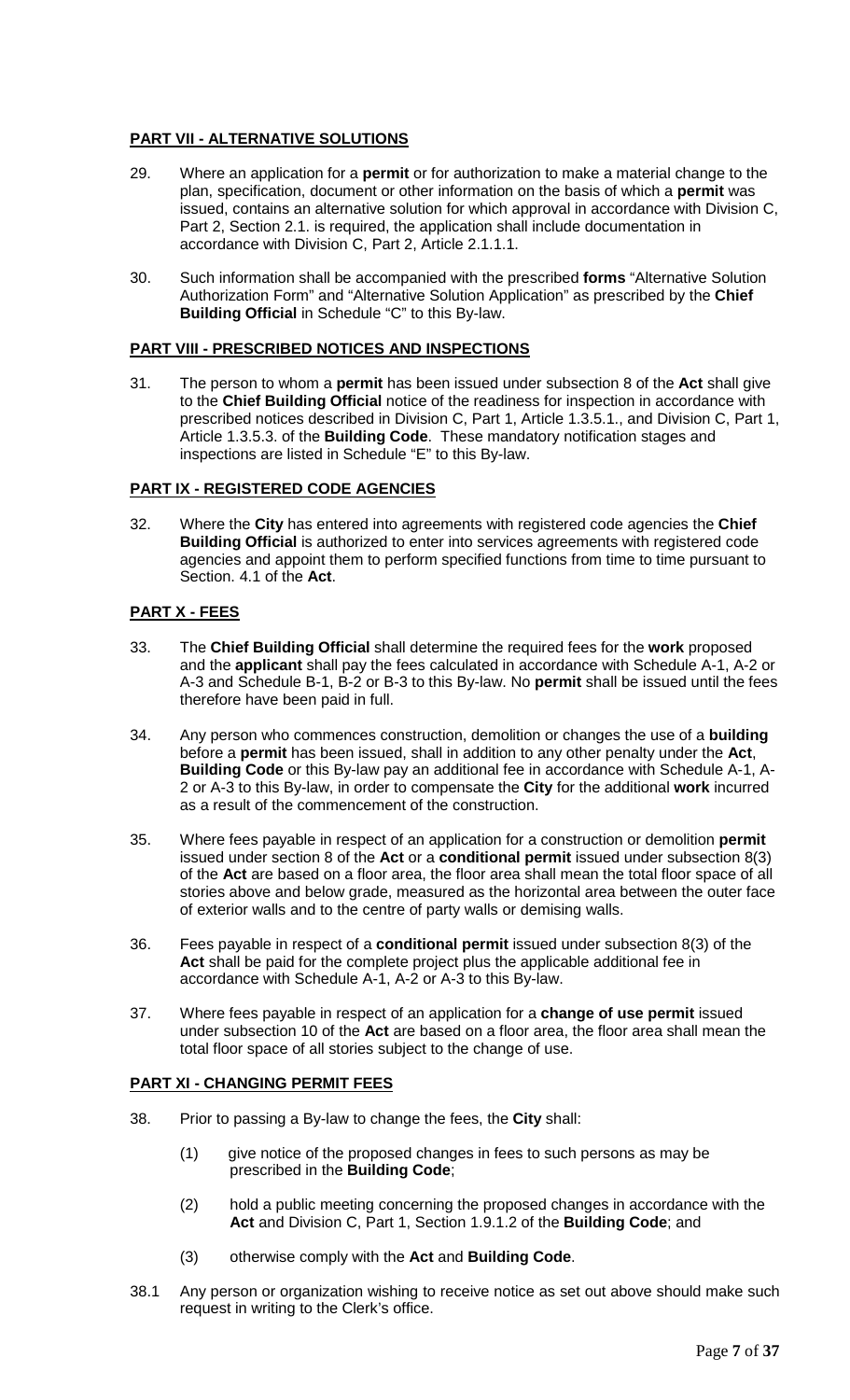## **PART XII - REFUNDS**

39. In the case of withdrawal of an application or, abandonment of all or a portion of the **work** or, the non-commencement of the **work** or, the refusal or revocation of a **permit**, upon written request by the **applicant,** the **Chief Building Official** shall determine the amount of paid **permit** fees that may be refunded to the **applicant**, if any, in accordance with Schedule A-1, A-2 or A-3, to this By-law.

## **PART XIII - FENCING**

- 40. Where, in the opinion of the **Chief Building Official**, a construction or demolition site presents a particular hazard to the public, the **Chief Building Official** may, under clauses 7(1)(i) and 7(1)(j) of the **Act**, require the erection of such fencing as the **Chief Building Official** deems necessary to abate that hazard.
- 41. The height of every fence shall be a minimum of 4 feet (1.2 meters) and a maximum of 6 feet (1.8 meters), to be measured from the highest adjacent grade and, shall be of a description as determined by the **Chief Building Official**.

## **PART XIV - TRANSFER OF PERMITS**

- 42. Every person who acquires land on which construction or demolition is occurring in respect of which a **permit** has been issued, shall apply to transfer the **permit**.
- 43. Every application for a transfer of **permit** shall be submitted to the **Chief Building Official** and shall:
	- (1) use the provincial application form, "Application for a Permit to Construct or Demolish";
	- (2) include such information as may be determined by the **Chief Building Official**; and
	- (3) be accompanied by the required fee as required in Schedule A-1, A-2 or A-3 to this By-law.

## **PART XV - PENALTY**

- 44. Any person who contravenes any provision of this By-law is guilty of an offence and liable;
	- (1) on a first conviction to a fine of not more than \$50,000.00 and
	- (2) on any subsequent conviction, to a fine of not more than \$100,000.00.
- 45. When the person convicted is a corporation, the maximum fine is \$100,000.00 on a first offence and \$200,000.00 for any subsequent offence.

## **PART XVI – MISCELLANEOUS**

- 46. All Schedules to this By-law form part of this By-law.
- 47. A reference to the singular or the masculine shall be deemed to refer to the plural or feminine as the context may require.
- 48. Should any section, subsection, clause or provision in this By-law be declared by a court of competent jurisdiction to be invalid, the same shall not affect the validity of this By-law as a whole or any part thereof, other than the part so declared to be invalid.

## **PART XVII – SCHEDULES**

49. The following Schedules are attached to and form part of this By-law:

Schedule "A-1" Permit Fees and Refunds (January 1, 2020 to December 31, 2020) Schedule "A-2" Permit Fees and Refunds (January 1, 2021 to December 31, 2021) Schedule "A-3" Permit Fees and Refunds (January 1, 2022 to December 31, 2022)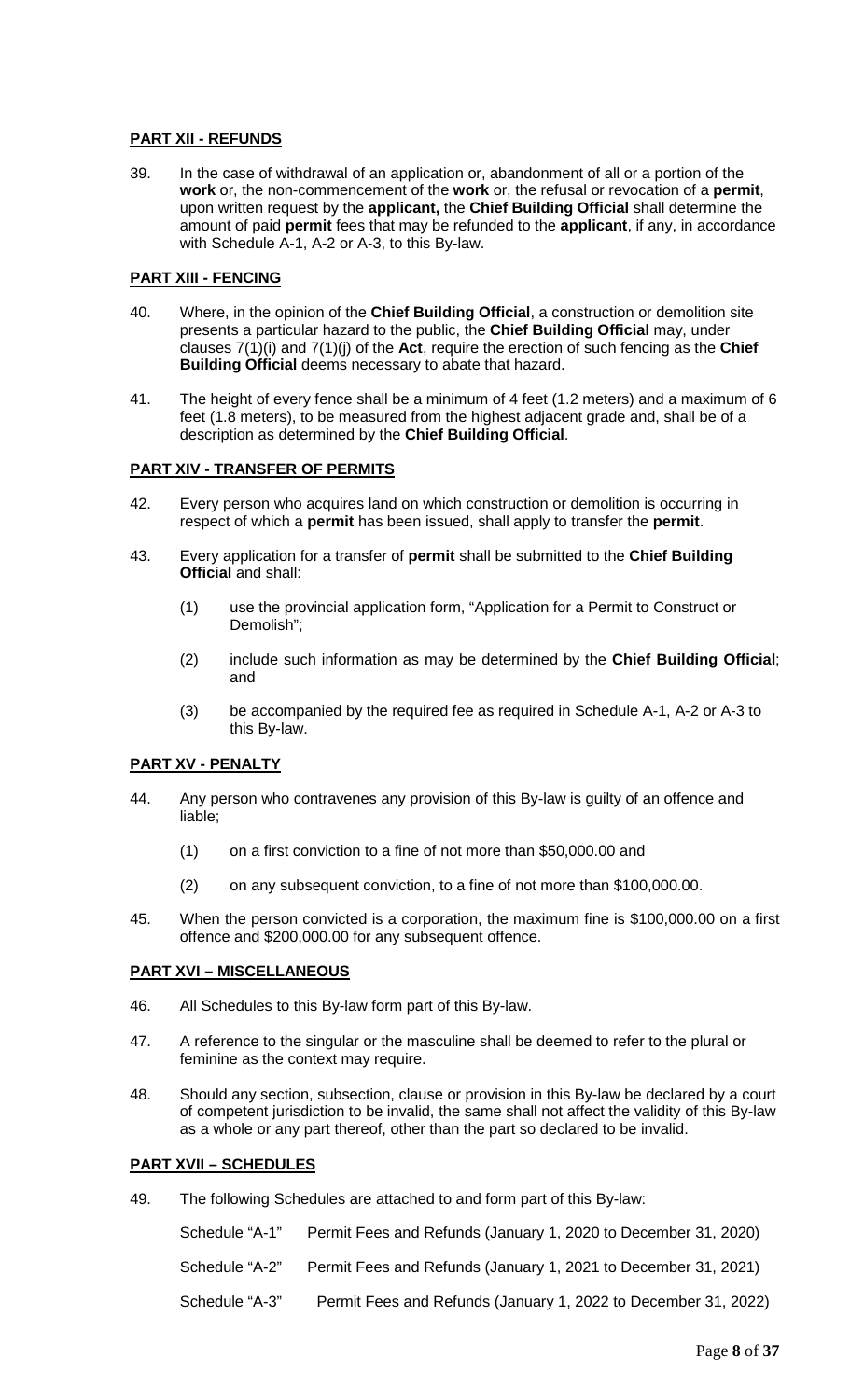| Schedule "B-1" | Building Classification and Permit Fees (January 1, 2020 to<br>December 31, 2020) |  |  |
|----------------|-----------------------------------------------------------------------------------|--|--|
| Schedule "B-2" | Building Classification and Permit Fees (January 1, 2021 to<br>December 31, 2021) |  |  |
| Schedule "B-3" | Building Classification and Permit Fees (January 1, 2022 to<br>December 31, 2022) |  |  |
| Schedule "C"   | Forms                                                                             |  |  |
| Schedule "D"   | <b>Plans and Specifications</b>                                                   |  |  |
| Schedule "E"   | <b>Prescribed Notices/Inspections</b>                                             |  |  |

## **PART XVIII - REPEAL**

50. The Building By-law 251-13, as amended, is hereby repealed effective at the end of the day on which this By-law is enacted and passed.

## **PART XIX - SHORT TITLE**

51. This By-law shall be known and may be cited as the "Building By-law".

## **PART XX - EFFECTIVE DATE**

52. This By-law comes into force at the beginning of the day after the day this By-law is enacted and passed.

**ENACTED and PASSED this 11th day of December, 2019 Signed by: Karen Ras, Acting Mayor and Diana Rusnov, City Clerk**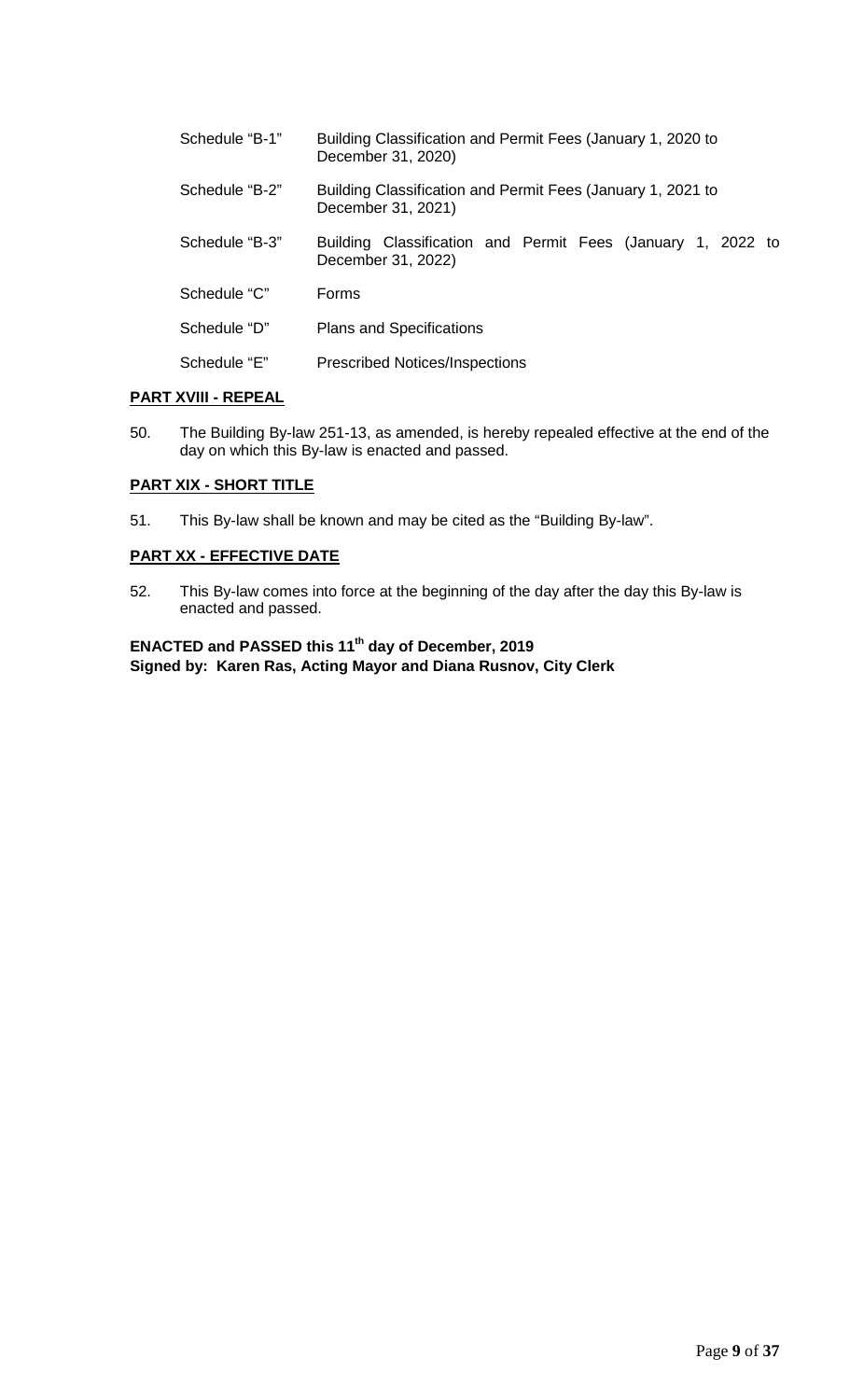## **THE CORPORATION OF THE CITY OF MISSISSAUGA BUILDING BY-LAW**

## **SCHEDULE "A-1"**

#### **Effective January 1, 2020 to December 31, 2020**

## **Permit Fees and Refunds**

## **1. FEES**

The minimum fee for a permit shall be \$164.00 for residential and \$275.00 for non-residential**,** unless stated otherwise.

For applications submitted electronically, all fees shall be paid in full through an electronic payment process to a maximum of \$10,000\* prior to the commencement of the application review by the **Chief Building Official**. Where the total permit fee exceeds \$10,000 the balance of the permit fee must be paid in person prior to permit issuance.

The fee for the electronic **pre-screening** of applications shall be \$20.00. This fee is non- refundable.

\*Subject to any change to the City's Processes for Receipt, Deposit and Refund of Payments Policy (04-11-13), or its successor.

## **1.1 CLASS OF PERMIT PERMIT FEE**

**1.1.1** Construct a building as defined See Schedule "B-1" for Building by Section 1 of the Building Code Act, classifications and permit fees. including a building intended for farming purposes, may be divided into the following classes of permits:

**1.1.1.1**. Complete Building

For new building construction including additions and alterations to existing buildings (this permit includes associated drains, **plumbing** and mechanical works, but does not include mechanical site services that serve more than one building.)

- **1.1.1.2** Foundation Component
- **1.1.1.3** Foundation to Roof Component (Superstructure)
- **1.1.1.4** Plumbing Component
- **1.1.1.5** Drain Component (this permit may include drains within a building and/or mechanical site services that serve one building only.)
- **1.1.1.6** Mechanical Component For heating, ventilation, air conditioning and air contaminant extraction systems
- **1.1.1.7** Designated Structures Includes all structures designated under Division A, Part 1, Article 1.3.1.1. of the **Building Code**
- **1.1.2** For permits required in Article 1.1.1.1 \$415.00 additional fee for each when divided into partial permits when divided into partial permits
- **1.1.3** Site services (for mechanical site services \$415.00 for each building or that serve more than one building blocks of units serviced
- **1.1.4** Sewage System **\$673.00** for a new or

otherwise

replacement **sewage system** \$337.00 for repairs to an existing **sewage system**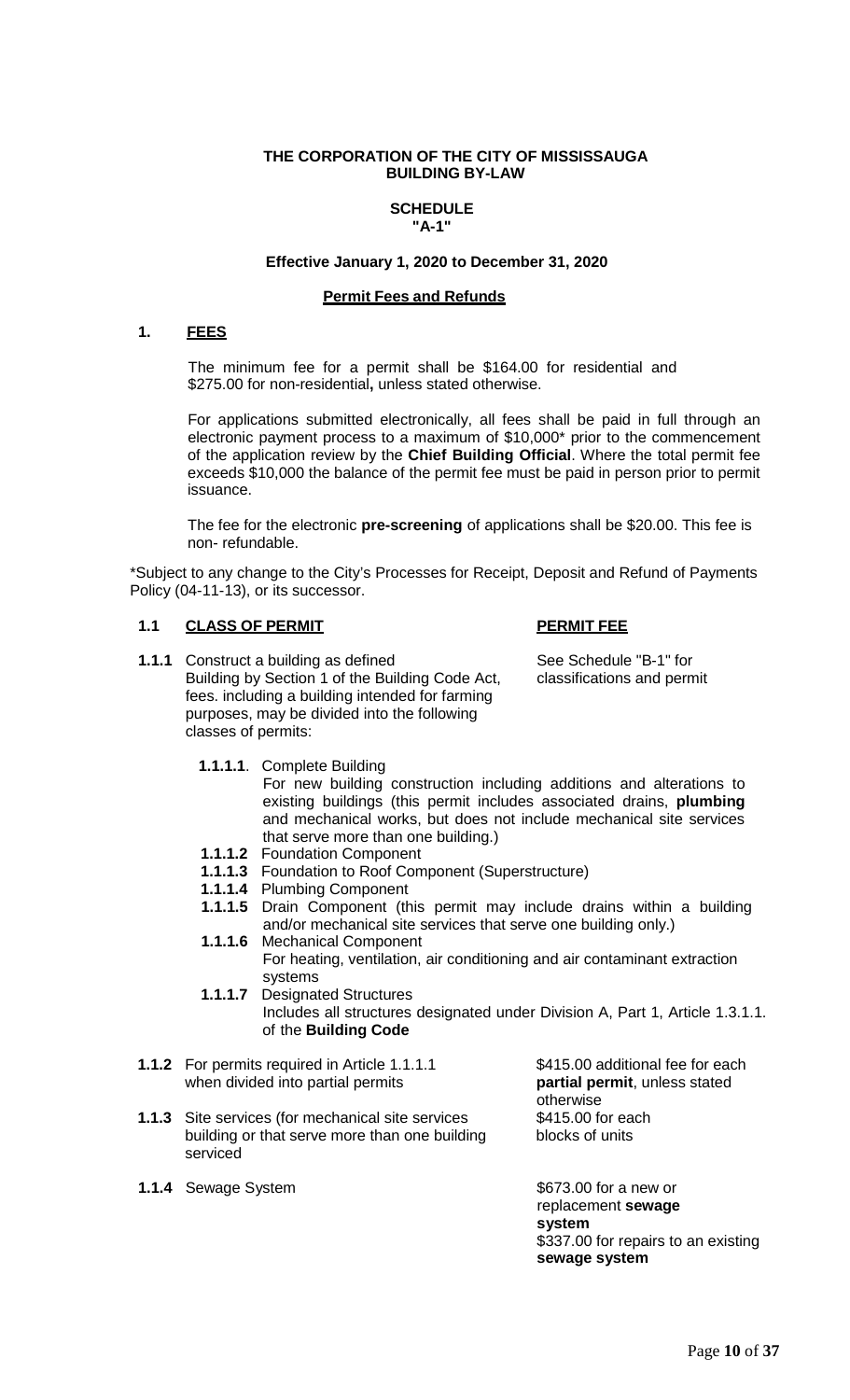## **Permit Fees and Refunds**

|        | 1.1.5 Demolish a building or<br>metres or interior demolition<br>floor                                                                                                                                                                                       | \$21.00 per 100 square<br>portion thereof of gross<br>area demolished, minimum<br>\$275.00                                                                          |
|--------|--------------------------------------------------------------------------------------------------------------------------------------------------------------------------------------------------------------------------------------------------------------|---------------------------------------------------------------------------------------------------------------------------------------------------------------------|
|        |                                                                                                                                                                                                                                                              | Accessory residential structure<br>\$164.00 each                                                                                                                    |
|        | <b>1.1.6</b> Authorize occupancy of a building<br>prior to its completion                                                                                                                                                                                    | \$213.00 per dwelling unit or<br>\$21.00 per 100 square metres or<br>part thereof of a Commercial or<br><b>Industrial Building</b>                                  |
|        | 1.1.7 Authorize occupancy of a<br>Building of residential occupancy                                                                                                                                                                                          | \$129.00 per dwelling unit<br>payable at time of<br>building permit<br>application or permit<br>issuance as<br>applicable                                           |
| 1.1.8  | Material change (revision) to a plan<br>portion specification, or other information<br>application accompanying a permit application, or<br>inspection on the basis of which a permit was<br>thereto, if issued by the Chief Building Official<br>on regular | \$146.00 per hour or<br>thereof of permit<br>review and site<br>required in relation<br>the hours are worked                                                        |
|        |                                                                                                                                                                                                                                                              | time or \$196.00 per<br>hour if worked<br>overtime.                                                                                                                 |
| 1.1.9  | Change of use permit                                                                                                                                                                                                                                         | \$147.00 per hour or portion<br>thereof of permit application<br>review and inspection time,<br>minimum \$325.00.                                                   |
|        | 1.1.10 Conditional permit                                                                                                                                                                                                                                    | Regular fee for complete building<br>plus an additional 20% of the fee,<br>minimum<br>\$952.00 to a maximum of<br>\$8,408.00.                                       |
|        |                                                                                                                                                                                                                                                              | Where a conditional permit is<br>requested to be extended an<br>additional 20% of the original<br>conditional permit fee shall be<br>required, minimum fee \$952.00 |
| 1.1.11 | Transfer permit (to new owner)                                                                                                                                                                                                                               | \$190.00                                                                                                                                                            |
| 1.1.12 | Duplicate copy of permit                                                                                                                                                                                                                                     | \$129.00                                                                                                                                                            |
| 1.1.13 | <b>Alternative Solution Review</b>                                                                                                                                                                                                                           | \$1,120.00                                                                                                                                                          |
|        |                                                                                                                                                                                                                                                              |                                                                                                                                                                     |

- **1.2** In order to compensate the City of Mississauga for additional **work** and expense in plan examination, if new, additional or revised information is submitted for a permit application which applies to some or all of the permit which has already been reviewed, the greater of \$165.00 or the additional review time spent, measured to the nearest whole hour, multiplied by the hourly rate of \$146.00, if the hours are worked on regular time or \$213.00 per hour if worked on overtime.
- **1.3** With respect to **work** commenced prior to permit issuance or permit application as described in 1.1.1, 1.1.2, 1.1.3, 1.1.4, 1.1.5 and 1.1.7 above, to compensate the municipality for the additional expenditure required because of such unlawful commencement, the permit fee prescribed shall be increased by the greater of \$150.00 or 25% of the required permit fee based on the entire **work** to be performed and exclusive of any part into which the application for permit may be sub-divided, to a maximum of \$10,000.00.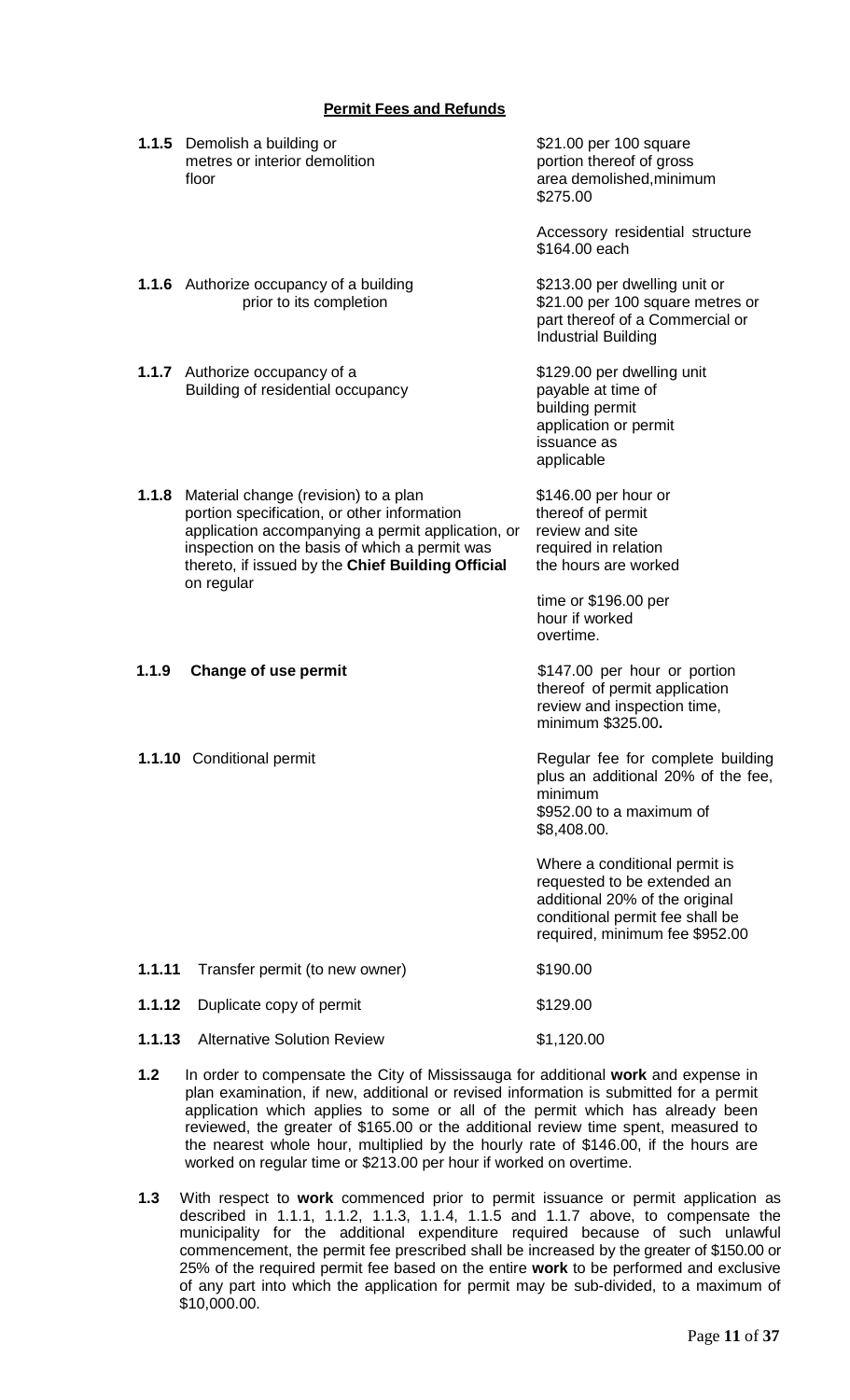## **Permit Fees and Refunds**

## **2. REFUNDS OF PERMIT FEES**

- **2.1** Pursuant to Part 10 of this By-law, the portion of the total calculated permit fee that may be refunded shall be a percentage of the total fees payable under this By-law, calculated as follows in regard to functions undertaken by the municipality:
	- **2.1.1** 85% if administrative functions only have been performed;
	- **2.1.2** 75% if administrative and zoning or **Building Code** permit application review functions only have been performed;
	- **2.1.3** 55% if administrative, zoning and **Building Code** permit application review functions have been performed;
	- **2.1.4** 45% if the permit has been issued and no field inspections have been performed subsequent to permit issuance,
	- **2.1.5** 5% shall additionally be deducted for each field inspection that has been performed subsequent to permit issuance; or
	- **2.1.6** 0% after a period of not less than two (2) years from the date of application being received, if the application has not been cancelled, or the permit has not been issued, or an issued permit has not been acted upon.
- **2.2** If the calculated refund is less than \$150.00, no refund shall be made for the fees paid.
- **2.3** The refund shall be returned to the **owner** named on the application for a building permit or person named on the fee receipt, unless such person advises the **Chief Building Official**, in writing and prior to the release of the refund, of a change in name, in which case the refund shall be returned to the person then authorized to receive it.
- **2.4** The refund, if applicable, shall be the difference between total calculated fee for functions undertaken and the deposit made at time of permit application.
- **2.5** If an overpayment of a permit fee occurs on a permit application and the overpayment is less than \$100.00 the difference will not be refunded.
- **2.6** A refund is not available where:
	- (a) a permit has been revoked in accordance with subsection 8(10)(a) and 8(10)(f) of the **Act**; or
	- (b) any stage of construction or demolition has commenced.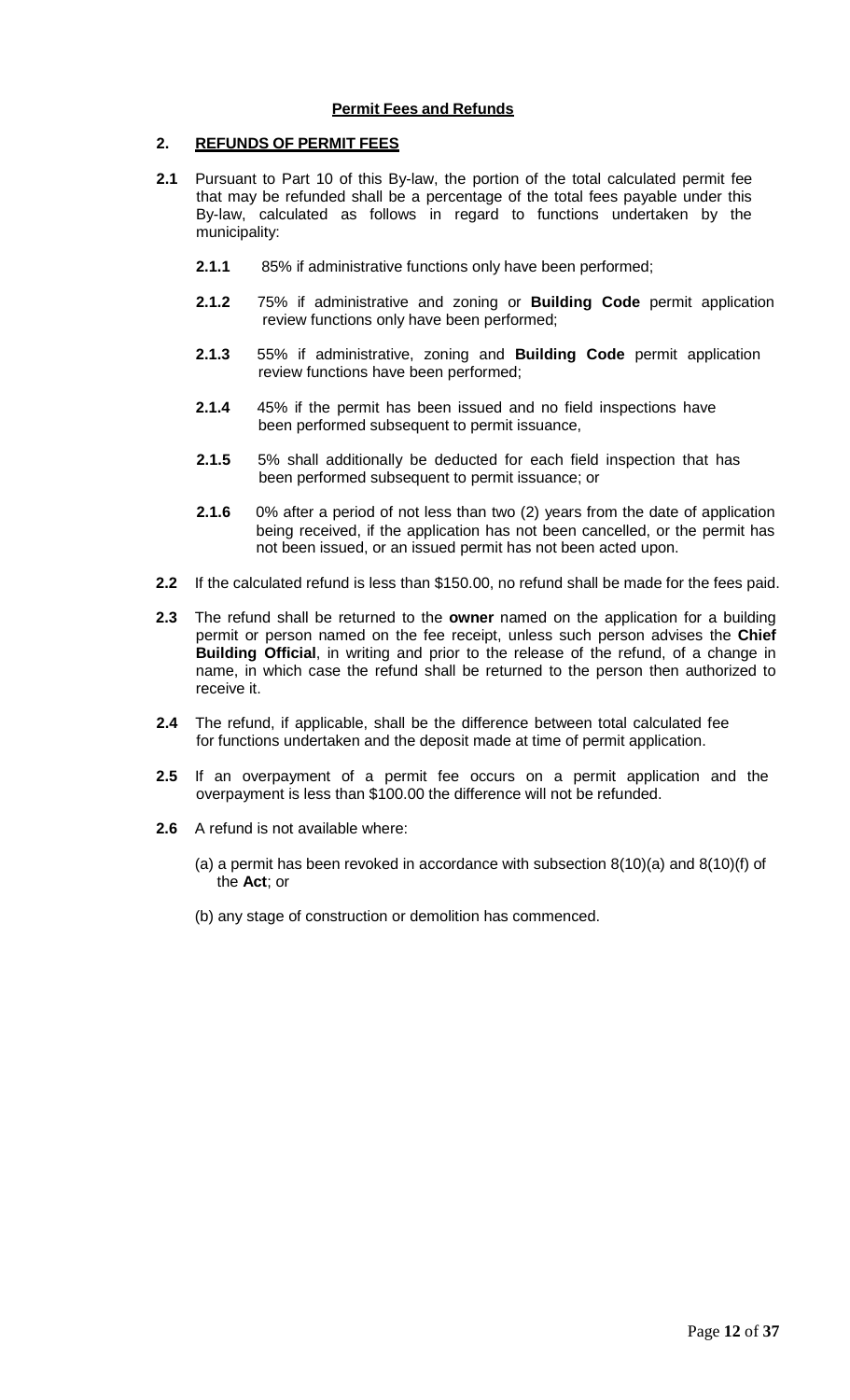#### **THE CORPORATION OF THE CITY OF MISSISSAUGA BUILDING BY-LAW**

#### **SCHEDULE "A-2"**

## **Effective January 1, 2021 to December 31, 2021**

#### **Permit Fees and Refunds**

## **1. FEES**

The minimum fee for a permit shall be \$169.00 for residential and \$283.00 for non-residential**,** unless stated otherwise.

For applications submitted electronically, all fees shall be paid in full through an electronic payment process to a maximum of \$10,000\* prior to the commencement of the application review by the **Chief Building Official**. Where the total permit fee exceeds \$10,000 the balance of the permit fee must be paid in person prior to permit issuance.

The fee for the electronic **pre-screening** of applications shall be \$20.00. This fee is non- refundable.

\*Subject to any change to the City's Processes for Receipt, Deposit and Refund of Payments Policy (04-11-13), or its successor.

## **1.1 CLASS OF PERMIT PERMIT FEE**

serviced

- **1.1.1** Construct a building as defined See Schedule "B-2" for Building by Section 1 of the Building Code Act, classifications and permit fees. including a building intended for farming purposes, may be divided into the following classes of permits:
	- **1.1.1.1**. Complete Building

For new building construction including additions and alterations to existing buildings (this permit includes associated drains, **plumbing** and mechanical works, but does not include mechanical site services that serve more than one building.)

- **1.1.1.2** Foundation Component
- **1.1.1.3** Foundation to Roof Component (Superstructure)
- **1.1.1.4** Plumbing Component
- **1.1.1.5** Drain Component (this permit may include drains within a building and/or mechanical site services that serve one building only.)
- **1.1.1.6** Mechanical Component For heating, ventilation, air conditioning and air contaminant extraction systems
- **1.1.1.7** Designated Structures Includes all structures designated under Division A, Part 1, Article 1.3.1.1. of the **Building Code**

| <b>1.1.2</b> For permits required in Article 1.1.1.1<br>when divided into partial permits                 |
|-----------------------------------------------------------------------------------------------------------|
| <b>1.1.3</b> Site services (for mechanical site services<br>building or that serve more than one building |

\$427.00 additional fee for each partial permit, unless stated otherwise \$427.00 for each blocks of units

**1.1.4** Sewage System  $$693.00$  for a new or replacement **sewage system** \$347.00 for repairs to an existing **sewage system**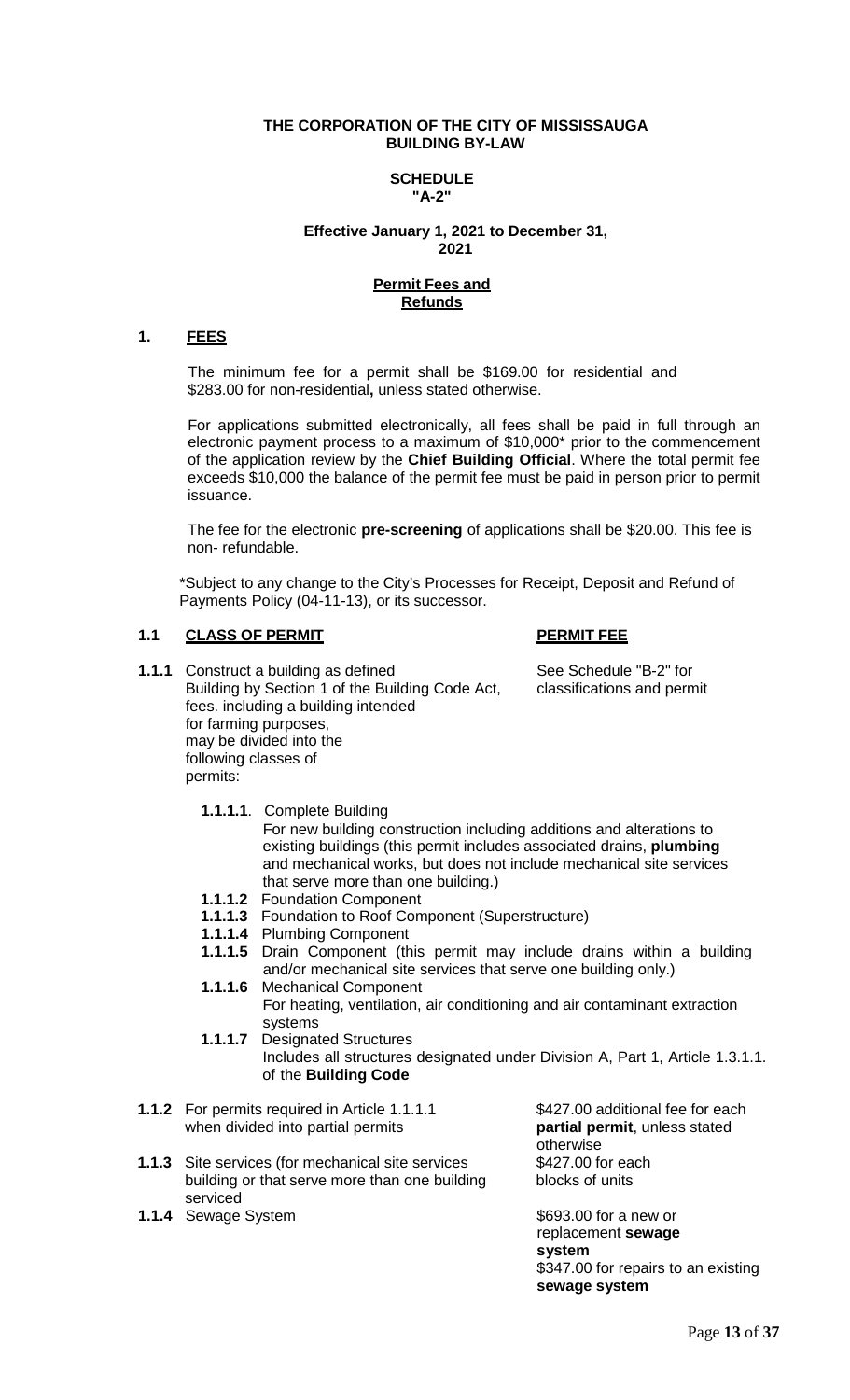|       | <b>Permit Fees and</b><br><b>Refunds</b>                                                                                                               |                                                                                                                                                                     |
|-------|--------------------------------------------------------------------------------------------------------------------------------------------------------|---------------------------------------------------------------------------------------------------------------------------------------------------------------------|
|       | <b>1.1.5</b> Demolish a building or<br>metres or interior demolition<br>floor                                                                          | \$21 per 100 square<br>portion thereof of gross                                                                                                                     |
|       |                                                                                                                                                        | area demolished, minimum<br>\$283.00                                                                                                                                |
|       |                                                                                                                                                        | Accessory residential structure<br>\$169.00 each                                                                                                                    |
|       | <b>1.1.6</b> Authorize occupancy of a building<br>prior to its completion                                                                              | \$220.00 per dwelling unit or<br>\$21 per 100 square metres or<br>part thereof of a Commercial or<br><b>Industrial Building</b>                                     |
|       | 1.1.7 Authorize occupancy of a<br>Building of residential occupancy                                                                                    | \$133.00 per dwelling unit<br>payable at time of<br>building permit<br>application or permit<br>issuance as applicable                                              |
| 1.1.8 | Material change (revision) to a plan<br>portion specification, or other information<br>application accompanying a permit application, or<br>inspection | \$150.00 per hour or<br>thereof of permit<br>review and site                                                                                                        |
|       | on the basis of which a permit was<br>thereto, if issued by the Chief Building Official<br>regular                                                     | required in relation<br>the hours are worked on                                                                                                                     |
|       |                                                                                                                                                        | time or \$202.00 per hour<br>if worked overtime.                                                                                                                    |
| 1.1.9 | <b>Change of use permit</b>                                                                                                                            | \$220.00 per hour or portion<br>thereof of permit application<br>review and inspection time<br>minimum \$335.00.                                                    |
|       | 1.1.10 Conditional permit                                                                                                                              | Regular fee for complete building<br>plus an additional 20% of the fee,<br>minimum<br>\$981.00 to a maximum of<br>\$8,660.00.                                       |
|       |                                                                                                                                                        | Where a conditional permit is<br>requested to be extended an<br>additional 20% of the original<br>conditional permit fee shall be<br>required, minimum fee \$981.00 |
|       | 1.1.11 Transfer permit (to new owner)                                                                                                                  | \$196.00                                                                                                                                                            |
|       | 1.1.12 Duplicate copy of permit                                                                                                                        | \$133.00                                                                                                                                                            |
|       | <b>1.1.13 Alternative Solution Review</b>                                                                                                              | \$1,154.00                                                                                                                                                          |
|       | 1.2 In order to companient the City of Mississaure for additional work and expense in                                                                  |                                                                                                                                                                     |

- **1.2** In order to compensate the City of Mississauga for additional **work** and expense in plan examination, if new, additional or revised information is submitted for a permit application which applies to some or all of the permit which has already been reviewed, the greater of \$174.00 or the additional review time spent, measured to the nearest whole hour, multiplied by the hourly rate of \$150.00, if the hours are worked on regular time or \$220.00 per hour if worked on overtime.
- **1.3** With respect to **work** commenced prior to permit issuance or permit application as described in 1.1.1, 1.1.2, 1.1.3, 1.1.4, 1.1.5 and 1.1.7 above, to compensate the municipality for the additional expenditure required because of such unlawful commencement, the permit fee prescribed shall be increased by the greater of \$150.00 or 25% of the required permit fee based on the entire **work** to be performed and exclusive of any part into which the application for permit may be sub-divided, to a maximum of \$10,000.00.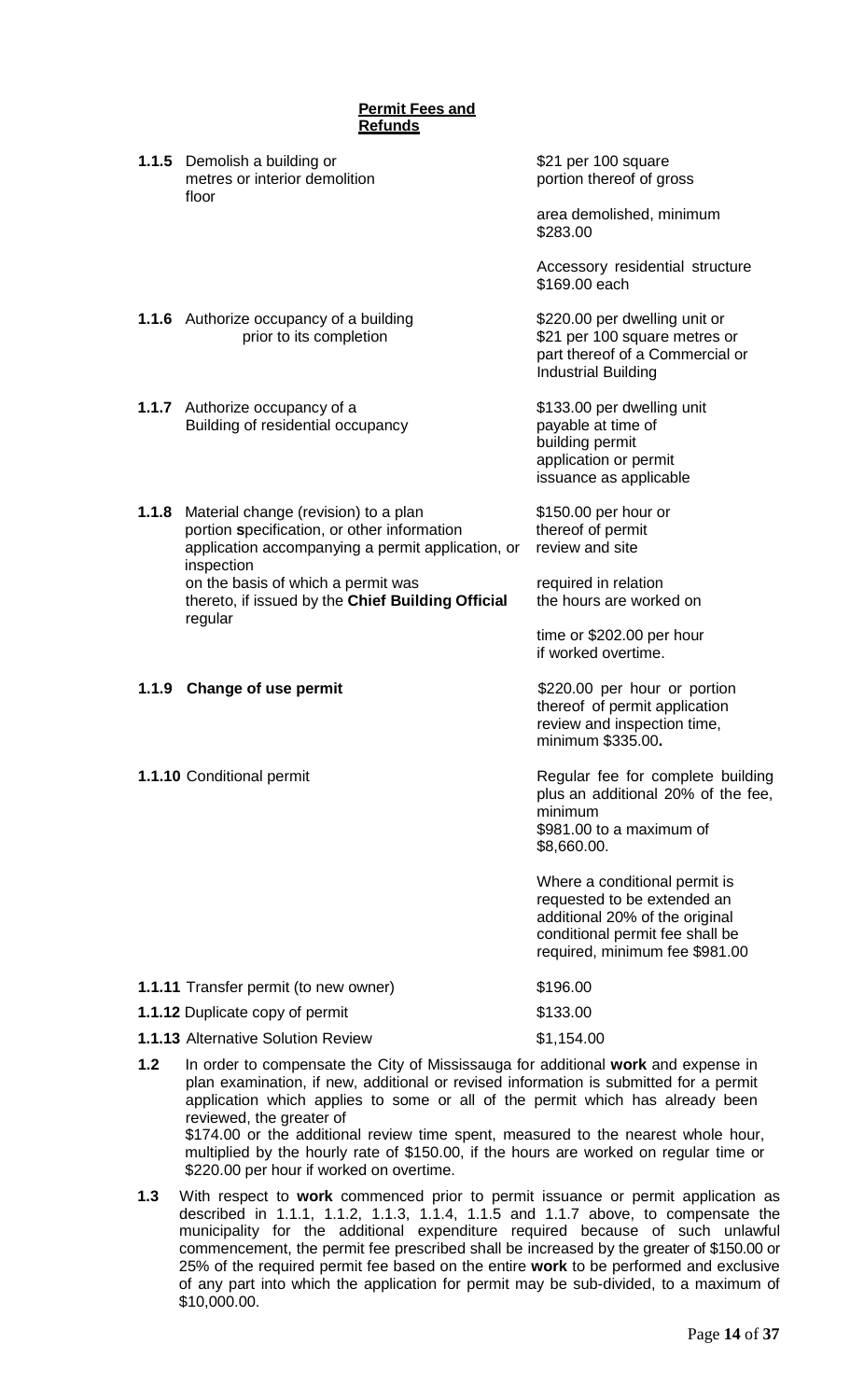## **Permit Fees and Refunds**

## **2. REFUNDS OF PERMIT FEES**

- **2.1** Pursuant to Part 10 of this By-law, the portion of the total calculated permit fee that may be refunded shall be a percentage of the total fees payable under this By-law, calculated as follows in regard to functions undertaken by the municipality:
	- **2.1.1** 85% if administrative functions only have been performed;
	- **2.1.2** 75% if administrative and zoning or **Building Code** permit application review functions only have been performed;
	- **2.1.3** 55% if administrative, zoning and **Building Code** permit application review functions have been performed;
	- **2.1.4** 45% if the permit has been issued and no field inspections have been performed subsequent to permit issuance;
	- **2.1.5** 5% shall additionally be deducted for each field inspection that has been performed subsequent to permit issuance; or
	- **2.1.6** 0% after a period of not less than two (2) years from the date of application being received, if the application has not been cancelled, or the permit has not been issued, or an issued permit has not been acted upon.
- **2.2** If the calculated refund is less than \$150.00, no refund shall be made for the fees paid.
- **2.3** The refund shall be returned to the **owner** named on the application for a building permit or person named on the fee receipt, unless such person advises the **Chief Building Official**, in writing and prior to the release of the refund, of a change in name, in which case the refund shall be returned to the person then authorized to receive it.
- **2.4** The refund, if applicable, shall be the difference between total calculated fee for functions undertaken and the deposit made at time of permit application.
- **2.5** If an overpayment of a permit fee occurs on a permit application and the overpayment is less than \$100.00 the difference will not be refunded.
- **2.6** A refund is not available where:
	- (a) a permit has been revoked in accordance with subsection  $8(10)(a)$  and  $8(10)(f)$  of the **Act**; or
	- (b) any stage of construction or demolition has commenced.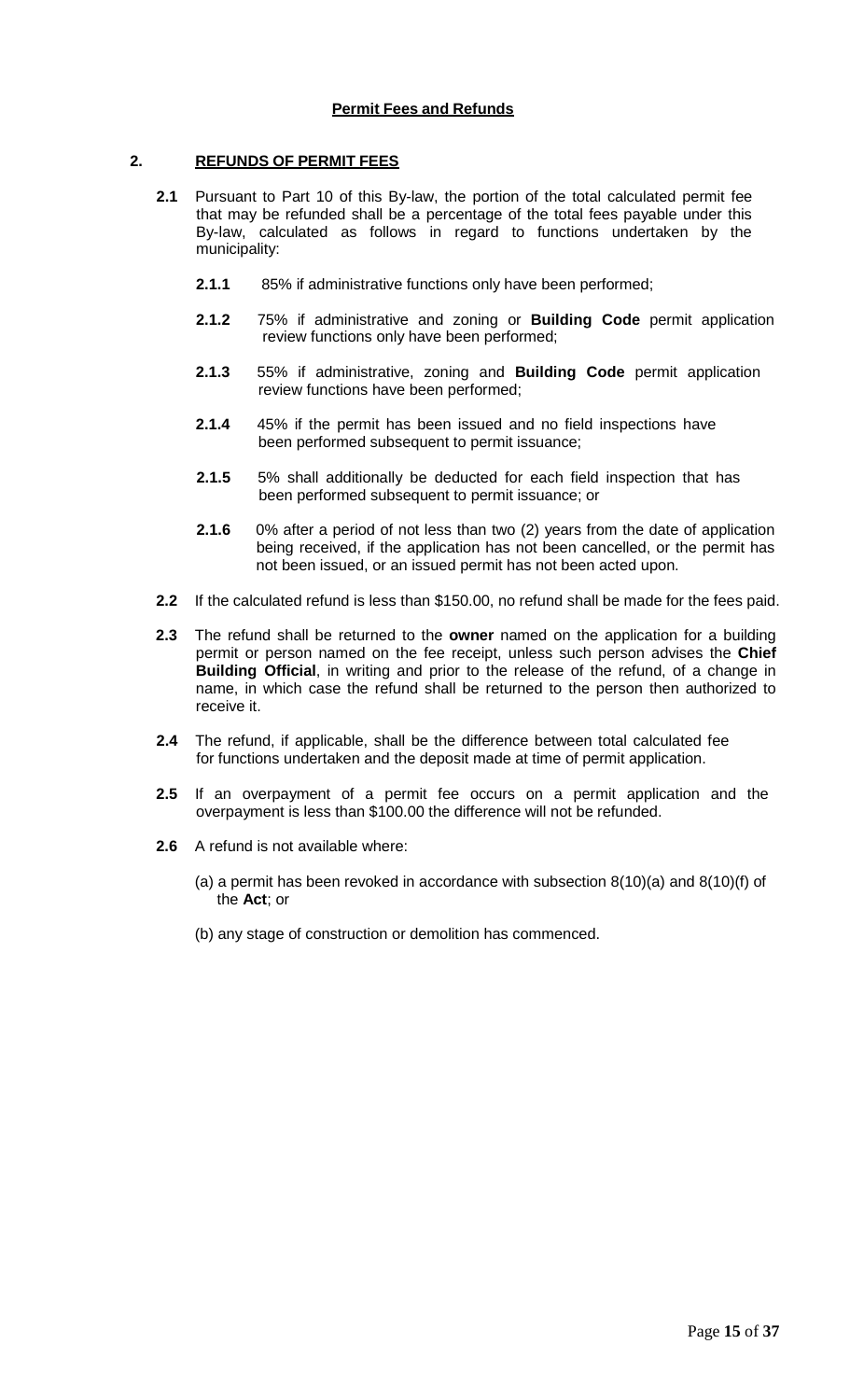## **THE CORPORATION OF THE CITY OF MISSISSAUGA BUILDING BY-LAW**

#### **SCHEDULE "A-3"**

#### **Effective January 1, 2022 to December 31, 2022**

#### **Permit Fees and Refunds**

#### **1. FEES**

The minimum fee for a permit shall be \$174.00 for residential and \$292.00 for non-residential**,** unless stated otherwise.

For applications submitted electronically, all fees shall be paid in full through an electronic payment process to a maximum of \$10,000\* prior to the commencement of the application review by the **Chief Building Official**. Where the total permit fee exceeds \$10,000 the balance of the permit fee must be paid in person prior to permit issuance.

The fee for the electronic **pre-screening** of applications shall be \$20.00. This fee is nonrefundable.

\*Subject to any change to the City's Processes for Receipt, Deposit and Refund of Payments Policy (04-11-13), or its successor.

## **1.1 CLASS OF PERMIT PERMIT FEE**

**1.1.1** Construct a building as defined<br>Building by Section 1 of the Building Code Act, classifications and permit Building by Section 1 of the Building Code Act, fees. including a building intended for farming purposes may be divided into the following classes of permits:

**1.1.1.1**. Complete Building

For new building construction including additions and alterations to existing buildings (this permit includes associated drains, **plumbing** and mechanical works, but does not include mechanical site services that serve more than one building.)

- **1.1.1.2** Foundation Component
- **1.1.1.3** Foundation to Roof Component (Superstructure)
- **1.1.1.4** Plumbing Component
- **1.1.1.5** Drain Component (this permit may include drains within a building and/or mechanical site services that serve one building only.)
- **1.1.1.6** Mechanical Component For heating, ventilation, air conditioning and air contaminant extraction systems
- **1.1.1.7** Designated Structures Includes all structures designated under Division A, Part 1, Article 1.3.1.1. of the **Building Code**
- **1.1.2** For permits required in Article 1.1.1.1 \$440.00 additional fee for each when divided into partial permits when divided into partial permits

otherwise

- **1.1.3** Site services (for mechanical site services \$440.00 for each building or that serve more than one building blocks of units building or that serve more than one building serviced
- **1.1.4** Sewage System  $$714.00$  for a new or

replacement **sewage system** \$357.00 for repairs to an existing **sewage system**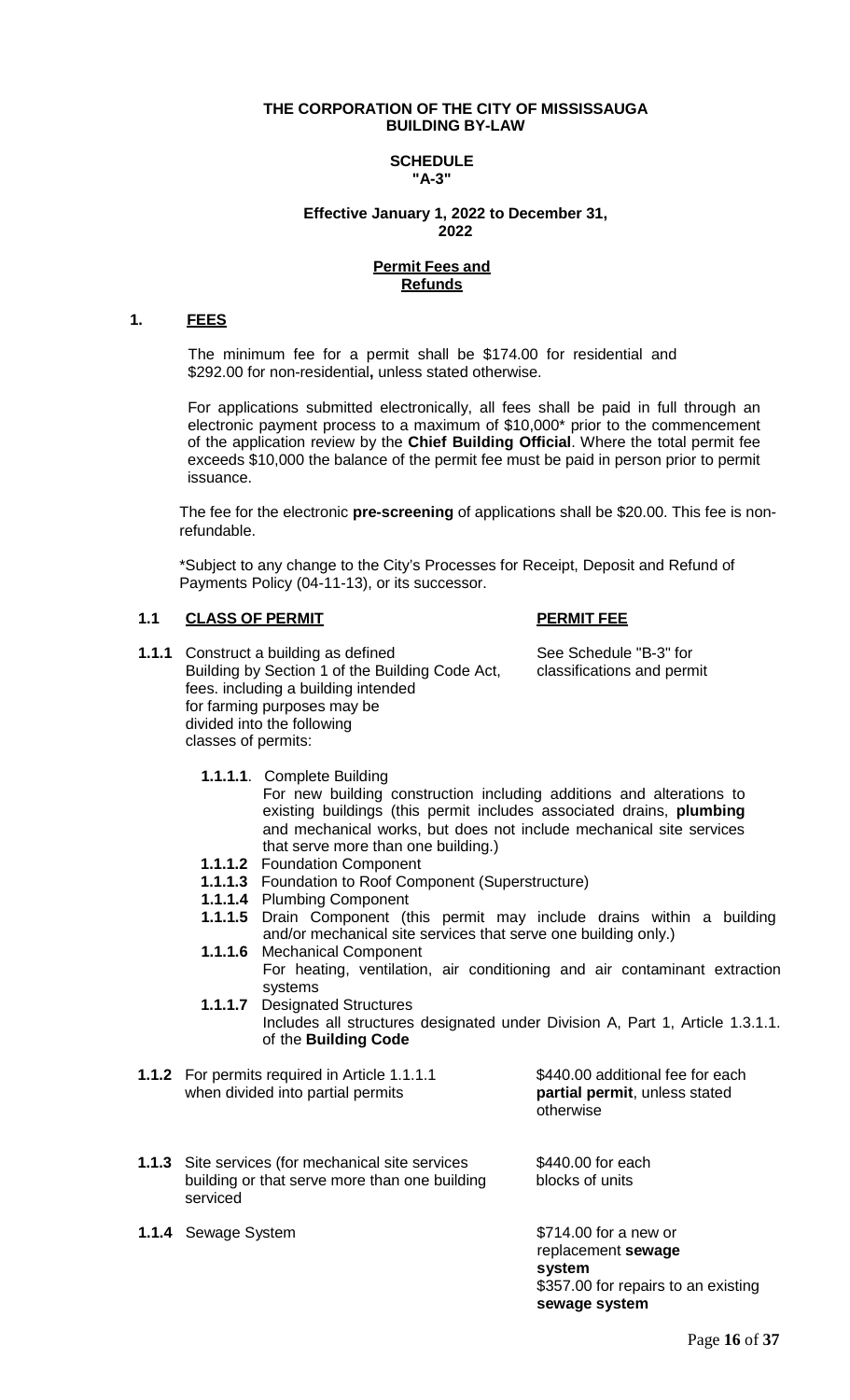| <b>Permit Fees and</b><br><b>Refunds</b> |                                                                                                                                                        |                                                                                                                                                                              |  |
|------------------------------------------|--------------------------------------------------------------------------------------------------------------------------------------------------------|------------------------------------------------------------------------------------------------------------------------------------------------------------------------------|--|
|                                          | <b>1.1.5</b> Demolish a building or<br>metres or interior demolition<br>floor                                                                          | \$22.00 per 100 square<br>portion thereof of gross                                                                                                                           |  |
|                                          |                                                                                                                                                        | area demolished, minimum<br>\$292.00                                                                                                                                         |  |
|                                          |                                                                                                                                                        | Accessory residential structure<br>\$174.00 each                                                                                                                             |  |
|                                          | <b>1.1.6</b> Authorize occupancy of a building<br>prior to its completion                                                                              | \$226.00 per dwelling unit or<br>\$22.00 per 100 square metres or<br>part thereof of a Commercial or<br><b>Industrial Building</b>                                           |  |
|                                          | 1.1.7 Authorize occupancy of a<br>Building of residential occupancy                                                                                    | \$137.00 per dwelling unit<br>payable at time of building<br>permit application or permit<br>issuance as applicable                                                          |  |
| 1.1.8                                    | Material change (revision) to a plan<br>portion specification, or other information<br>application accompanying a permit application, or<br>inspection | \$155.00 per hour or<br>thereof of permit<br>review and site                                                                                                                 |  |
|                                          | on the basis of which a <b>permit</b> was<br>thereto, if issued by the Chief Building Official<br>regular                                              | required in relation<br>the hours are worked on                                                                                                                              |  |
|                                          |                                                                                                                                                        | time or \$226.00 per<br>hour if worked<br>overtime.                                                                                                                          |  |
|                                          | 1.1.9 Change of use permit                                                                                                                             | \$156.00 per hour or portion<br>thereof of permit application<br>review and inspection time,<br>minimum \$345.00.                                                            |  |
|                                          | 1.1.10 Conditional permit                                                                                                                              | Regular fee for complete building<br>plus an additional 20% of the fee,<br>minimum<br>\$1,010.00 to a maximum of<br>\$8,920.00.                                              |  |
|                                          |                                                                                                                                                        | Where a conditional <b>permit</b> is<br>requested to be extended an<br>additional 20% of the original<br>conditional permit fee shall be<br>required, minimum fee \$1,010.00 |  |
|                                          | 1.1.11 Transfer permit (to new owner)                                                                                                                  | \$201.00                                                                                                                                                                     |  |
|                                          | 1.1.12 Duplicate copy of permit                                                                                                                        | \$137.00                                                                                                                                                                     |  |
|                                          | 1.1.13 Alternative Solution Review                                                                                                                     | \$1,189.00                                                                                                                                                                   |  |

- **1.2** In order to compensate the City of Mississauga for additional **work** and expense in plan examination, if new, additional or revised information is submitted for a permit application which applies to some or all of the **permit** which has already been reviewed, the greater of \$180.00 or the additional review time spent, measured to the nearest whole hour, multiplied by the hourly rate of \$155.00, if the hours are worked on regular time or \$226.00 per hour if worked on overtime.
- **1.3** With respect to **work** commenced prior to permit issuance or permit application as described in 1.1.1, 1.1.2, 1.1.3, 1.1.4, 1.1.5 and 1.1.7 above, to compensate the municipality for the additional expenditure required because of such unlawful commencement, the **permit** fee prescribed shall be increased by the greater of \$150.00 or 25% of the required **permit** fee based on the entire **work** to be performed and exclusive of any part into which the application for **permit** may be sub-divided, to a maximum of \$10,000.00.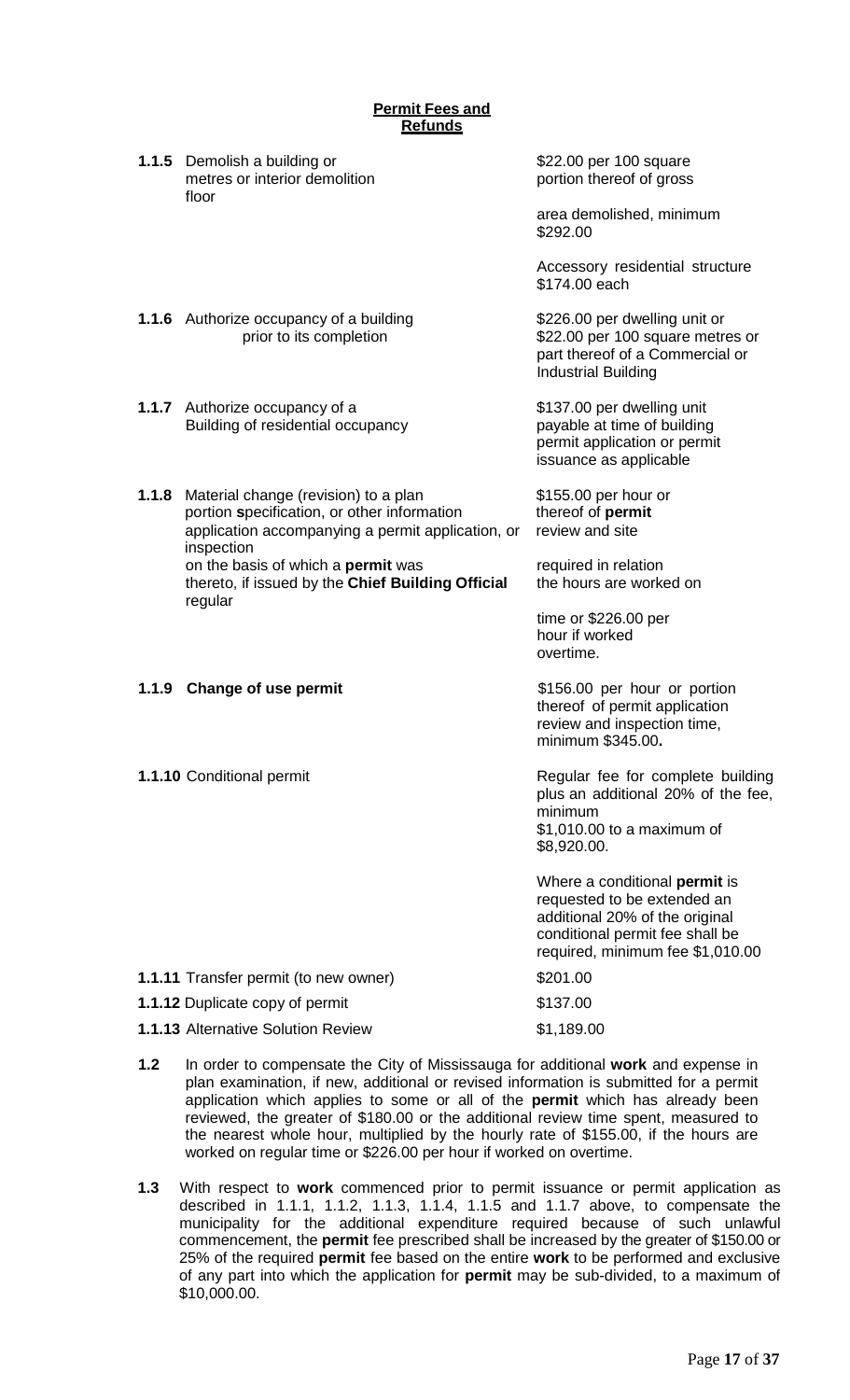## **Permit Fees and Refunds**

## **2. REFUNDS OF PERMIT FEES**

- **2.1** Pursuant to Part 10 of this By-law, the portion of the total calculated **permit** fee that may be refunded shall be a percentage of the total fees payable under this By-law, calculated as follows in regard to functions undertaken by the municipality:
	- **2.1.1** 85% if administrative functions only have been performed;
	- **2.1.2** 75% if administrative and zoning or **Building Code** permit application review functions only have been performed;
	- **2.1.3** 55% if administrative, zoning and **Building Code** permit application review functions have been performed;
	- **2.1.4** 45% if the **permit** has been issued and no field inspections have been performed subsequent to permit issuance;
	- **2.1.5** 5% shall additionally be deducted for each field inspection that has been performed subsequent to permit issuance; or
	- **2.1.6** 0% after a period of not less than two (2) years from the date of application being received, if the application has not been cancelled, or the **permit** has not been issued, or an issued **permit** has not been acted upon.
- **2.2** If the calculated refund is less than \$150.00, no refund shall be made for the fees paid.
- **2.3** The refund shall be returned to the **owner** named on the application for a building **permit** or person named on the fee receipt, unless such person advises the **Chief Building Official**, in writing and prior to the release of the refund, of a change in name, in which case the refund shall be returned to the person then authorized to receive it.
- **2.4** The refund, if applicable, shall be the difference between total calculated fee for functions undertaken and the deposit made at time of permit application.
- **2.5** If an overpayment of a **permit** fee occurs on a permit application and the overpayment is less than \$100.00 the difference will not be refunded.
- **2.6** A refund is not available where:
	- (a) a permit has been revoked in accordance with subsection 8(10)(a) and 8(10)(f) of the **Act**; or
	- (b) any stage of construction or demolition has commenced.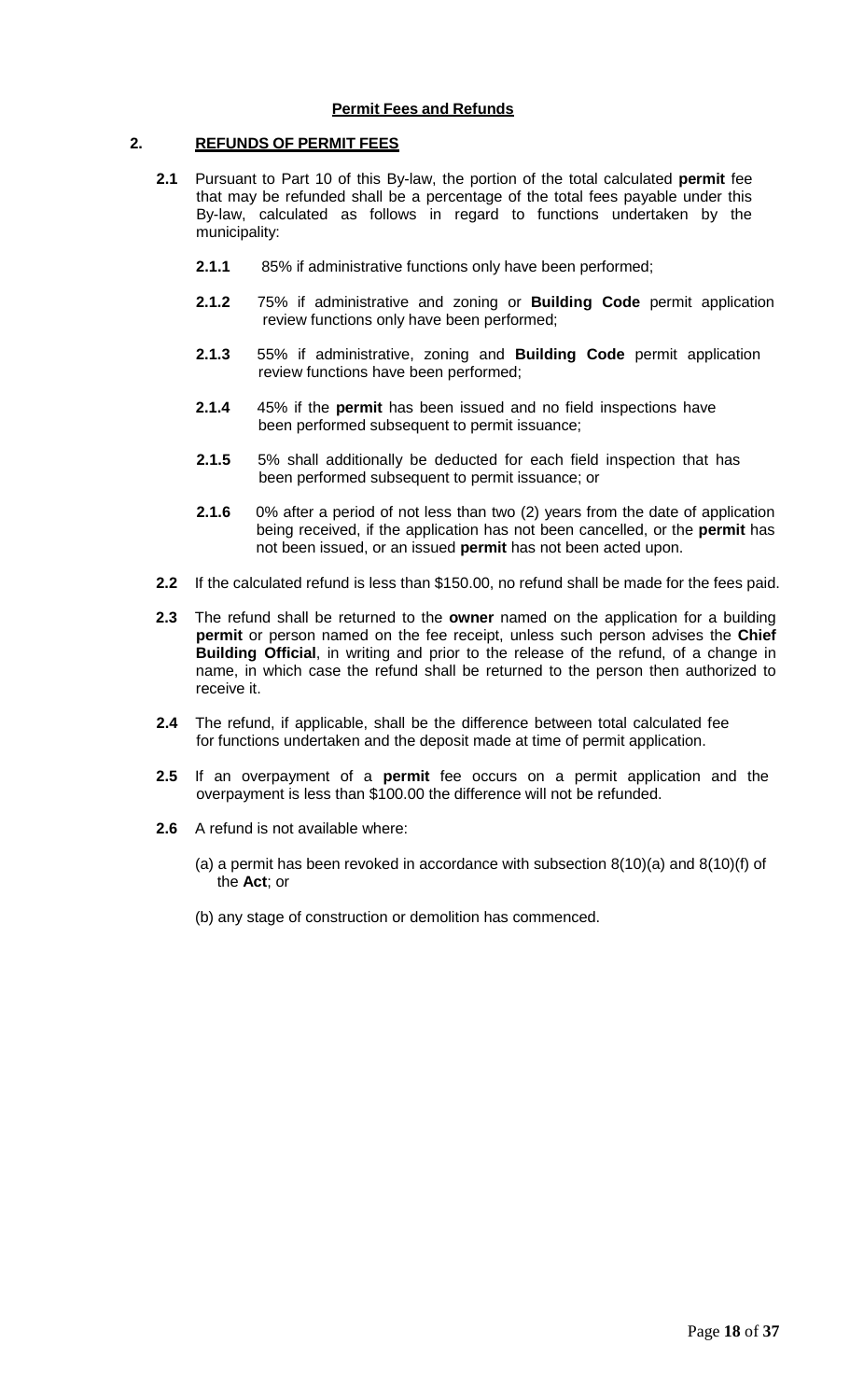## **THE CORPORATION OF THE CITY OF MISSISSAUGA BUILDING BY-LAW**

## **SCHEDULE "B-1"**

## **Effective January 1, 2020 to December 31, 2020**

## **Building Classifications and Permit Fees**

## **(1) CALCULATION OF PERMIT FEES**

Permit fees shall be calculated based on the formula given below, unless otherwise specified in this schedule.

**Permit Fee** = Minimum Fee (Alterations permits only) + (Service Index **(SI)** X Total floor area (A)),where floor area (A) is measured to the outer face of exterior walls and to the centre of party walls or demising walls, except when calculating partition **work**.

## **(2) PERMIT FEES**

| (A) Building Classification |                                    | <b>Service Index</b><br>(SI)<br>$\frac{m^2}{2}$ |  |
|-----------------------------|------------------------------------|-------------------------------------------------|--|
|                             | <b>New Buildings and Additions</b> |                                                 |  |
| Group A                     | <b>Assembly Occupancies:</b>       |                                                 |  |

| Group A | <b>Assembly Occupancies:</b><br>Schools, libraries, churches, theatres, arenas,<br>pools, restaurants, recreation centre, transit<br>stations, bus terminals, etc.<br>Restaurant (shell) | \$24.49<br>\$21.77 |
|---------|------------------------------------------------------------------------------------------------------------------------------------------------------------------------------------------|--------------------|
| Group B | Institutional Occupancies:<br>Hospital, nursing homes, care homes, etc.                                                                                                                  | \$27.21            |
| Group C | <b>Residential Occupancies:</b><br>Detached, semis, townhouses, duplexes<br>All other multiple unit residential buildings (apts.<br>etc)                                                 | \$17.38<br>\$18.79 |
|         | Hotels, motels<br><b>Residential addition</b>                                                                                                                                            | \$19.60<br>\$12.77 |
|         | Unheated addition                                                                                                                                                                        | \$11.20            |
|         | Detached garage/shed building to single<br>dwelling                                                                                                                                      | \$5.88             |
|         | Issued Repeats to detached, semis,<br>townhouses,<br>duplexes                                                                                                                            | \$16.11            |
|         | Basement apartment (plus min. Residential<br>Fee)                                                                                                                                        | \$10.37            |
| Group D | <b>Business and Personal Services Occupancies</b>                                                                                                                                        |                    |
|         | Office buildings (shell)                                                                                                                                                                 | \$17.97            |
|         | Office buildings (finished)                                                                                                                                                              | \$21.82            |
|         | Funeral homes, banks, medical clinic, fire halls,<br>etc.                                                                                                                                | \$21.82            |
| Group E | <b>Mercantile Occupancies</b><br>Retail stores (shell/ strip plazas)                                                                                                                     | \$13.68            |
|         | Retail stores (finished) supermarkets,<br>department stores, car dealerships, etc.                                                                                                       | \$18.21            |
|         |                                                                                                                                                                                          |                    |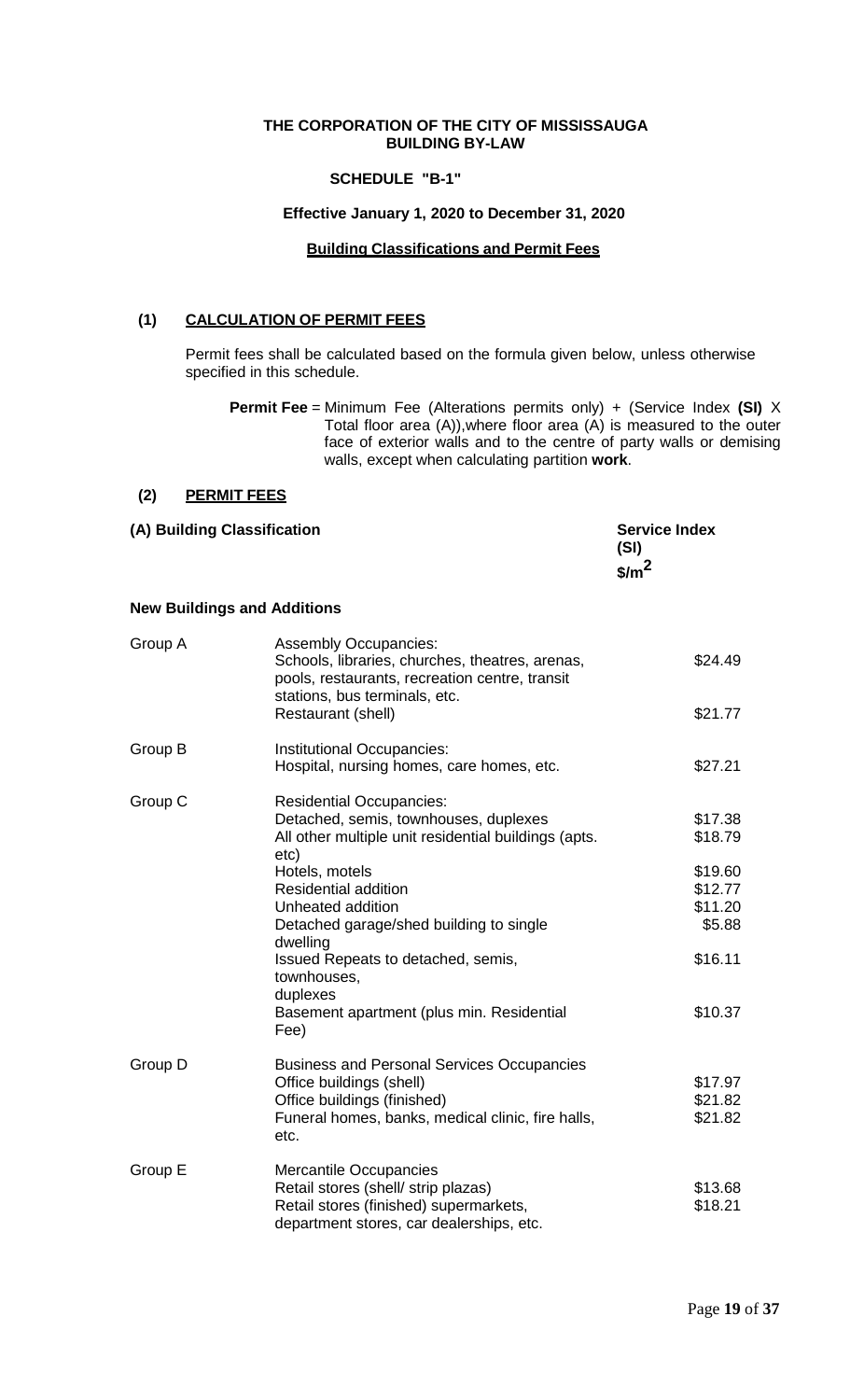| Group F              | <b>Industrial Occupancies</b>                                  |         |
|----------------------|----------------------------------------------------------------|---------|
|                      | Warehouses, factories (shell) $(<$ 10,000m <sup>2</sup> )      | \$11.70 |
|                      | (Single tenancy) (finished) $\left($ < 10,000m <sup>2</sup> )  | \$13.62 |
|                      | Warehouses, factories (shell)( $>10,000$ m <sup>2</sup> )      | \$9.24  |
|                      | (Single tenancy) (finished) $(>10,000 \text{m}^2)$             | \$13.06 |
|                      | Gas stations, car washes                                       | \$12.33 |
|                      | Canopies (over gas pumps, storage, etc.)                       | \$5.16  |
|                      | Parking garages                                                | \$6.49  |
|                      | Mezzanines and racking systems                                 | \$6.49  |
|                      | Offices in warehouses or factories                             | \$3.93  |
| <b>Miscellaneous</b> |                                                                |         |
|                      | Permanent tents, air supported structures                      | \$5.16  |
|                      | Pedestrian bridges, crane runways, etc                         | \$0.85  |
|                      | Finishing basements (Detached, semis,<br>townhouses, duplexes) | \$5.15  |
|                      | Unfinished basement (non-residential)                          | \$5.89  |
|                      | Repair or reclad wall (per surface area)                       | \$0.44  |
|                      | Parking garage repairs (minor concrete repairs)                | \$2.58  |
|                      | Sprinkler                                                      | \$0.60  |
|                      | Max.                                                           | \$3,918 |
|                      | Trailers or buildings on construction                          | \$11.77 |
|                      | sites for office or sales purpose                              |         |
|                      | New roof or replacement                                        | \$5.16  |
|                      | Roof membrane replacement                                      | \$4.60  |
|                      |                                                                |         |

## **(B) ALTERATIONS:**

Interior alterations and partitioning to new or existing construction and change of occupancy classification (plus the minimum applicable fee)

| <b>Building Classification</b>                              | <b>Service Index</b><br>(SI)<br>$\frac{m}{2}$ |
|-------------------------------------------------------------|-----------------------------------------------|
| Group A: Assembly occupancies (restaurants, churches, etc.) | \$6.26                                        |
| Group B: Institutional occupancies                          | \$6.26                                        |
| Group C: Residential occupancies                            | \$6.26                                        |
| Group D: Business and personal services occupancies         | \$6.26                                        |
| Group E: Mercantile occupancies                             | \$6.26                                        |
| Group F: Industrial occupancies (<10,000m2)                 | \$6.26                                        |
| Group F: Industrial occupancies (>10,000m2)                 | \$6.26                                        |
|                                                             | \$3.25                                        |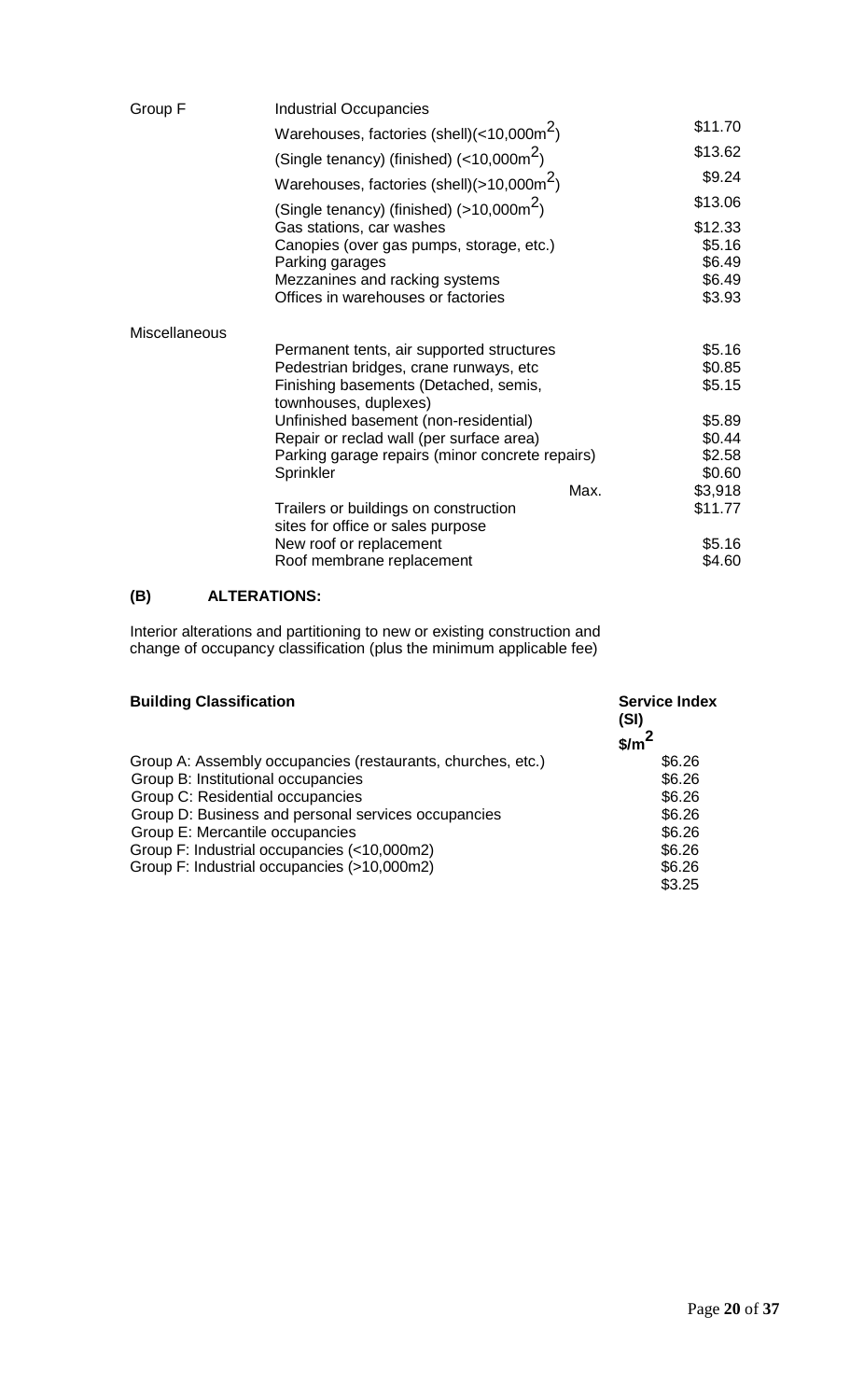#### **SCHEDULE "B-1"**

## **Effective January 1, 2020 to December 31, 2020**

## **Building Classifications and Permit Fees**

## **(C) OTHER MISCELLANEOUS WORK: Flat Fee**

| New portable classrooms, new mobile homes, etc.<br>Moving or relocating a building (portable classrooms, etc.)<br>Temporary tents<br>City temporary tents (see note #7) | \$560.00 each<br>\$286.00 each<br>\$207.00 each<br>\$207.00 |
|-------------------------------------------------------------------------------------------------------------------------------------------------------------------------|-------------------------------------------------------------|
| Communication and transmission towers<br><b>Solar Collectors</b>                                                                                                        | \$392.00 each                                               |
| (detached dwelling, semi-detached dwelling, townhouse dwelling)                                                                                                         | \$291.00                                                    |
| (industrial, commercial, institutional, and multi-residential)                                                                                                          | \$644.00                                                    |
| Foundation for Tanks, Silos, Dust Collectors, etc.                                                                                                                      | \$392.00 each                                               |
| Demising walls only                                                                                                                                                     | \$325.00 each                                               |
| Fire alarm system                                                                                                                                                       | \$729.00                                                    |
| Fire suppression system                                                                                                                                                 | \$392.00                                                    |
| Electromagnetic locks                                                                                                                                                   | \$291.00 each                                               |
|                                                                                                                                                                         | Max. \$1,681.00                                             |
| Decks, porches, basement walkout, etc. to single dwelling                                                                                                               | \$162.00 each                                               |
| Fireplaces, wood stoves, etc.                                                                                                                                           | \$162.00 each                                               |
| Window replacements (for multiple unit residential and                                                                                                                  |                                                             |
| Non residential buildings)                                                                                                                                              | \$8 each Underground                                        |
| and above ground storage tank                                                                                                                                           | \$392.00 per tank                                           |
| Balcony guard replacements (per m.)                                                                                                                                     | \$16.00/                                                    |
|                                                                                                                                                                         | Max. \$1,682.00                                             |
| Balcony repair (concrete)                                                                                                                                               | \$162/5 balconies                                           |
|                                                                                                                                                                         | Max. \$1,682.00                                             |
| Retaining walls (per m.)                                                                                                                                                | \$10/m                                                      |
| Shoring                                                                                                                                                                 | \$13/linear metre                                           |
| Public pools                                                                                                                                                            | \$392.00                                                    |
| New loading dock door                                                                                                                                                   | \$291/door                                                  |
|                                                                                                                                                                         | Max. \$1,682.00                                             |
| <b>MECHANICAL COMPONENTS:</b><br>(D)                                                                                                                                    | Service Index (SI)                                          |
|                                                                                                                                                                         | $\frac{\sin^2}{\sin^2}$                                     |
| Heating, ventilation, air conditioning etc. work                                                                                                                        |                                                             |
| independent of building permit):                                                                                                                                        | \$1.29                                                      |
| Group A: Assembly occupancies<br>Croup D. Inotifutional acquipancies                                                                                                    | ሮ4 ዓስ                                                       |

Group B: Institutional occupancies \$1.29 Group C: Residential occupancies  $$1.29$ Group D: Business and personal service occupancies  $$1.29$ <br>Group E: Mercantile occupancies  $$1.29$ Group E: Mercantile occupancies  $$1.29$ <br>Group F: Industrial occupancies  $$1.29$ Group F: Industrial occupancies

## **Miscellaneous Work: Flat Fee per Unit**

| Alternate heating systems - solar, geothermal, etc:             |               |
|-----------------------------------------------------------------|---------------|
| (detached dwelling, semi-detached dwelling, townhouse dwelling) | \$224.00      |
| (industrial, commercial, institutional, and multi-residential)  | \$392.00      |
| Commercial kitchen exhaust (including related make-up air)      | \$392.00      |
| Spray booth, dust collector etc.                                | \$392.00/unit |
| Furnace replacement:                                            |               |
| (detached dwelling, semi-detached dwelling, townhouse dwelling) | \$224.00      |
| Boiler replacement:                                             |               |
| (detached dwelling, semi-detached dwelling, townhouse dwelling) | \$224.00      |
| (industrial, commercial, institutional, and multi-residential)  | \$392.00      |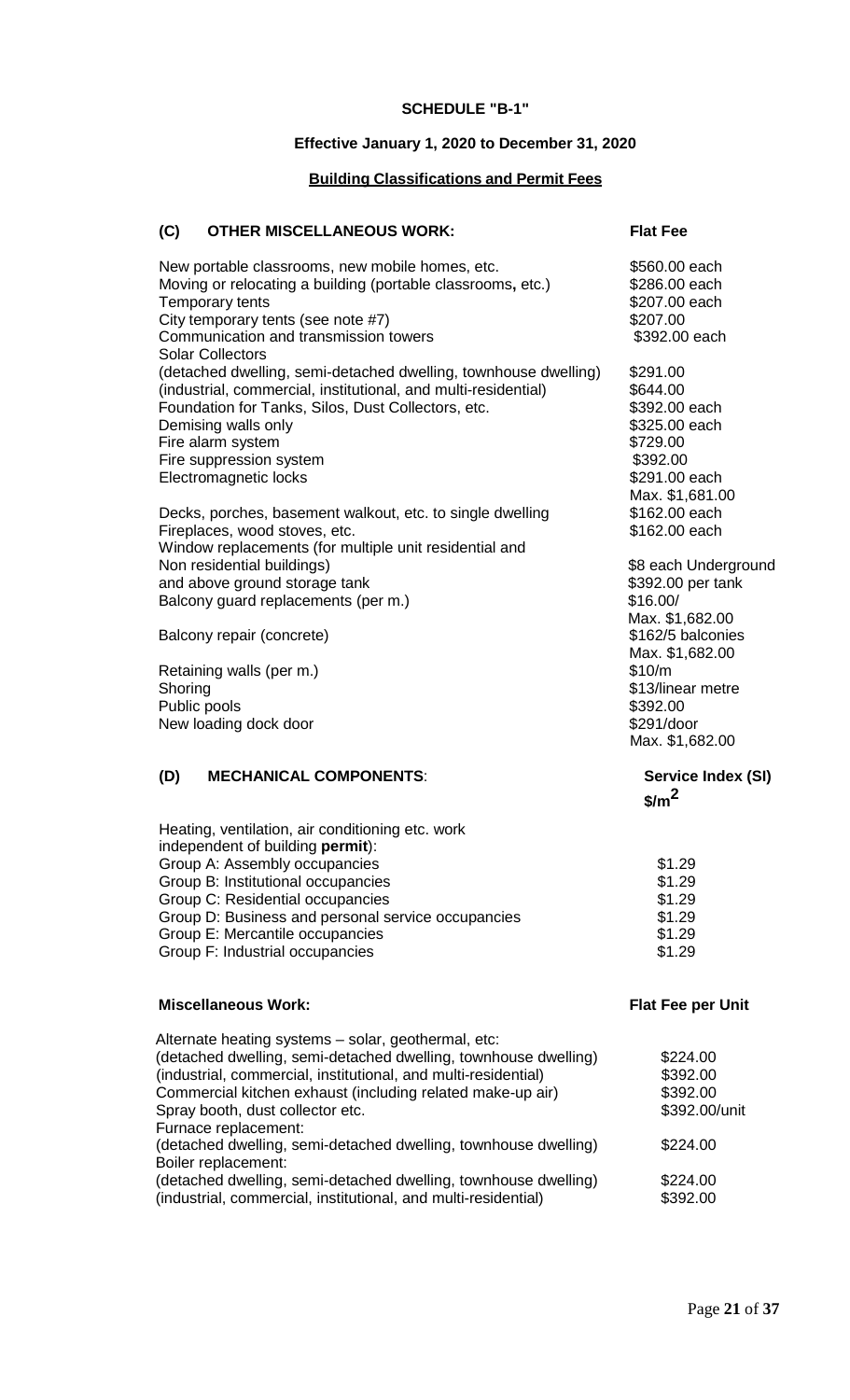## **SCHEDULE "B-1"**

## **Effective January 1, 2020 to December 31, 2020**

## **Building Classifications and Permit Fees**

# **(D) OTHER MISCELLANEOUS WORK: (Continued)**

| <b>HVAC</b> unit installation:<br>(unit heater, rooftop unit, make-up air unit)                                                                                                                                                      | \$224.00                                                       |
|--------------------------------------------------------------------------------------------------------------------------------------------------------------------------------------------------------------------------------------|----------------------------------------------------------------|
| Alterations to mechanical systems<br>(space heater, exhaust fan)<br>(duct work only)<br>Full heating system replacement                                                                                                              | \$392.00/unit<br>\$224.00                                      |
| (detached dwelling, semi-detached dwelling, townhouse dwelling)<br>(industrial, commercial, institutional, multi residential)                                                                                                        | \$224.00<br>\$392.00                                           |
| <b>PLUMBING AND DRAIN COMPONENTS:</b><br>(E)                                                                                                                                                                                         |                                                                |
| <b>Plumbing Fixtures:</b><br>(Plumbing review only)                                                                                                                                                                                  | <b>Fee per Fixture</b>                                         |
| Group A: Assembly occupancies<br>Group B: Institutional occupancies<br>Group C: Residential occupancies<br>Group D: Business and personal services occupancies<br>Group E: Mercantile occupancies<br>Group F: Industrial occupancies | \$39.00<br>\$39.00<br>\$39.00<br>\$39.00<br>\$39.00<br>\$39.00 |
| <b>Miscellaneous Work:</b><br>Inside sanitary and storm piping<br>Outside water services, sanitary and storm piping<br>(when not included in complete building permit or<br>permit for site services)                                | \$/lin.m<br>\$1.56<br>\$4.33                                   |
| <b>Replacement of Domestic Water Risers:</b><br>floor<br>\$254)                                                                                                                                                                      | \$8.40<br>per riser per<br>(minimum                            |
| Manholes, catchbasins, interceptors, sumps etc.<br>(when not included in complete building permit<br>or permit for site services)                                                                                                    | \$39.00 each                                                   |
| Backwater valve<br>Backwater preventer                                                                                                                                                                                               | \$235.00<br>\$392.00                                           |
| (F)<br><b>Signs</b>                                                                                                                                                                                                                  | <u>FEES</u><br>$\frac{\sin^2 x}{\sin^2 x}$                     |
| All Signs                                                                                                                                                                                                                            | \$34.00<br>(minimum \$275.00)                                  |

**\*** Fee is per <sup>m</sup><sup>2</sup> or part thereof, of the sign area of each sign face.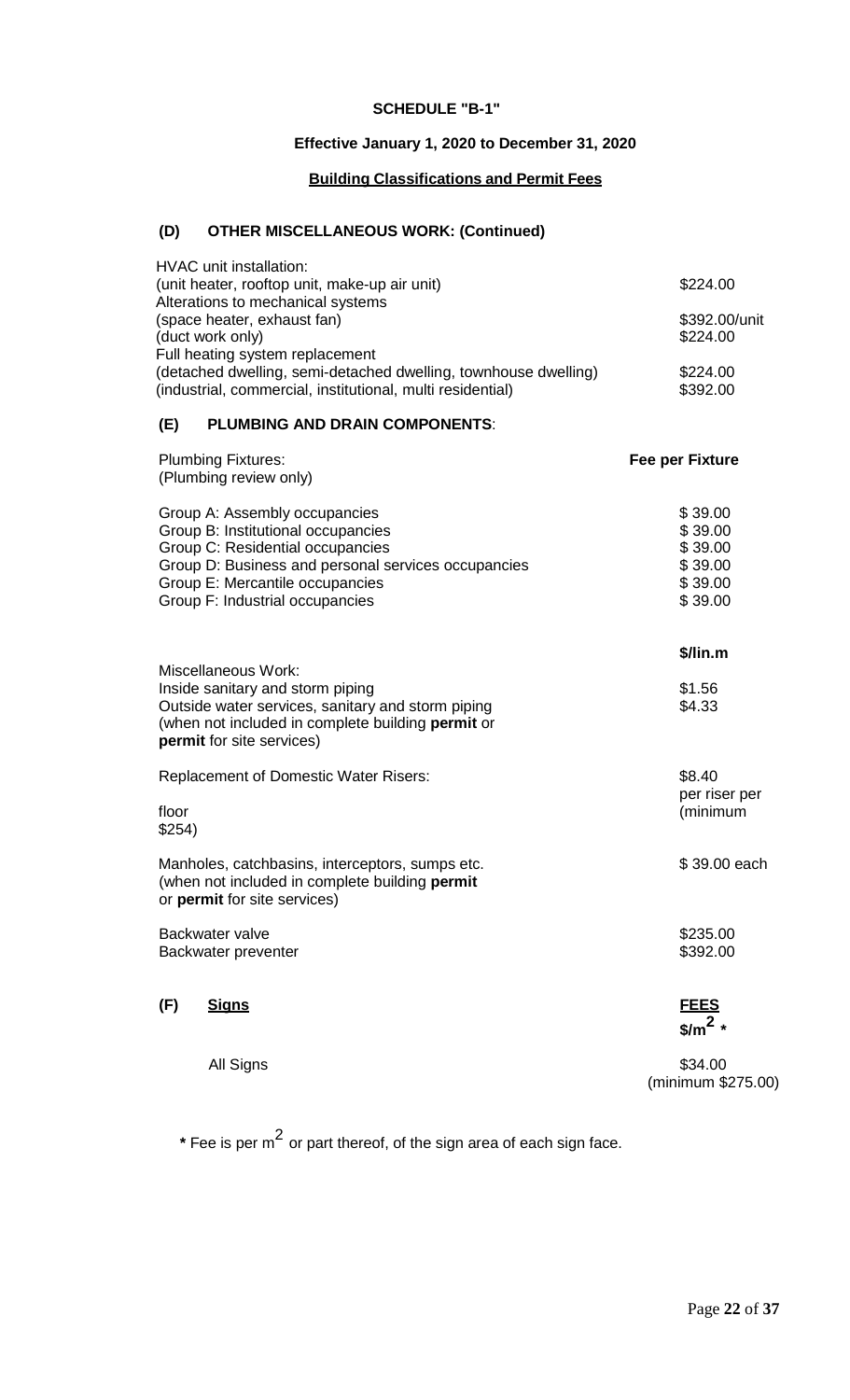## **SCHEDULE "B-1"**

## **Effective January 1, 2020 to December 31, 2020**

## **Building Classifications and Permit Fees**

## **NOTES:**

- 1. Fees for classes of **permit** not described or included in this schedule shall be determined by the **Chief Building Official**.
- 2. The occupancy classification shall be established in accordance with the occupancy definitions of the **Building Code**.
- 3. Except as provided in Item 5, the floor area is the sum of the areas of all floors including basement and shall be measured to the outer face of the walls.
- 4. No deductions shall be made for openings within the floor area; i.e. stairs, elevators, ducts etc.
- 5. A garage serving only the dwelling unit to which it is attached or built in and an unfinished basement located within a dwelling unit shall not be included in the area calculations.
- 6. Issued models (house types) are referred to as "issued repeats". An "issued repeat application" is a repeat of the identical house design that the builder has previously submitted as a model for which a building **permit** has been issued.
- 7. City temporary tents are one or more tents which are installed as part of an outdoor special event which is hosted by a non-profit organization.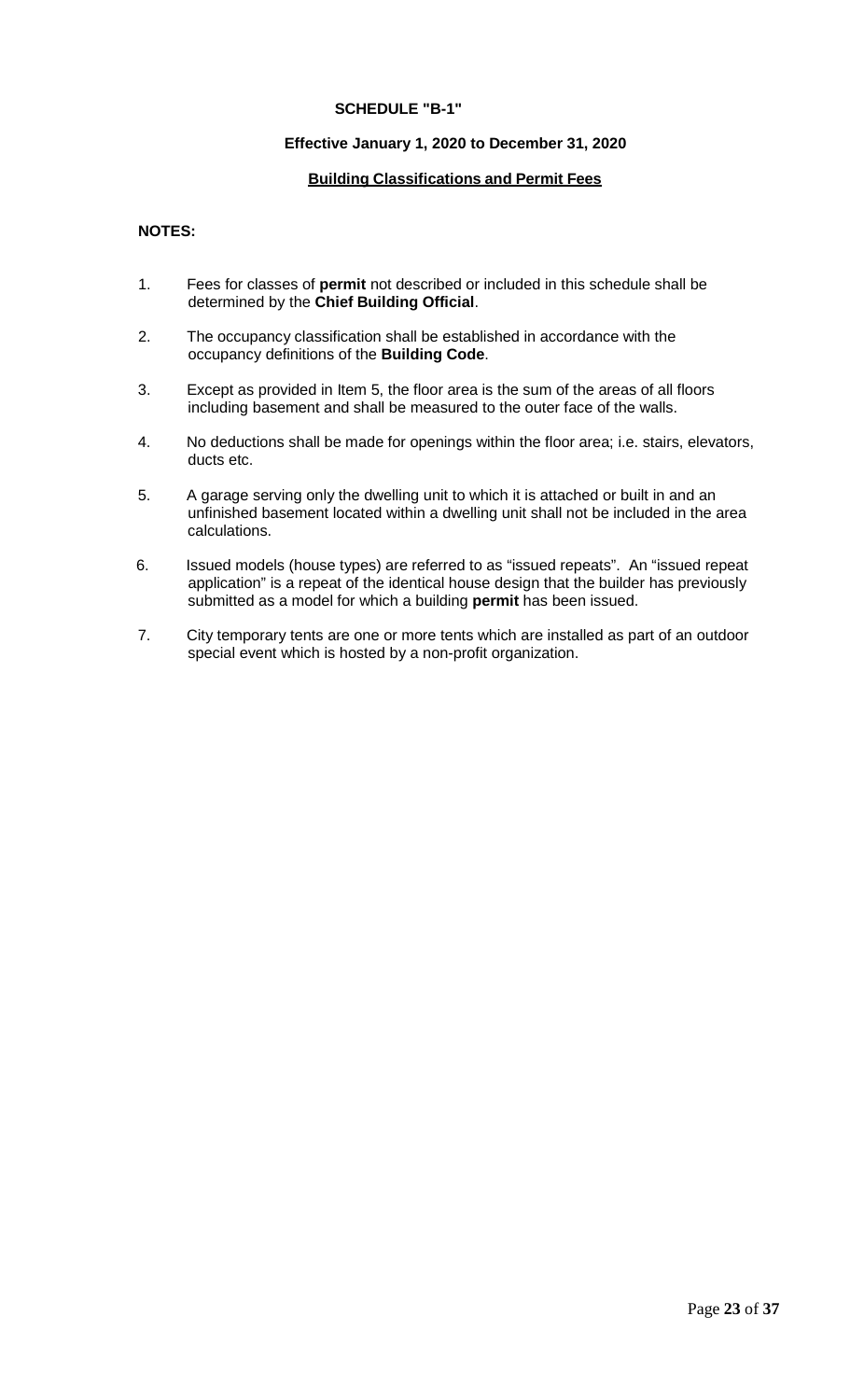## **THE CORPORATION OF THE CITY OF MISSISSAUGA BUILDING BY-LAW**

## **SCHEDULE "B-2"**

## **Effective January 1, 2021 to December 31, 2021**

## **Building Classifications and Permit Fees**

## **(1) CALCULATION OF PERMIT FEES**

**Permit** fees shall be calculated based on the formula given below, unless otherwise specified in this schedule.

**Permit Fee** = Minimum Fee (Alterations permits only) + (Service Index **(SI)** X Total floor area (A)),where floor area (A) is measured to the outer face of exterior walls and to the centre of party walls or demising walls, except when calculating partition **work**.

## **(2) PERMIT FEES**

| (A). | <b>Building Classification</b> | <b>Service Index</b><br>(SI)<br>$\frac{s}{m}$ |
|------|--------------------------------|-----------------------------------------------|
|      |                                |                                               |

## **New Buildings and Additions**

| Group A | <b>Assembly Occupancies:</b><br>Schools, libraries, churches, theatres, arenas,<br>pools, restaurants, recreation centre, transit<br>stations, bus terminals, etc.        | \$25.23                                 |
|---------|---------------------------------------------------------------------------------------------------------------------------------------------------------------------------|-----------------------------------------|
|         | Restaurant (shell)                                                                                                                                                        | \$22.42                                 |
| Group B | Institutional Occupancies:<br>Hospital, nursing homes, care homes, etc.                                                                                                   | \$28.03                                 |
| Group C | <b>Residential Occupancies:</b><br>Detached, semis, townhouses, duplexes<br>All other multiple unit residential buildings (apts.<br>etc)                                  | \$17.90<br>\$19.35                      |
|         | Hotels, motels<br><b>Residential addition</b><br>Unheated addition<br>Detached garage/shed building to single<br>dwelling                                                 | \$20.18<br>\$13.16<br>\$11.54<br>\$6.06 |
|         | Issued Repeats to detached, semis,<br>townhouses,<br>duplexes<br>Basement apartment (plus min. Residential<br>Fee)                                                        | \$16.59<br>\$10.68                      |
| Group D | <b>Business and Personal Services Occupancies</b><br>Office buildings (shell)<br>Office buildings (finished)<br>Funeral homes, banks, medical clinic, fire halls,<br>etc. | \$18.50<br>\$22.48<br>\$22.48           |
| Group E | <b>Mercantile Occupancies</b><br>Retail stores (shell/ strip plazas)<br>Retail stores (finished) supermarkets,<br>department stores, car dealerships, etc.                | \$14.09<br>\$18.76                      |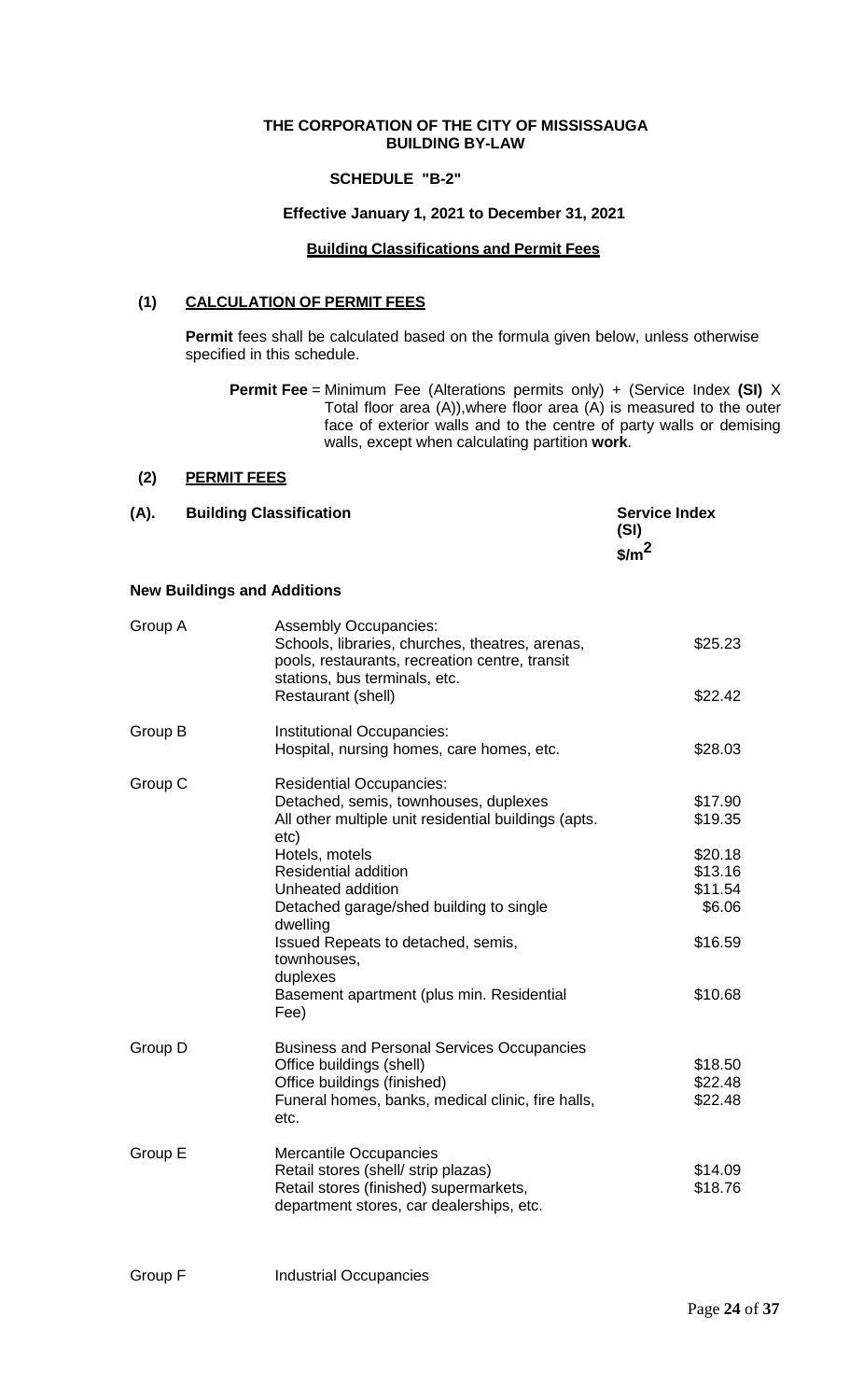|               | Warehouses, factories (shell) $\left($ <10,000m <sup>2</sup> ) |      | \$12.05          |
|---------------|----------------------------------------------------------------|------|------------------|
|               | (Single tenancy) (finished) $\left($ < 10,000m <sup>2</sup> )  |      | \$14.02          |
|               | Warehouses, factories (shell)(>10,000m <sup>2</sup> )          |      | \$9.52           |
|               | (Single tenancy) (finished) $(>10,000m^2)$                     |      | \$13.45          |
|               | Gas stations, car washes                                       |      | \$12.70          |
|               | Canopies (over gas pumps, storage, etc.)<br>Parking garages    |      | \$5.32<br>\$6.69 |
|               | Mezzanines and racking systems                                 |      | \$6.69           |
|               | Offices in warehouses or factories                             |      | \$4.05           |
| Miscellaneous |                                                                |      |                  |
|               | Permanent tents, air supported structures                      |      | \$5.32           |
|               | Pedestrian bridges, crane runways, etc                         |      | \$0.88           |
|               | Finishing basements (Detached, semis,<br>townhouses, duplexes) |      | \$5.32           |
|               | Unfinished basement (non-residential)                          |      | \$6.07           |
|               | Repair or reclad wall (per surface area)                       |      | \$0.45           |
|               | Parking garage repairs (minor concrete repairs)                |      | \$2.65           |
|               | Sprinkler                                                      |      | \$0.61           |
|               |                                                                | Max. | \$4,036          |
|               | Trailers or buildings on construction                          |      | \$12.12          |
|               | sites for office or sales purpose<br>New roof or replacement   |      | \$5.32           |
|               |                                                                |      | \$4.73           |
|               | Roof membrane replacement                                      |      |                  |

# **(B) ALTERATIONS:**

Interior alterations and partitioning to new or existing construction and change of occupancy classification (plus the minimum applicable fee)

| <b>Building Classification</b>                              | <b>Service Index</b><br>(SI)<br>$\frac{\text{S}}{\text{m}^2}$ |
|-------------------------------------------------------------|---------------------------------------------------------------|
| Group A: Assembly occupancies (restaurants, churches, etc.) | \$6.45                                                        |
| Group B: Institutional occupancies                          | \$6.45                                                        |
| Group C: Residential occupancies                            | \$6.45                                                        |
| Group D: Business and personal services occupancies         | \$6.45                                                        |
| Group E: Mercantile occupancies                             | \$6.45                                                        |
| Group F: Industrial occupancies (<10,000m2)                 | \$6.45                                                        |
| Group F: Industrial occupancies (>10,000m2)                 | \$6.45                                                        |
|                                                             | \$3.35                                                        |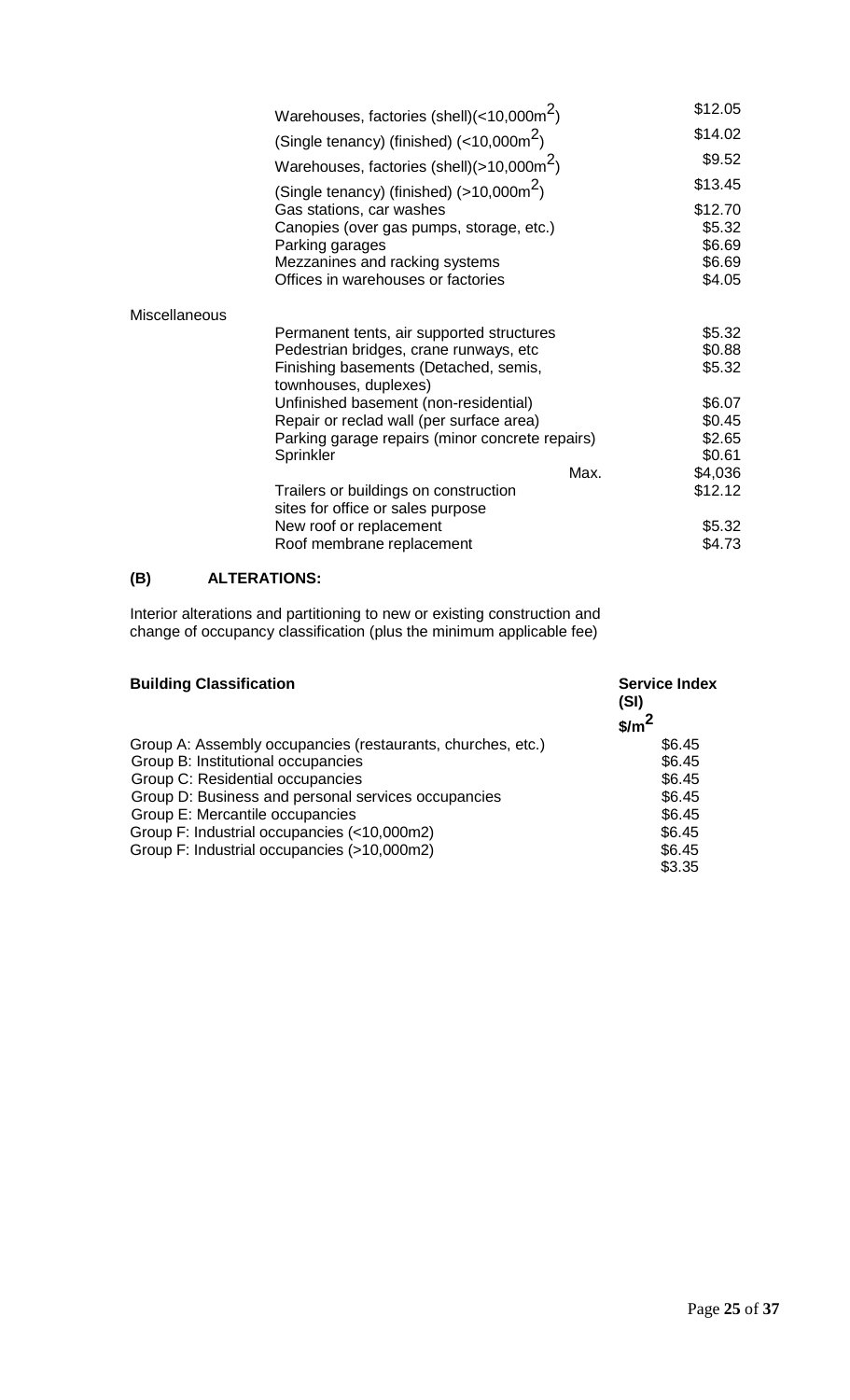#### **SCHEDULE "B-2"**

## **Effective January 1, 2021 to December 31, 2021**

## **Building Classifications and Permit Fees**

## **(C) OTHER MISCELLANEOUS WORK: Flat Fee**

| New portable classrooms, new mobile homes, etc.<br>Moving or relocating a building (portable classrooms, etc.)<br>Temporary tents<br>City temporary tents (see note #7)<br>Communication and transmission towers<br><b>Solar Collectors</b>                                             | \$577.00 each<br>\$295.00 each<br>\$213.00 each<br>\$207.00<br>\$404.00 each                    |
|-----------------------------------------------------------------------------------------------------------------------------------------------------------------------------------------------------------------------------------------------------------------------------------------|-------------------------------------------------------------------------------------------------|
| (detached dwelling, semi-detached dwelling, townhouse dwelling)<br>(industrial, commercial, institutional, and multi-residential)<br>Foundation for Tanks, Silos, Dust Collectors, etc.<br>Demising walls only<br>Fire alarm system<br>Fire suppression system<br>Electromagnetic locks | \$300.00<br>\$664.00<br>\$404.00 each<br>\$335.00 each<br>\$751.00<br>\$404.00<br>\$300.00 each |
| Decks, porches, basement walkout, etc. to single dwelling<br>Fireplaces, wood stoves, etc.<br>Window replacements (for multiple unit residential and                                                                                                                                    | Max. \$1,731.00<br>\$167.00 each<br>\$167.00 each                                               |
| Non residential buildings)<br>and above ground storage tank<br>Balcony guard replacements (per m.)                                                                                                                                                                                      | \$8 each Underground<br>\$404.00 per tank<br>\$17.00/<br>Max. \$1,732.00                        |
| Balcony repair (concrete)                                                                                                                                                                                                                                                               | \$167/5 balconies<br>Max. \$1,732.00                                                            |
| Retaining walls (per m.)<br>Shoring<br>Public pools<br>New loading dock door                                                                                                                                                                                                            | \$11/m<br>\$13/linear metre<br>\$404.00<br>\$300/door<br>Max. \$1,732.00                        |
| <b>MECHANICAL COMPONENTS:</b><br>(D)                                                                                                                                                                                                                                                    | Service Index (SI)<br>$\frac{1}{2}$                                                             |
| Heating, ventilation, air conditioning etc. work<br>independent of building permit):                                                                                                                                                                                                    |                                                                                                 |
| Group A: Assembly occupancies<br>Group B: Institutional occupancies                                                                                                                                                                                                                     | \$1.33<br>\$1.33                                                                                |
| Group C: Residential occupancies                                                                                                                                                                                                                                                        | \$1.33                                                                                          |
| Group D: Business and personal service occupancies                                                                                                                                                                                                                                      | \$1.33                                                                                          |
| Group E: Mercantile occupancies<br>Group F: Industrial occupancies                                                                                                                                                                                                                      | \$1.33<br>\$1.33                                                                                |
| <b>Miscellaneous Work:</b>                                                                                                                                                                                                                                                              | <b>Flat Fee per Unit</b>                                                                        |
| Alternate heating systems - solar, geothermal, etc:<br>(detached dwelling, semi-detached dwelling, townhouse dwelling)<br>(industrial, commercial, institutional, and multi-residential)<br>Commercial kitchen exhaust (including related make-up air)                                  | \$230.00<br>\$404.00<br>\$404.00                                                                |

Spray booth, dust collector etc.  $$404.00/unit$ 

Furnace replacement: (detached dwelling, semi-detached dwelling, townhouse dwelling) \$230.00 Boiler replacement: (detached dwelling, semi-detached dwelling, townhouse dwelling) \$230.00<br>(industrial, commercial, institutional, and multi-residential) \$404.00 (industrial, commercial, institutional, and multi-residential) \$404.00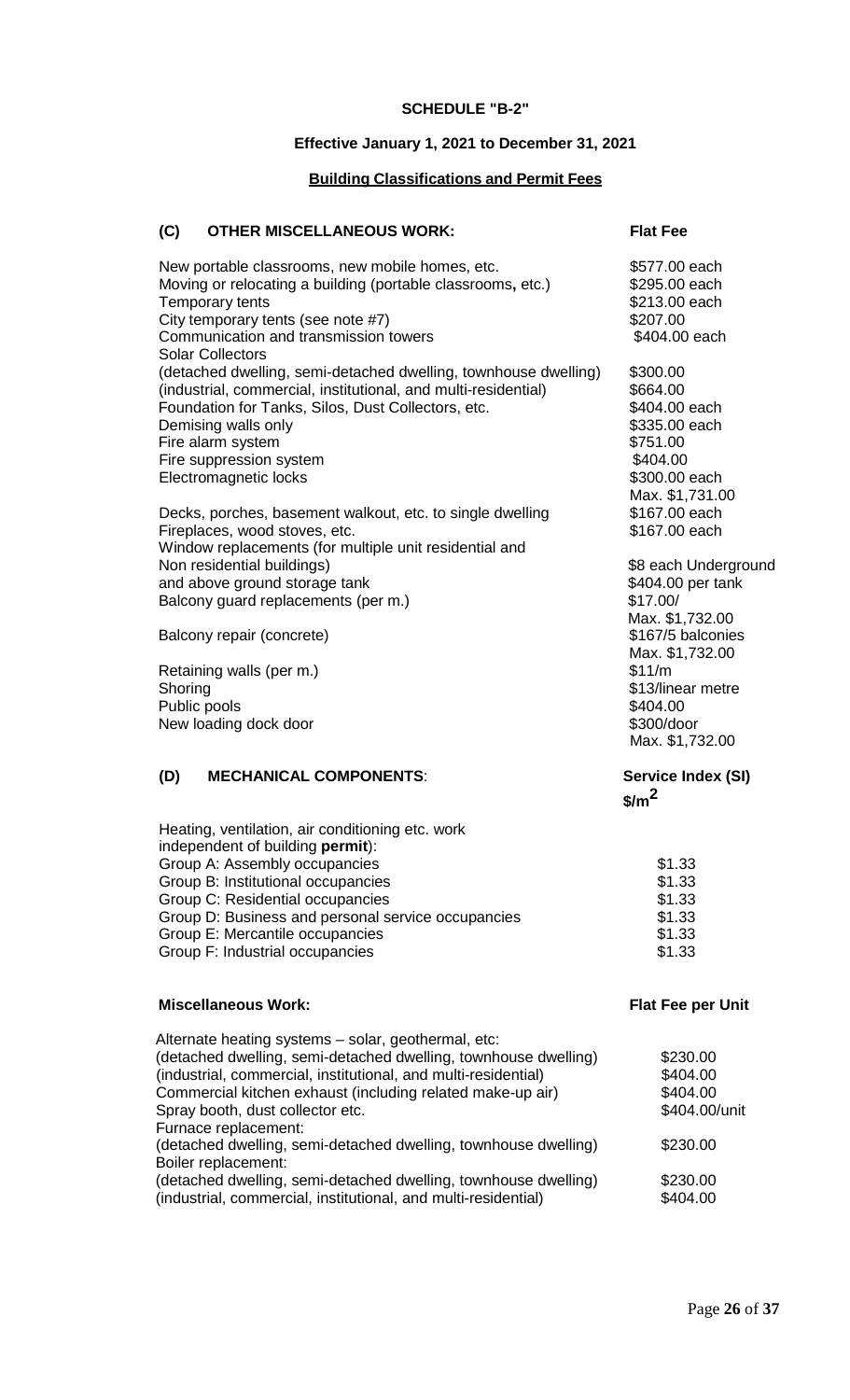## **SCHEDULE "B-2"**

## **Effective January 1, 2021 to December 31, 2021**

## **Building Classifications and Permit Fees**

# **(D) OTHER MISCELLANEOUS WORK: (Continued)**

| <b>HVAC</b> unit installation:<br>(unit heater, rooftop unit, make-up air unit)                                                                                                                                                      | \$230.00                                                       |
|--------------------------------------------------------------------------------------------------------------------------------------------------------------------------------------------------------------------------------------|----------------------------------------------------------------|
| Alterations to mechanical systems<br>(space heater, exhaust fan)<br>(duct work only)<br>Full heating system replacement                                                                                                              | \$404.00/unit<br>\$230.00                                      |
| (detached dwelling, semi-detached dwelling, townhouse dwelling)<br>(industrial, commercial, institutional, multi residential)                                                                                                        | \$230.00<br>\$404.00                                           |
| <b>PLUMBING AND DRAIN COMPONENTS:</b><br>(E)                                                                                                                                                                                         |                                                                |
| <b>Plumbing Fixtures:</b><br>(Plumbing review only)                                                                                                                                                                                  | Fee per Fixture                                                |
| Group A: Assembly occupancies<br>Group B: Institutional occupancies<br>Group C: Residential occupancies<br>Group D: Business and personal services occupancies<br>Group E: Mercantile occupancies<br>Group F: Industrial occupancies | \$40.00<br>\$40.00<br>\$40.00<br>\$40.00<br>\$40.00<br>\$40.00 |
| <b>Miscellaneous Work:</b><br>Inside sanitary and storm piping<br>Outside water services, sanitary and storm piping<br>(when not included in complete building permit or<br>permit for site services)                                | $$/$ lin.m<br>\$1.61<br>\$4.46                                 |
| <b>Replacement of Domestic Water Risers:</b><br>floor<br>\$262)                                                                                                                                                                      | \$8.66<br>per riser per<br>(minimum                            |
| Manholes, catchbasins, interceptors, sumps etc.<br>(when not included in complete building permit<br>or permit for site services)                                                                                                    | \$40.00 each                                                   |
| Backwater valve<br>Backwater preventer                                                                                                                                                                                               | \$242.00<br>\$404.00                                           |
| (F)<br><u>Signs</u>                                                                                                                                                                                                                  | <b>FEES</b><br>$\frac{\text{m}^2}{\text{m}^2}$                 |
| All Signs                                                                                                                                                                                                                            | \$35.00<br>(minimum \$283.00)                                  |

**\*** Fee is per <sup>m</sup><sup>2</sup> or part thereof, of the sign area of each sign face.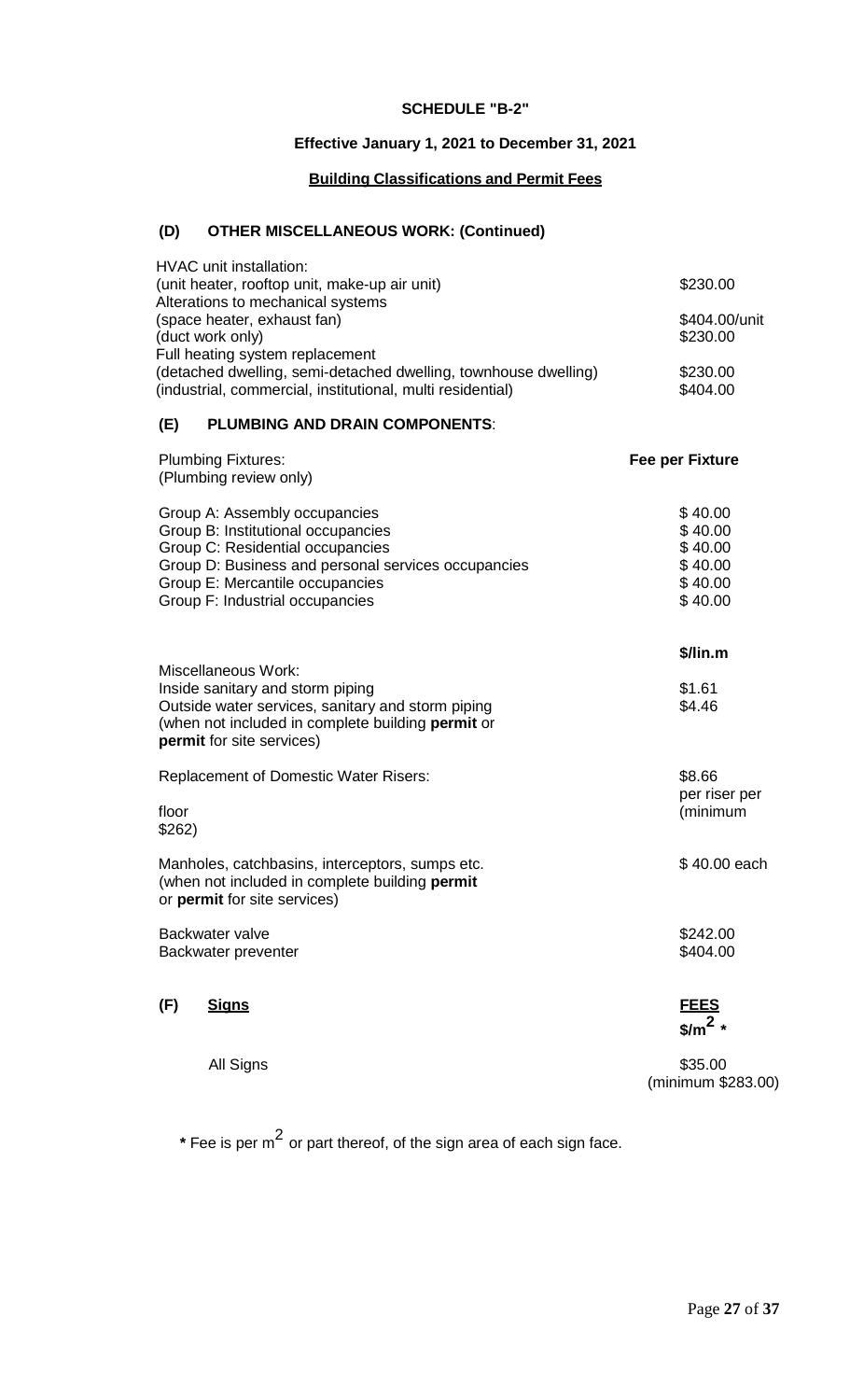#### **SCHEDULE "B-2"**

## **Effective January 1, 2021 to December 31, 2021**

## **Building Classifications and Permit Fees**

## **NOTES:**

- 1. Fees for classes of **permit** not described or included in this schedule shall be determined by the **Chief Building Official**.
- 2. The occupancy classification shall be established in accordance with the occupancy definitions of the **Building Code**.
- 3. Except as provided in Item 5, the floor area is the sum of the areas of all floors including basement and shall be measured to the outer face of the walls.
- 4. No deductions shall be made for openings within the floor area; i.e. stairs, elevators, ducts etc.
- 5. A garage serving only the dwelling unit to which it is attached or built in and an unfinished basement located within a dwelling unit shall not be included in the area calculations.
- 6. Issued models (house types) are referred to as "issued repeats". An "issued repeat application" is a repeat of the identical house design that the builder has previously submitted as a model for which a building **permit** has been issued.
- 7. City temporary tents are one or more tents which are installed as part of an outdoor special event which is hosted by a non-profit organization.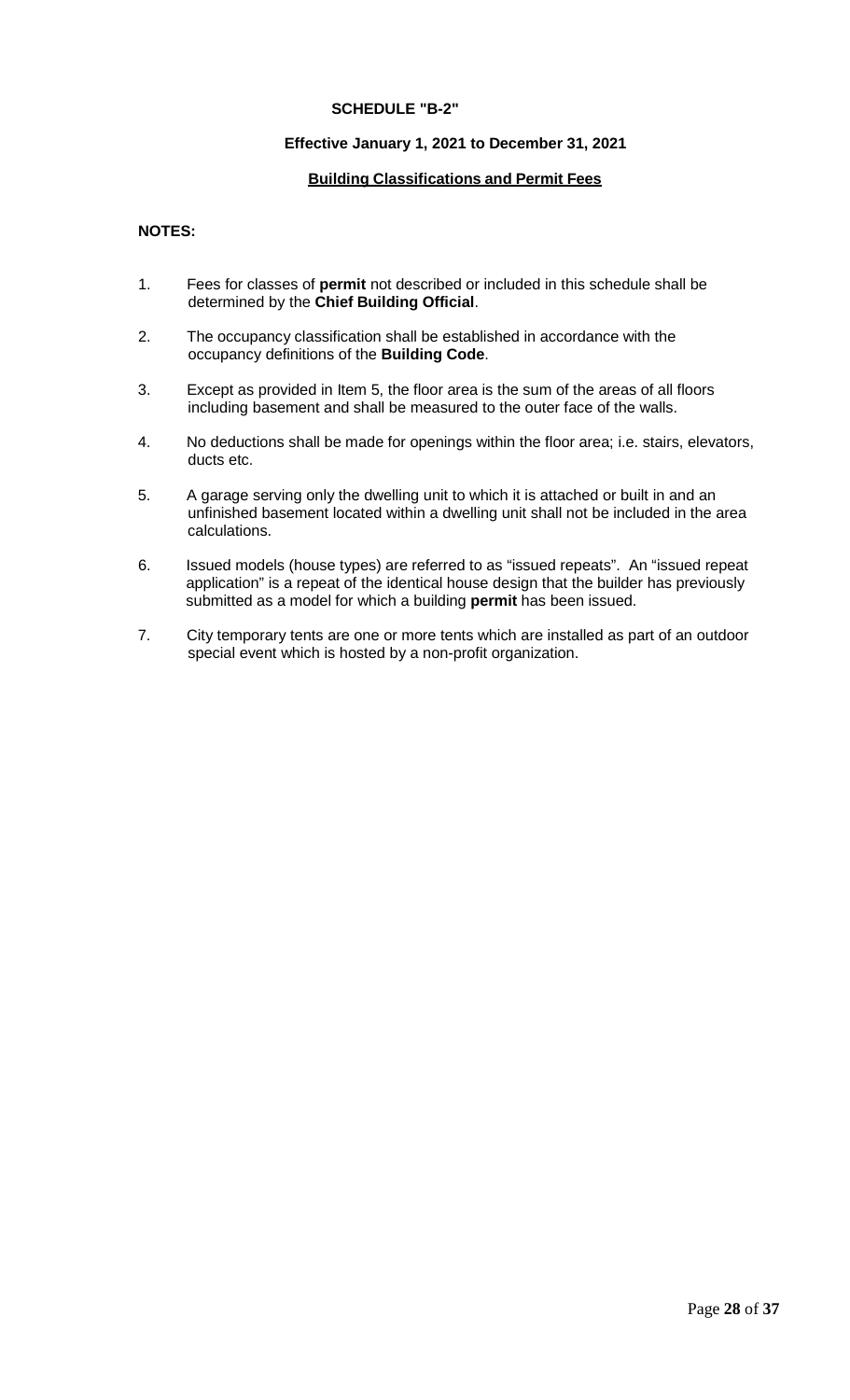## **THE CORPORATION OF THE CITY OF MISSISSAUGA BUILDING BY-LAW**

## **SCHEDULE "B-3"**

## **Effective January 1, 2022 to December 31, 2022**

#### **Building Classifications and Permit Fees**

#### **(1) CALCULATION OF PERMIT FEES**

Permit fees shall be calculated based on the formula given below, unless otherwise specified in this schedule.

**Permit Fee** = Minimum Fee (Alterations permits only) + (Service Index **(SI)** X Total floor area (A)),where floor area (A) is measured to the outer face of exterior walls and to the centre of party walls or demising walls, except when calculating partition **work**.

## **(2) PERMIT FEES**

| (A). | <b>Building Classification</b> | <b>Service Index</b>            |
|------|--------------------------------|---------------------------------|
|      |                                | (SI)                            |
|      |                                | $\frac{\text{m}^2}{\text{m}^2}$ |
|      |                                |                                 |

## **New Buildings and Additions**

| Group A | <b>Assembly Occupancies:</b><br>Schools, libraries, churches, theatres, arenas,<br>pools, restaurants, recreation centre, transit<br>stations, bus terminals, etc.<br>Restaurant (shell) | \$25.98<br>\$23.10            |
|---------|------------------------------------------------------------------------------------------------------------------------------------------------------------------------------------------|-------------------------------|
| Group B | Institutional Occupancies:                                                                                                                                                               | \$28.87                       |
|         | Hospital, nursing homes, care homes, etc.                                                                                                                                                |                               |
| Group C | <b>Residential Occupancies:</b><br>Detached, semis, townhouses, duplexes<br>All other multiple unit residential buildings (apts.<br>etc)                                                 | \$18.44<br>\$19.93            |
|         | Hotels, motels<br><b>Residential addition</b>                                                                                                                                            | \$20.79<br>\$13.55            |
|         | Unheated addition<br>Detached garage/shed building to single                                                                                                                             | \$11.89<br>\$6.24             |
|         | dwelling<br>Issued Repeats to detached, semis,<br>townhouses,<br>duplexes                                                                                                                | \$17.09                       |
|         | Basement apartment (plus min. Residential<br>Fee)                                                                                                                                        | \$11.00                       |
| Group D | <b>Business and Personal Services Occupancies</b><br>Office buildings (shell)<br>Office buildings (finished)<br>Funeral homes, banks, medical clinic, fire halls,<br>etc.                | \$19.06<br>\$23.15<br>\$23.15 |
| Group E | <b>Mercantile Occupancies</b><br>Retail stores (shell/ strip plazas)<br>Retail stores (finished) supermarkets,<br>department stores, car dealerships, etc.                               | \$14.51<br>\$19.32            |
| Group F | <b>Industrial Occupancies</b><br>Warehouses, factories (shell)(<10,000m <sup>2</sup> )                                                                                                   | \$12.41                       |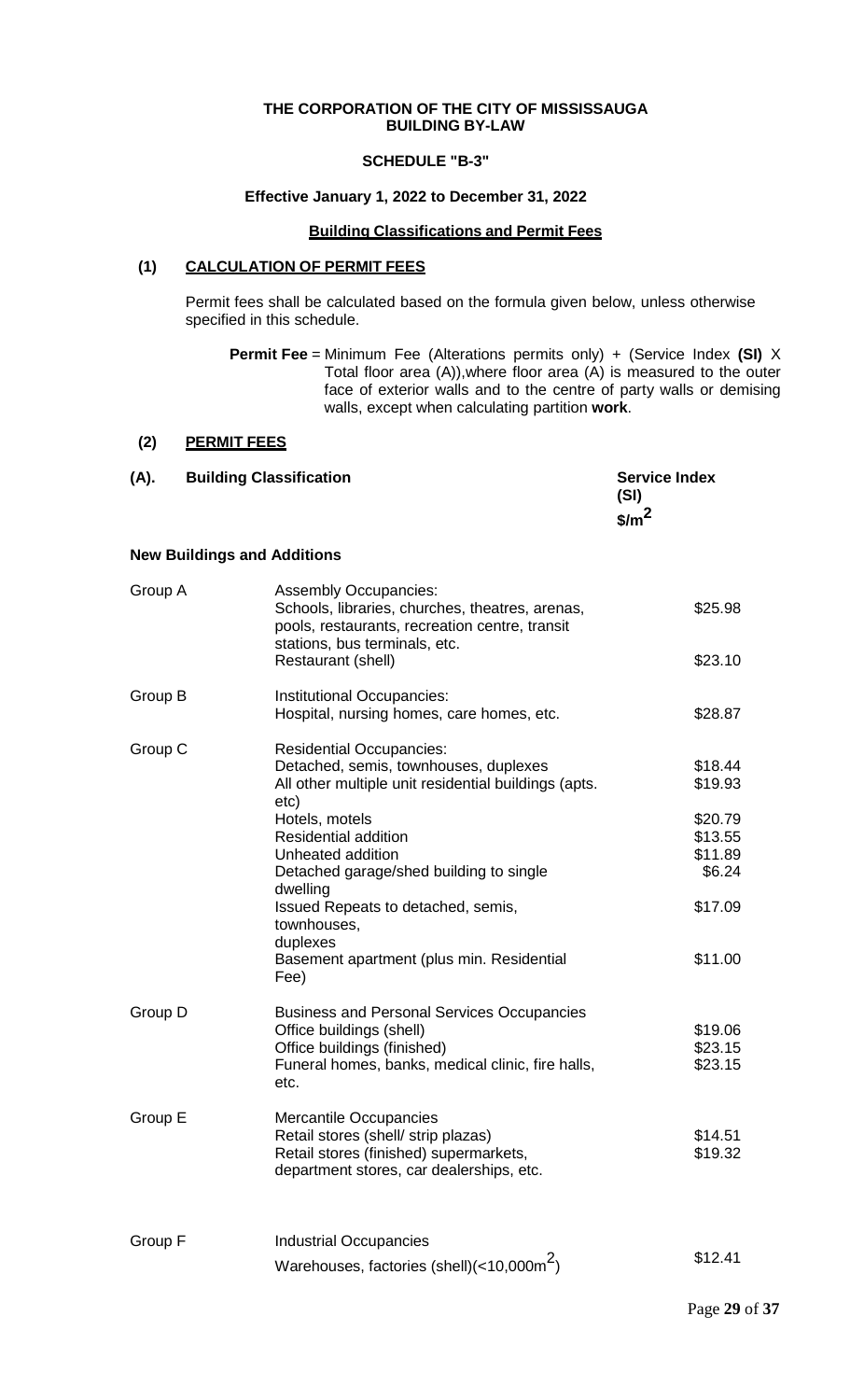|                      | (Single tenancy) (finished) $(<10,000 \text{m}^2)$                   |      | \$14.44          |
|----------------------|----------------------------------------------------------------------|------|------------------|
|                      | Warehouses, factories (shell)( $>10,000$ m <sup>2</sup> )            |      | \$9.81           |
|                      | (Single tenancy) (finished) $(>10,000m^2)$                           |      | \$13.86          |
|                      | Gas stations, car washes                                             |      | \$13.08          |
|                      | Canopies (over gas pumps, storage, etc.)                             |      | \$5.48           |
|                      | Parking garages                                                      |      | \$6.89           |
|                      | Mezzanines and racking systems<br>Offices in warehouses or factories |      | \$6.89<br>\$4.17 |
|                      |                                                                      |      |                  |
| <b>Miscellaneous</b> |                                                                      |      |                  |
|                      | Permanent tents, air supported structures                            |      | \$5.48           |
|                      | Pedestrian bridges, crane runways, etc                               |      | \$0.90           |
|                      | Finishing basements (Detached, semis,                                |      | \$5.48           |
|                      | townhouses, duplexes)                                                |      |                  |
|                      | Unfinished basement (non-residential)                                |      | \$6.25           |
|                      | Repair or reclad wall (per surface area)                             |      | \$0.47           |
|                      | Parking garage repairs (minor concrete repairs)                      |      | \$2.73           |
|                      | Sprinkler                                                            |      | \$0.63           |
|                      |                                                                      | Max. | \$4,157          |
|                      | Trailers or buildings on construction                                |      | \$12.48          |
|                      | sites for office or sales purpose                                    |      |                  |
|                      | New roof or replacement                                              |      | \$5.48           |
|                      | Roof membrane replacement                                            |      | \$4.88           |

## **(B) ALTERATIONS:**

Interior alterations and partitioning to new or existing construction and change of occupancy classification (plus the minimum applicable fee)

| <b>Building Classification</b>                              | <b>Service Index</b><br>(SI) |
|-------------------------------------------------------------|------------------------------|
|                                                             | $$/m^2$                      |
| Group A: Assembly occupancies (restaurants, churches, etc.) | \$6.64                       |
| Group B: Institutional occupancies                          | \$6.64                       |
| Group C: Residential occupancies                            | \$6.64                       |
| Group D: Business and personal services occupancies         | \$6.64                       |
| Group E: Mercantile occupancies                             | \$6.64                       |
| Group F: Industrial occupancies (<10,000m2)                 | \$6.64                       |
| Group F: Industrial occupancies (>10,000m2)                 | \$6.64                       |
|                                                             | \$3.45                       |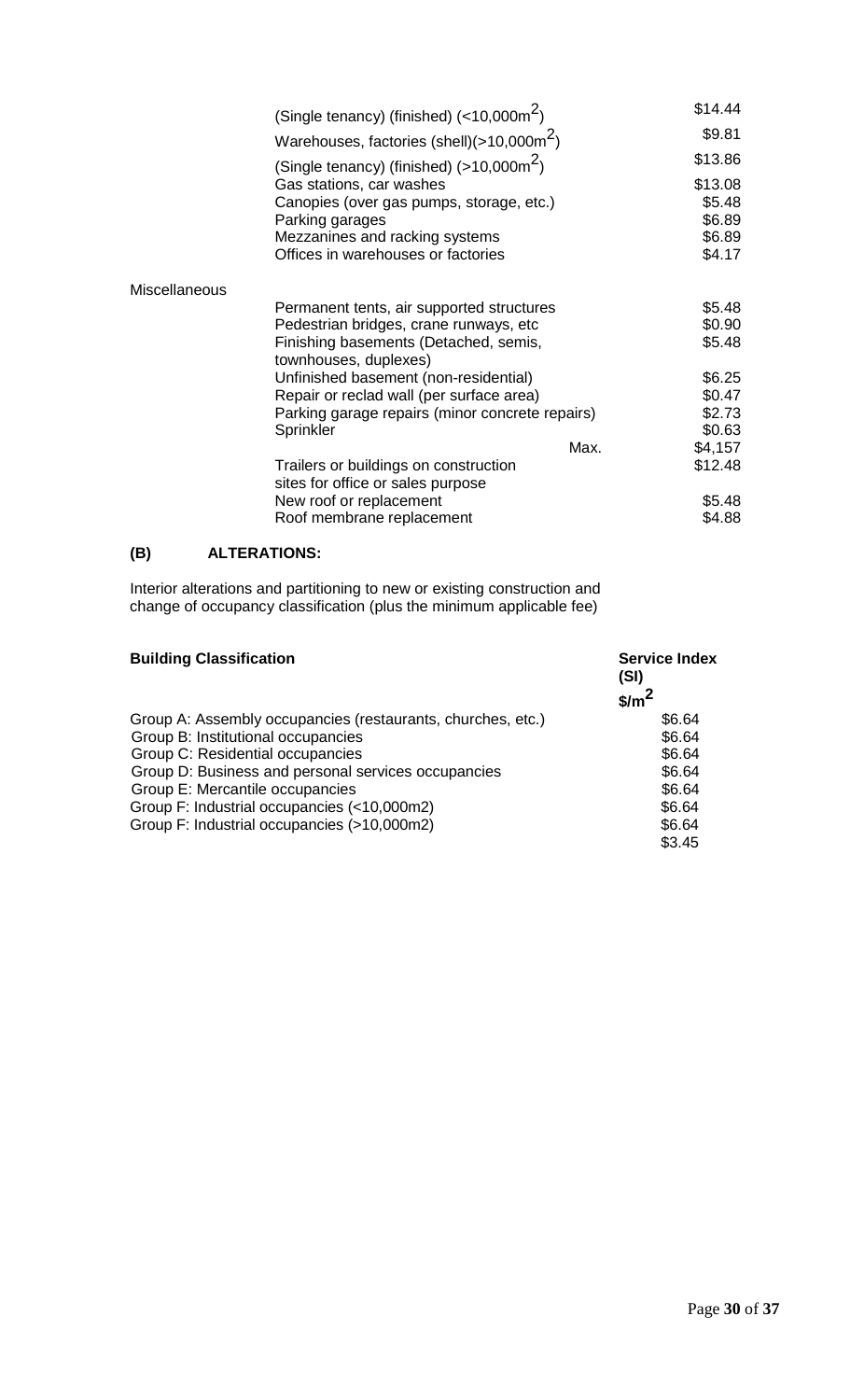#### **SCHEDULE "B-3"**

#### **Effective January 1, 2022 to December 31, 2022**

#### **Building Classifications and Permit Fees**

## **(C) OTHER MISCELLANEOUS WORK: Flat Fee**

New portable classrooms, new mobile homes, etc. \$594.00 each Moving or relocating a building (portable classrooms, etc.) \$304.00 each<br>Temporary tents \$220.00 each Temporary tents \$220.00 each City temporary tents (see note #7)<br>
Communication and transmission towers

S416.00 each

Communication and transmission towers Communication and transmission towers Solar Collectors (detached dwelling, semi-detached dwelling, townhouse dwelling) \$309.00<br>(industrial, commercial, institutional, and multi-residential) \$684.00 (industrial, commercial, institutional, and multi-residential)  $$684.00$ <br>Foundation for Tanks. Silos. Dust Collectors. etc.  $$416.00$  each Foundation for Tanks, Silos, Dust Collectors, etc.  $$416.00$  each<br>Demising walls only states and the state of the states of the states states and states states and states states states states states states states states st Demising walls only Fire alarm system  $$774.00$ <br>Fire suppression system  $$416.00$ Fire suppression system<br>
Electromagnetic locks<br>
S309.00 each Electromagnetic locks Max. \$1,783.00<br>\$172.00 each Decks, porches, basement walkout, etc. to single dwelling  $$172.00$  each<br>Fireplaces, wood stoves, etc. Fireplaces, wood stoves, etc. Window replacements (for multiple unit residential and Non residential buildings) and the state of the state of the state of the state of the state of the state of the state of the state of the state of the state of the state of the state of the state of the state of the state and above ground storage tank  $\frac{1}{2}$  and above ground storage tank Balcony guard replacements (per m.) \$17.00/ Max. \$1,784.00<br>\$172/5 balconies Balcony repair (concrete) Max. \$1,784.00 Retaining walls (per m.)  $$11/m$ Shoring \$13/linear metre<br>Public pools \$13/linear metre Public pools<br>
New loading dock door<br>
New loading dock door<br>
S309/door New loading dock door Max. \$1,784.00

## **(D) MECHANICAL COMPONENTS**: **Service Index (SI)**

**\$/m2**

| Heating, ventilation, air conditioning etc. work   |        |
|----------------------------------------------------|--------|
| independent of building <b>permit</b> ):           |        |
| Group A: Assembly occupancies                      | \$1.37 |
| Group B: Institutional occupancies                 | \$1.37 |
| Group C: Residential occupancies                   | \$1.37 |
| Group D: Business and personal service occupancies | \$1.37 |
| Group E: Mercantile occupancies                    | \$1.37 |
| Group F: Industrial occupancies                    | \$1.37 |
|                                                    |        |

#### **Miscellaneous Work: Flat Fee per Unit**

| Alternate heating systems – solar, geothermal, etc:             |               |
|-----------------------------------------------------------------|---------------|
| (detached dwelling, semi-detached dwelling, townhouse dwelling) | \$237.00      |
| (industrial, commercial, institutional, and multi-residential)  | \$416.00      |
| Commercial kitchen exhaust (including related make-up air)      | \$416.00      |
| Spray booth, dust collector etc.                                | \$416.00/unit |
| Furnace replacement:                                            |               |
| (detached dwelling, semi-detached dwelling, townhouse dwelling) | \$237.00      |
| Boiler replacement:                                             |               |
| (detached dwelling, semi-detached dwelling, townhouse dwelling) | \$237.00      |
| (industrial, commercial, institutional, and multi-residential)  | \$416.00      |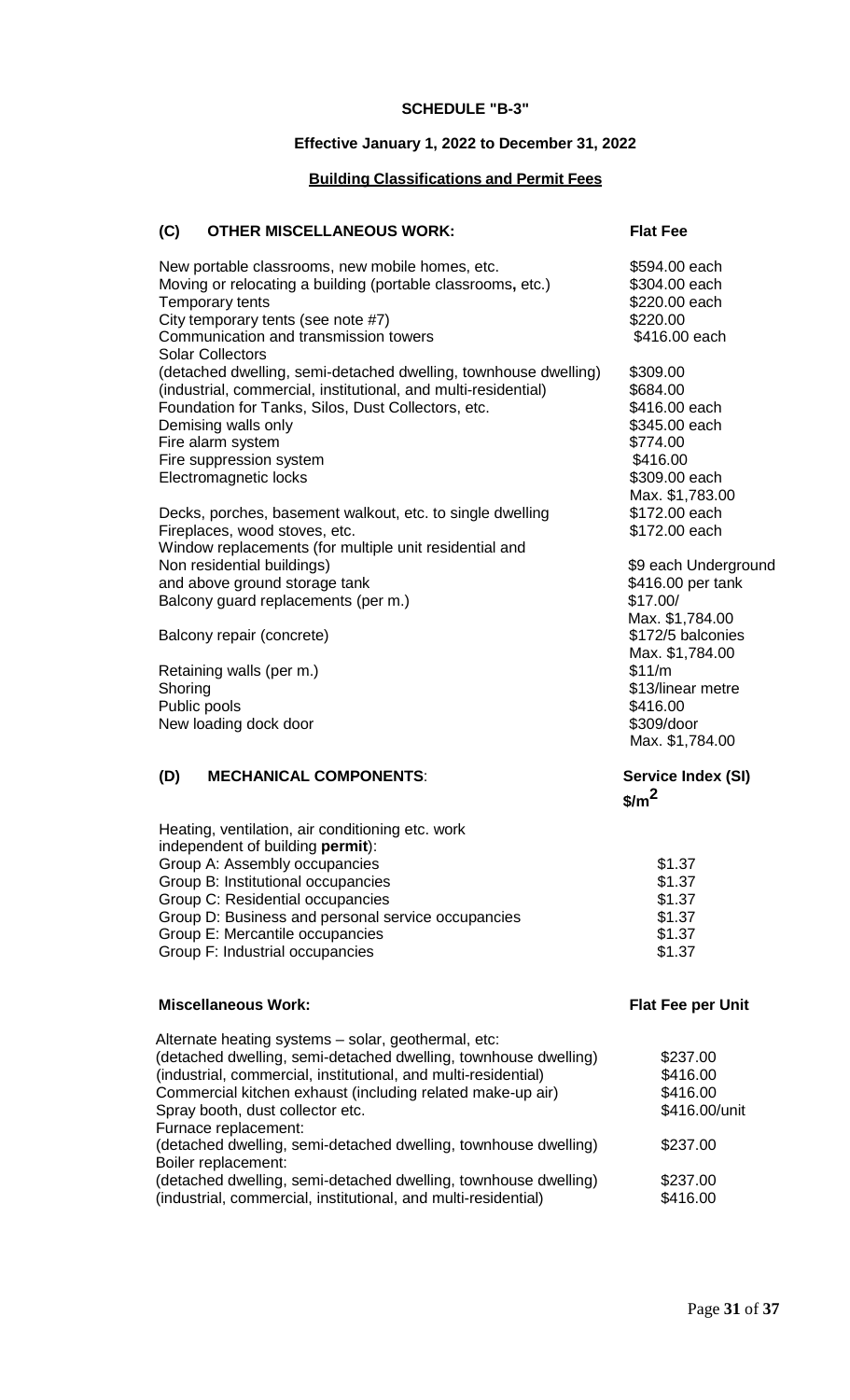## **SCHEDULE "B-3"**

## **Effective January 1, 2022 to December 31, 2022**

## **Building Classifications and Permit Fees**

# **(D) OTHER MISCELLANEOUS WORK: (Continued)**

| <b>HVAC</b> unit installation:<br>(unit heater, rooftop unit, make-up air unit)                                                                                                                                                      | \$237.00                                                       |
|--------------------------------------------------------------------------------------------------------------------------------------------------------------------------------------------------------------------------------------|----------------------------------------------------------------|
| Alterations to mechanical systems<br>(space heater, exhaust fan)<br>(duct work only)<br>Full heating system replacement                                                                                                              | \$416.00/unit<br>\$237.00                                      |
| (detached dwelling, semi-detached dwelling, townhouse dwelling)<br>(industrial, commercial, institutional, multi residential)                                                                                                        | \$237.00<br>\$416.00                                           |
| <b>PLUMBING AND DRAIN COMPONENTS:</b><br>(E)                                                                                                                                                                                         |                                                                |
| <b>Plumbing Fixtures:</b><br>(Plumbing review only)                                                                                                                                                                                  | <b>Fee per Fixture</b>                                         |
| Group A: Assembly occupancies<br>Group B: Institutional occupancies<br>Group C: Residential occupancies<br>Group D: Business and personal services occupancies<br>Group E: Mercantile occupancies<br>Group F: Industrial occupancies | \$41.00<br>\$41.00<br>\$41.00<br>\$41.00<br>\$41.00<br>\$41.00 |
| <b>Miscellaneous Work:</b><br>Inside sanitary and storm piping<br>Outside water services, sanitary and storm piping<br>(when not included in complete building permit or<br>permit for site services)                                | $$/$ lin.m<br>\$1.65<br>\$4.59                                 |
| <b>Replacement of Domestic Water Risers:</b><br>floor<br>\$270)                                                                                                                                                                      | \$8.91<br>per riser per<br>(minimum                            |
| Manholes, catchbasins, interceptors, sumps etc.<br>(when not included in complete building permit<br>or permit for site services)                                                                                                    | \$41.00 each                                                   |
| Backwater valve<br>Backwater preventer                                                                                                                                                                                               | \$249.00<br>\$416.00                                           |
| (F)<br><u>Signs</u>                                                                                                                                                                                                                  | <b>FEES</b><br>$\frac{\sin^2 x}{\sin^2 x}$                     |
| All Signs                                                                                                                                                                                                                            | \$36.00<br>(minimum \$292.00)                                  |

**\*** Fee is per <sup>m</sup><sup>2</sup> or part thereof, of the sign area of each sign face.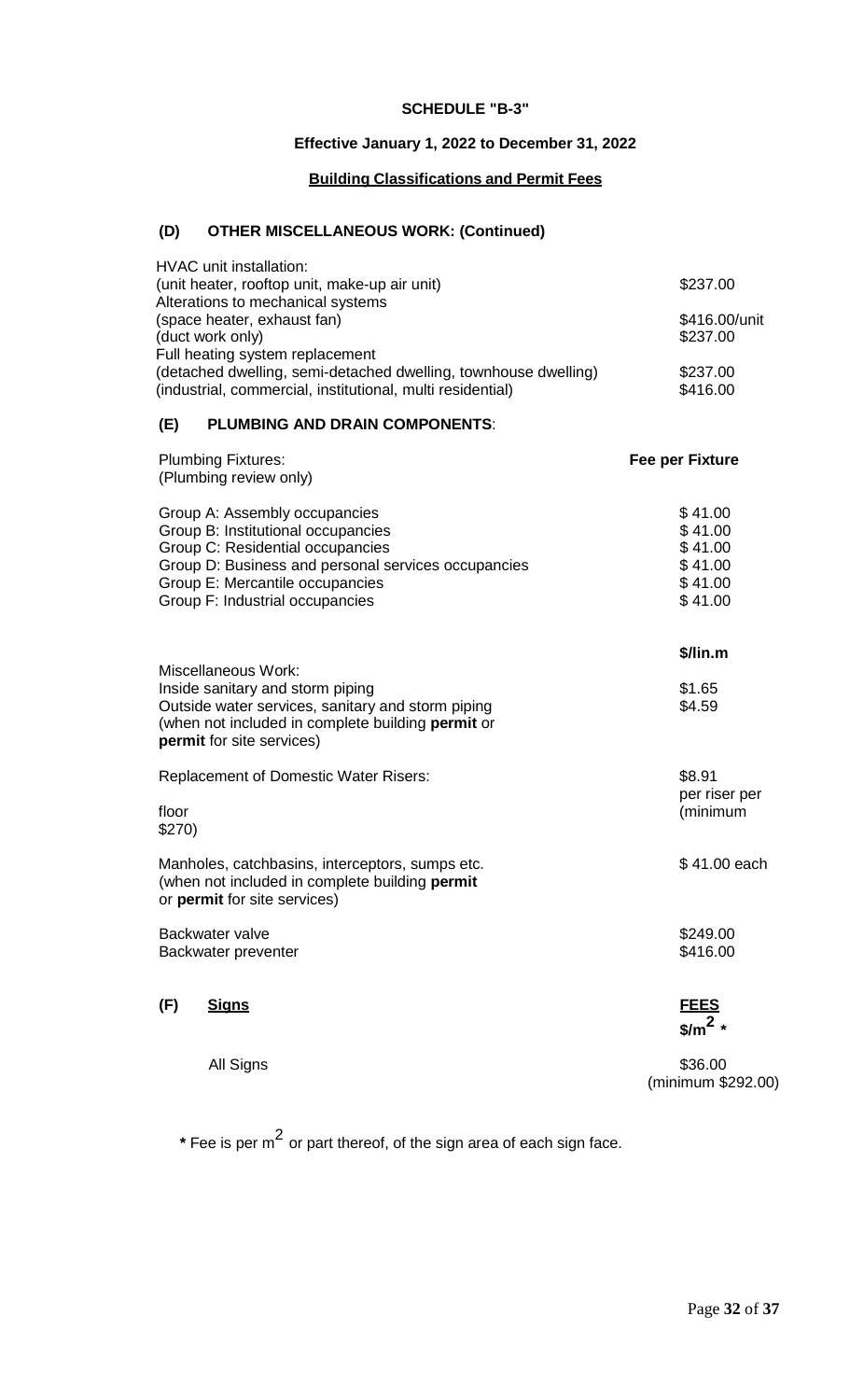#### **SCHEDULE "B-3"**

## **Effective January 1, 2022 to December 31, 2022**

## **Building Classifications and Permit Fees**

## **NOTES:**

- 1. Fees for classes of **permit** not described or included in this schedule shall be determined by the **Chief Building Official**.
- 2. The occupancy classification shall be established in accordance with the occupancy definitions of the **Building Code**.
- 3. Except as provided in Item 5, the floor area is the sum of the areas of all floors including basement and shall be measured to the outer face of the walls.
- 4. No deductions shall be made for openings within the floor area; i.e. stairs, elevators, ducts etc.
- 5. A garage serving only the dwelling unit to which it is attached or built in and an unfinished basement located within a dwelling unit shall not be included in the area calculations.
- 6. Issued models (house types) are referred to as "issued repeats". An "issued repeat application" is a repeat of the identical house design that the builder has previously submitted as a model for which a building **permit** has been issued.
- 7. City temporary tents are one or more tents which are installed as part of an outdoor special event which is hosted by a non-profit organization.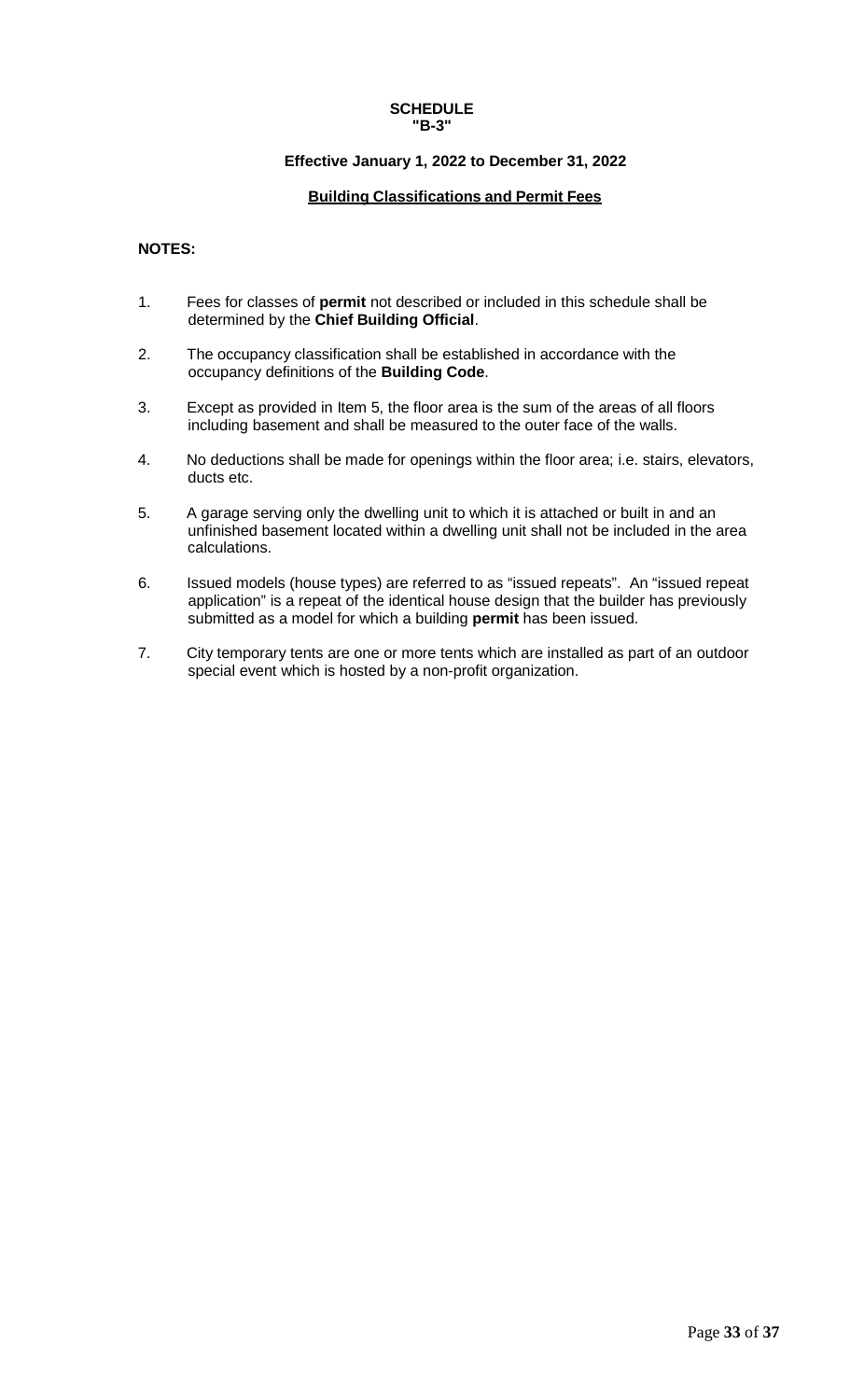## **THE CORPORATION OF THE CITY OF MISSISSAUGA BUILDING BY-LAW**

## **SCHEDULE "C"**

## **FORMS**

Applicable provincially mandated **forms** and municipal **forms** authorized under clause 7(1)(f) of the *Building Code Act*.

- Form 1 Application for a Permit to Construct or Demolish
- Form 2 Supplementary Information to Application for a Permit to Construct or Demolish
- Form 3 COMMITMENT TO GENERAL REVIEWS BY ARCHITECT AND ENGINEERS
- Form 4 APPLICATION FOR PERMIT TO OCCUPY A BUILDING PRIOR TO **COMPLETION**
- Form 5 Alternative Solution Authorization Form & Alternative Solution Application
- Form 6 GENERAL REVIEW DEMOLITION COMMITMENT CERTIFICATE
- **NOTE:** *Forms are prescribed by the Chief Building Official, but not attached. As such, they may be amended to reflect changes to Provincial legislation, municipal bylaws, etc. Forms are available at the Building Division, 3rd floor, City Hall or on the website at www.mississauga.ca.*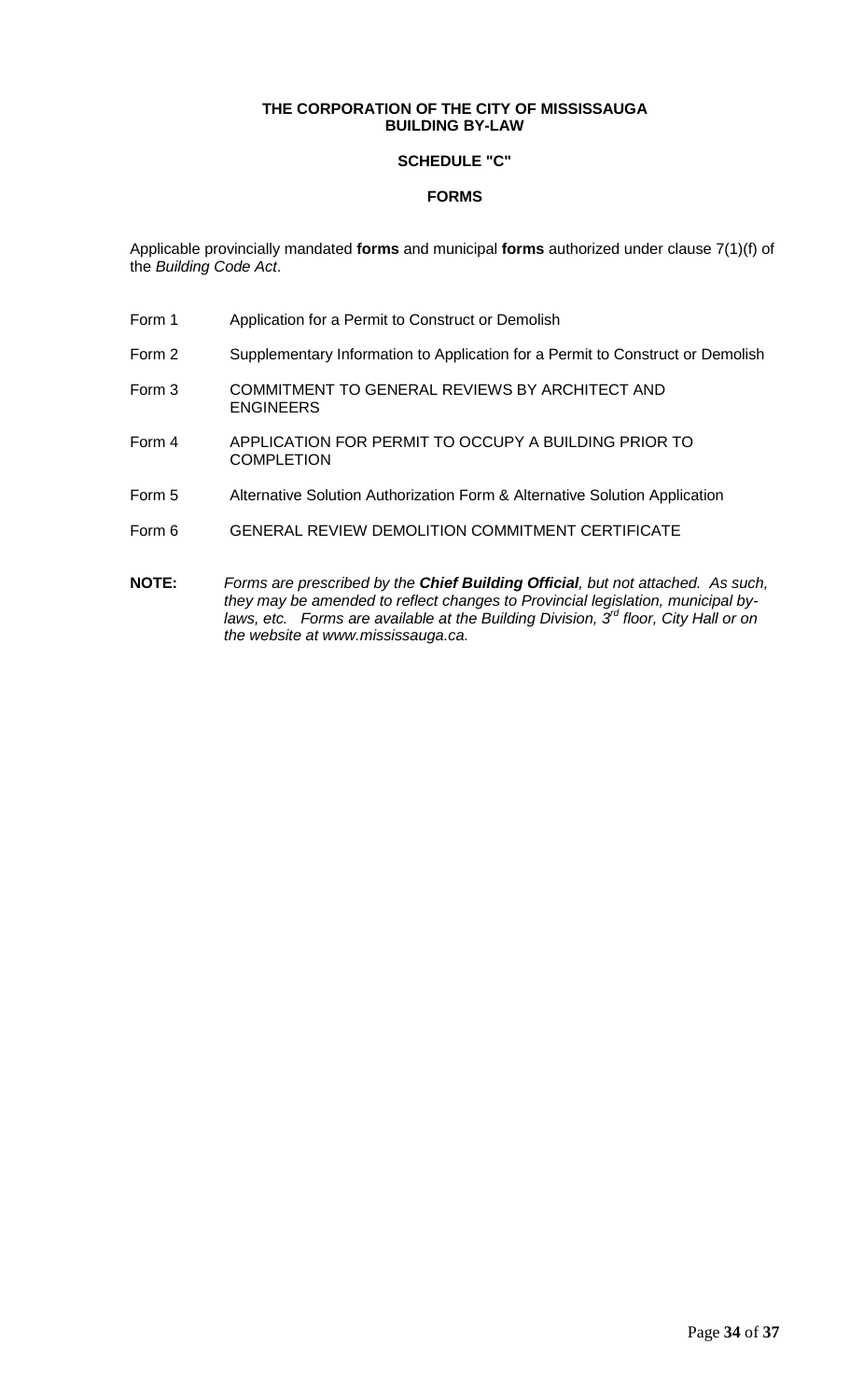## **THE CORPORATION OF THE CITY OF MISSISSAUGA BUILDING BY-LAW**

## **SCHEDULE "D"**

## **PLANS AND SPECIFICATIONS**

#### **General**

Every application shall, unless otherwise determined by the **Chief Building Official**, be accompanied by two complete sets of working drawings, for applications not requiring Fire Prevention review, else three complete sets of **plans and specifications** are required under this By-law.

Where application and plans, and specifications are received in a digital format through an electronic application channel, additional requirements may apply in addition to those listed below.

All working drawings shall be prepared in accordance with generally accepted architectural and engineering practices, for the construction of the proposed building.

Submitted working drawings shall:

- 1. Be of sufficient details and contain all information to enable the **Chief Building Official** to determine whether the proposed construction, demolition or change of use conforms to the Act, the **Building Code**, and any other law;
- 2. Be dated and marked as "issued for construction";
- 3. Be of sufficient detail to construct in accordance with submitted **plans and specifications**; and
- 4. Shall contain the necessary designer information as required by the **Act**.

#### **Guidelines for Electronic Plans and Specifications**

The **Chief Building Official** shall determine any additional submission standards for digitally submitted **plans and specifications**. This information can be found in the Applicant Submission Guide at www.mississauga.ca

- 5. An Applicant shall include the following information as part of any drawing submitted:
	- (a) property address
	- (b) project name
	- (c) drawing name and number
	- (d) date of drawing and date of any revisions made to drawings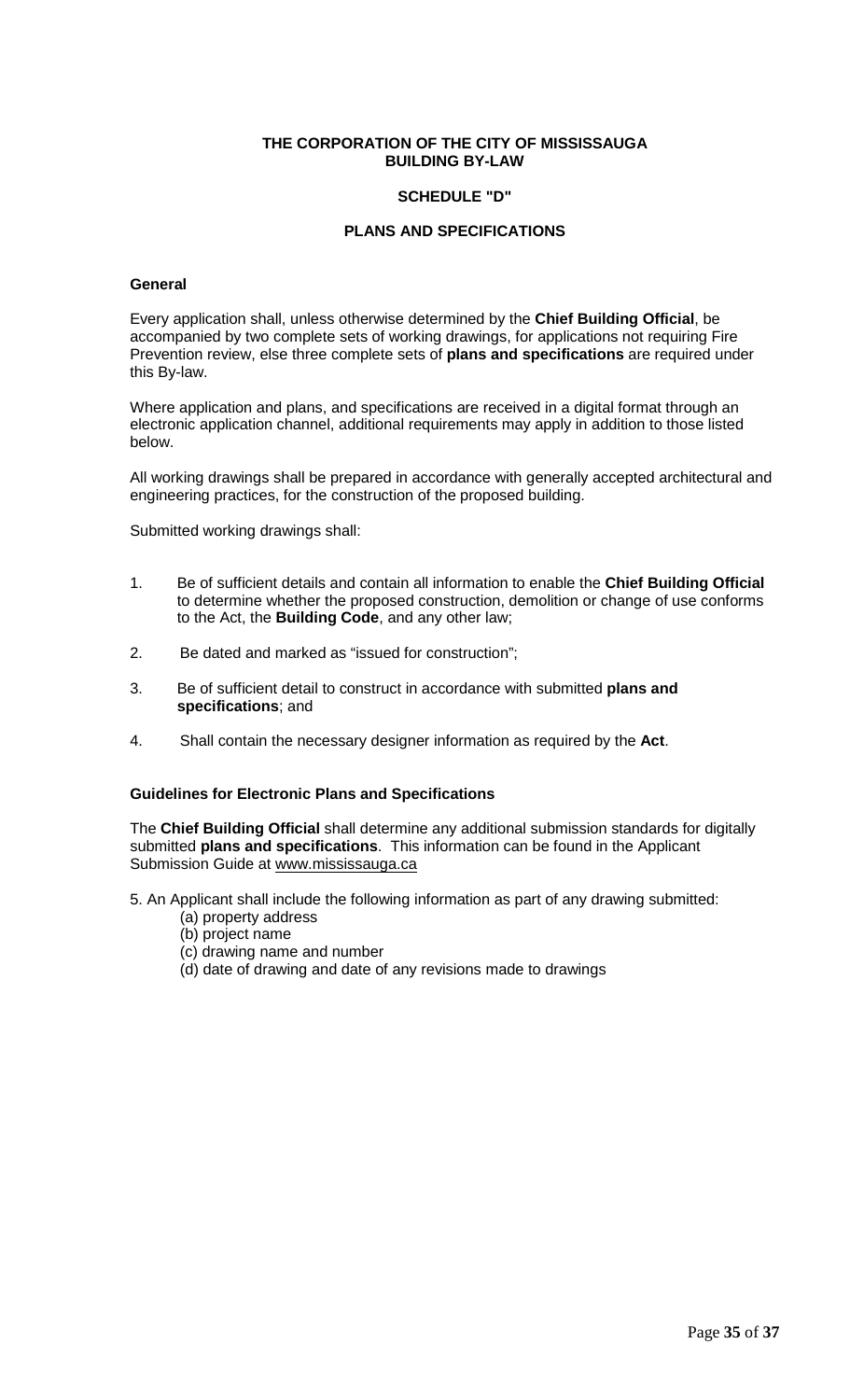## **THE CORPORATION OF THE CITY OF MISSISSAUGA BUILDING BY-LAW**

## **SCHEDULE "E"**

## **PERSCRIBED NOTICES / INSPECTIONS**

| <b>PRESCRIBED NOTICES / INSPECTIONS*</b>         |                                           |                                                                                                                                                                                                |  |
|--------------------------------------------------|-------------------------------------------|------------------------------------------------------------------------------------------------------------------------------------------------------------------------------------------------|--|
| <b>Notice / Inspection</b>                       | <b>Reference</b><br><b>OBC Division C</b> | <b>Description</b>                                                                                                                                                                             |  |
| Footing                                          | 1.3.5.1(2)(a)                             | Readiness to construct footings.                                                                                                                                                               |  |
| <b>Backfill</b>                                  | 1.3.5.1.(2)(b)                            | Substantial completion of footings and<br>foundations prior to commencement of<br>backfilling.                                                                                                 |  |
| Framing                                          | 1.3.5.1.(2)(c)                            | Substantial completion of structural framing, if<br>the building is within the scope of Division B<br>Part 9.                                                                                  |  |
|                                                  | 1.3.5.1.(2)(d)                            | Substantial completion of structural framing, if<br>the building is not within the scope of Division B<br>Part 9.                                                                              |  |
| <b>HVAC Rough-In</b>                             | 1.3.5.1.(2)(c)                            | Substantial completion of ductwork and piping<br>for heating and air conditioning systems, if the<br>building is within the scope of Division B Part 9.                                        |  |
|                                                  | 1.3.5.1.(2)(d)                            | Substantial completion of rough-in of heating,<br>ventilation, air-conditioning and air-contaminant<br>extraction equipment, if the building is not<br>within the scope of Division B Part 9.  |  |
| Insulation                                       | 1.3.5.1.(2)(e)                            | Substantial completion of insulation and vapour<br>barriers.                                                                                                                                   |  |
|                                                  | 1.3.5.1.(2)(f)                            | Substantial completion of air barrier systems.                                                                                                                                                 |  |
| <b>Fire Separations</b>                          | 1.3.5.1.(2)(g)                            | Substantial completion of all required fire<br>separations and closures.                                                                                                                       |  |
| <b>Fire Protection</b><br><b>Systems</b>         | 1.3.5.1.(2)(g)                            | Substantial completion of all fire protection<br>systems including standpipe, sprinkler, fire<br>alarm, and emergency lighting systems.                                                        |  |
| <b>Fire Access Routes</b>                        | 1.3.5.1.(2)(h)                            | Substantial completion of fire access routes.                                                                                                                                                  |  |
| <b>Building Sewers</b>                           | 1.3.5.1.(2)(i)(i)                         | Readiness for inspection and testing of building<br>sewers.                                                                                                                                    |  |
| <b>Building Drains</b>                           | 1.3.5.1.(2)(i)(i)                         | Readiness for inspection and testing of building<br>drains.                                                                                                                                    |  |
| <b>Water Service Pipe</b>                        | 1.3.5.1.(2)(i)(ii)                        | Readiness for inspection and testing of water<br>service pipes.                                                                                                                                |  |
| Fire Service Main                                | 1.3.5.1.(2)(i)(iii)                       | Readiness for inspection and testing of fire<br>service mains.                                                                                                                                 |  |
| Plumbing Rough-in<br>(DWV)                       | 1.3.5.1.(2)(i)(iv)                        | Readiness for inspection and testing of<br>drainage systems and venting systems.                                                                                                               |  |
| Plumbing Rough-in<br>(Water Distribution)        | 1.3.5.1.(2)(i)(v)                         | Readiness for inspection and testing of the<br>water distribution system.                                                                                                                      |  |
| Pool/Spa Suction<br>and Gravity Outlet<br>System | 1.3.5.1.(2)(j)                            | Readiness for inspection of suction and gravity<br>outlets, covers and suction piping outlets of an<br>outdoor pool described in Clause 1.3.1.1.(1)(j)<br>of Division A, a public pool or spa. |  |